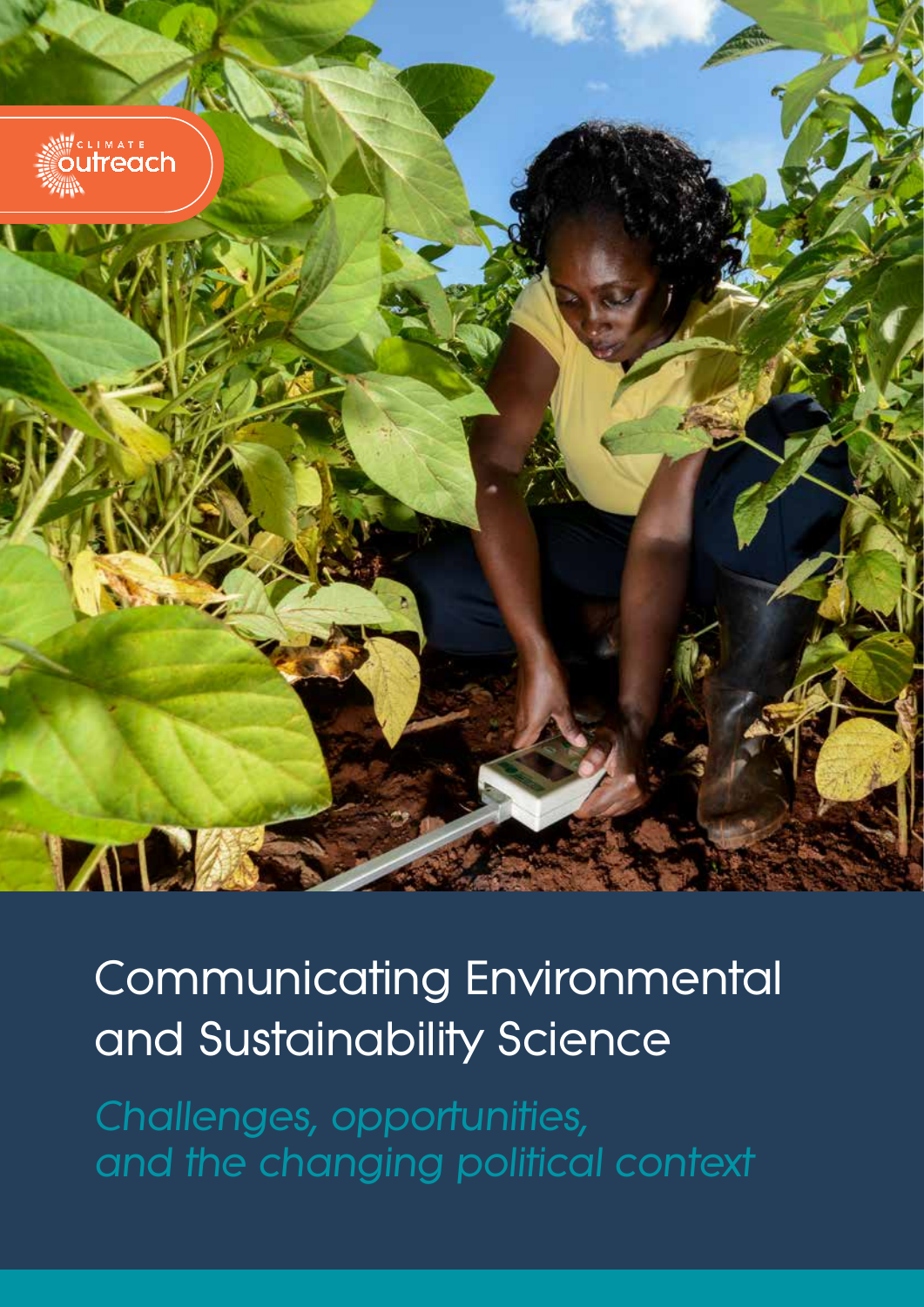**This report was commissioned by [Mistra](https://www.mistra.org/en/), the Swedish Foundation for Strategic Environmental Research, ahead of a possible research initiative on Environmental Communication. All but the specific recommendations to Mistra have been published here.**

## Climate Outreach

Climate Outreach are a team of social scientists and communication specialists working to widen engagement with climate change beyond those who consider themselves environmentalists. Through our research, practical guides and consultancy services, we help organisations communicate about climate change in ways that resonate with the values of their audiences. We have over 14 years experience working with a wide range of international partners including central, regional and local governments, international bodies, charities, business, faith organisations and youth groups.

**fm** Climate Outreach

 $\blacktriangleright$  The Old Music Hall, 106-108 Cowley Road, Oxford OX4 1JE, UK

- +44 (0) 1865 403 334 [@ClimateOutreach](https://twitter.com/climateoutreach)
- **@** [info@climateoutreach.org](mailto:info%40climateoutreach.org?subject=) <br> **a** [Climate Outreach](https://www.facebook.com/ClimateOutreachCOIN/)

 $\Omega$  www.climate outreach.org

## Project team

#### **Authors**

**Dr Adam Corner**, Research Director, Climate Outreach **Dr Chris Shaw**, Senior Researcher, Climate Outreach **Jamie Clarke**, Executive Director, Climate Outreach

#### **Editing & Production**

**Anna Stone**, Research Coordinator, Climate Outreach **Léane de Laigue**, Head of Communications, Climate Outreach **Karl Dudman,** Communications and Research Volunteer, Climate Outreach **Elise de Laigue**, Designer, Explore Communications - www[.explorecommunications.ca](http://www.explorecommunications.ca) **Stephen Longwill,** Designer and Illustrator - [www.stephenlongwill.co.uk](http://www.stephenlongwill.co.uk)

## Acknowledgements

We gratefully acknowledge the input of **Kjell Asplund, Maria Gunther, Brigitte Nerlich, Matthew Nisbet, Robert Watt** and **Victoria Wibeck** who were interviewed for this report.

**Cite as:** Corner, A., Shaw, C. and Clarke, J. (2017). Communicating Environmental and Sustainability Science - Challenges, opportunities, and the changing political context. Oxford: Climate Outreach.

**Cover photo:** [Georgina Smith / CIAT](https://www.climatevisuals.org/images?f%5B0%5D=usage%3ACreative%20Commons&id=565). Testing soil health in Kenya.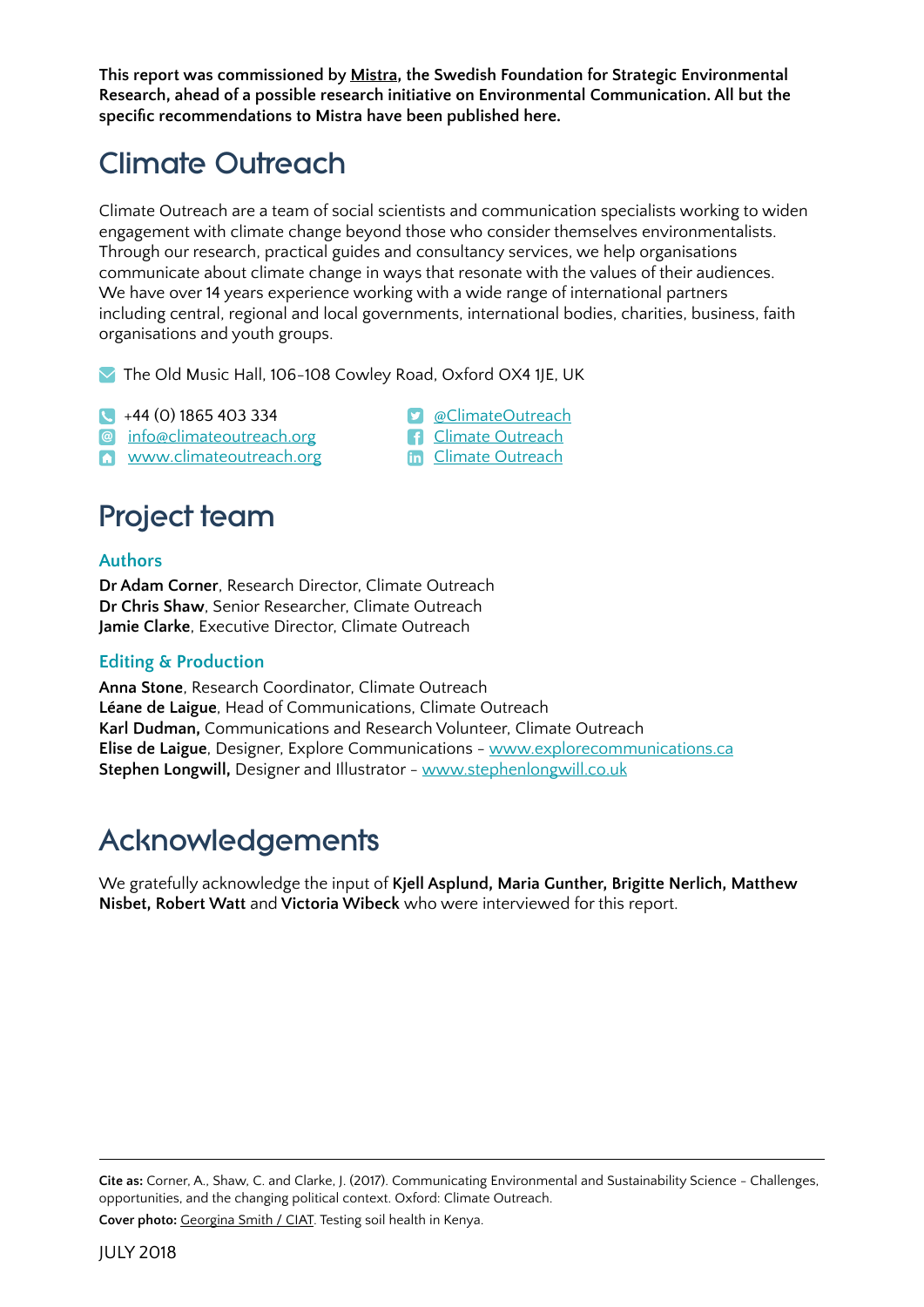## **CONTENTS**

| Progress in the field: a synthesis of key trends in environmental science communication           |  |
|---------------------------------------------------------------------------------------------------|--|
|                                                                                                   |  |
|                                                                                                   |  |
|                                                                                                   |  |
|                                                                                                   |  |
|                                                                                                   |  |
| Challenges 'beyond the lab' - the current social, cultural and political context for              |  |
|                                                                                                   |  |
|                                                                                                   |  |
|                                                                                                   |  |
|                                                                                                   |  |
| Gaps and opportunities for environmental science communication research 27                        |  |
|                                                                                                   |  |
| A better understanding of how environmental science connects with diverse audience values 27      |  |
| 'Curiosity' about science: re-making the link between scientific literacy and public attitudes?29 |  |
|                                                                                                   |  |
|                                                                                                   |  |
|                                                                                                   |  |
|                                                                                                   |  |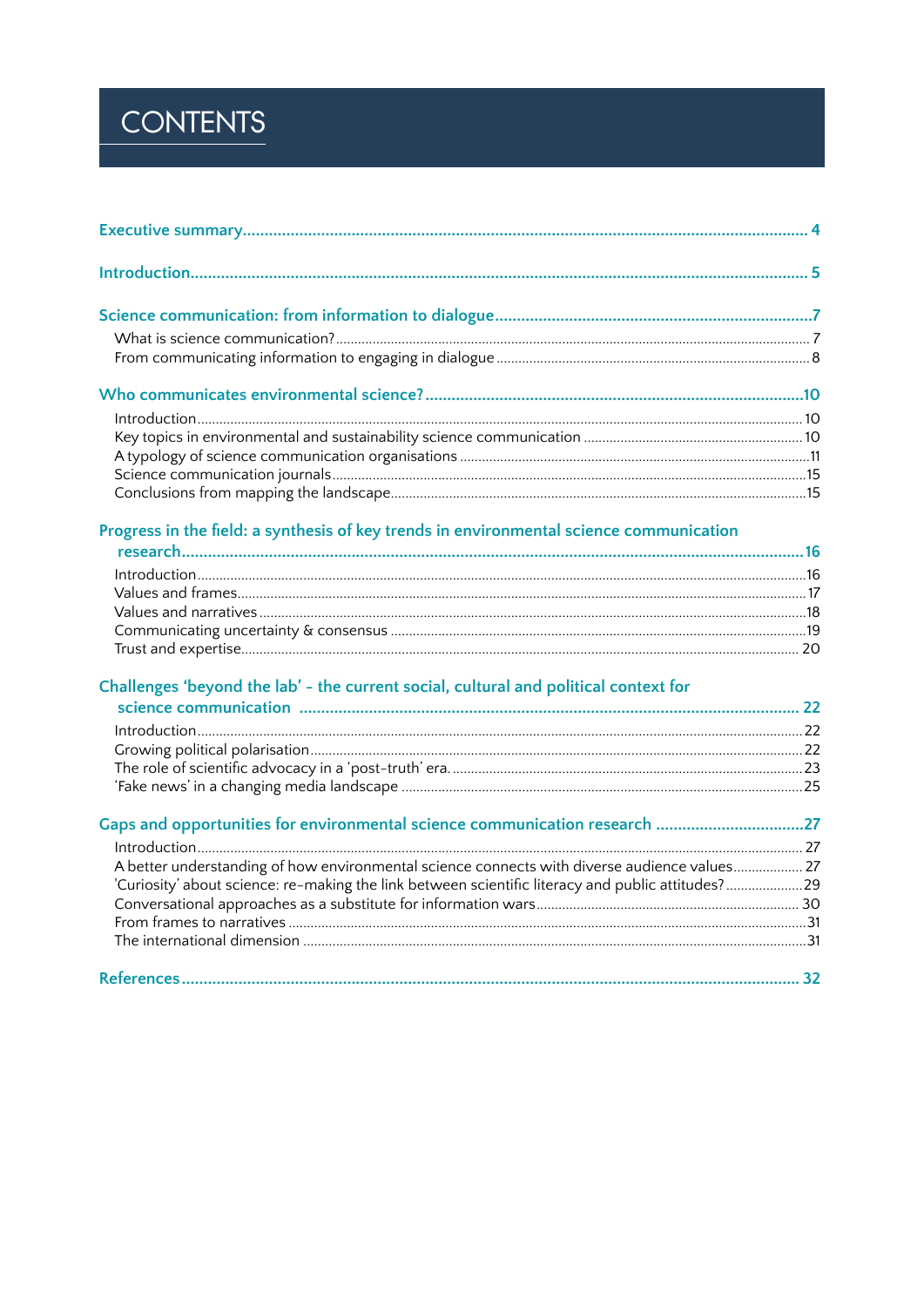## <span id="page-3-0"></span>**EXECUTIVE SUMMARY**

This report summarises and synthesises key trends, themes and findings in the field of science communication, with a particular focus on evidence from environmental and sustainability sciences. The report pays equal attention to the study of communicating scientific evidence, and the socio-political context in which science communication research is funded and science communication practice takes place. It maps existing research and capacity (journals, institutions, programmes, key publications, think tanks), reviews existing literature (a high level synthesis drawing on existing summaries) and notes areas for future research.

As the evidence reviewed in this report shows, whilst the accumulated knowledge about communicating and engaging around environmental science topics is vast and well-developed, the field is far from settled, and considerable challenges remain in terms of public engagement on a range of scientific issues, in countries around the world.

#### **Key findings in the report include:**

- Science communication is a fractured field, both in terms of where research is published (within academic journals), and which methodology approaches are used. There is little in the way of coordination between different approaches, organisations and centres of expertise.
- Calls to move from the notion of one-way 'communication' to dialogue-based engagement now date back 20 years, but many science communication strategies still focus on 'getting the facts across more clearly'.
- There is growing importance attributed to using frames and narratives to align messages with the needs, values and identities of different audiences for communicating environmental science effectively. However, applied research exploring how frames and narratives about environmental science are received by different audiences is still rare.
- Challenges around communicating uncertainty and scientific consensus are widespread, but there are risks in relying on simplistic messaging strategies to overcome what are often deeprooted values-based divides.
- The role of trust in building public engagement with scientific evidence, in the context of the so-called 'post truth' turn in public and political discourse, is critical. Scientists are highly trusted communicators in general, but not across all socioeconomic groups, and there is a lack of diversity (gender and ethnicity) within the field of science communication.
- The responsibility for science communication typically lies with individual scientists or specialist organisations/networks. There is a lack of institutional capacity within research centres, but also a lack of 'boundary organisations' that can effectively bridge the gap between research and practice.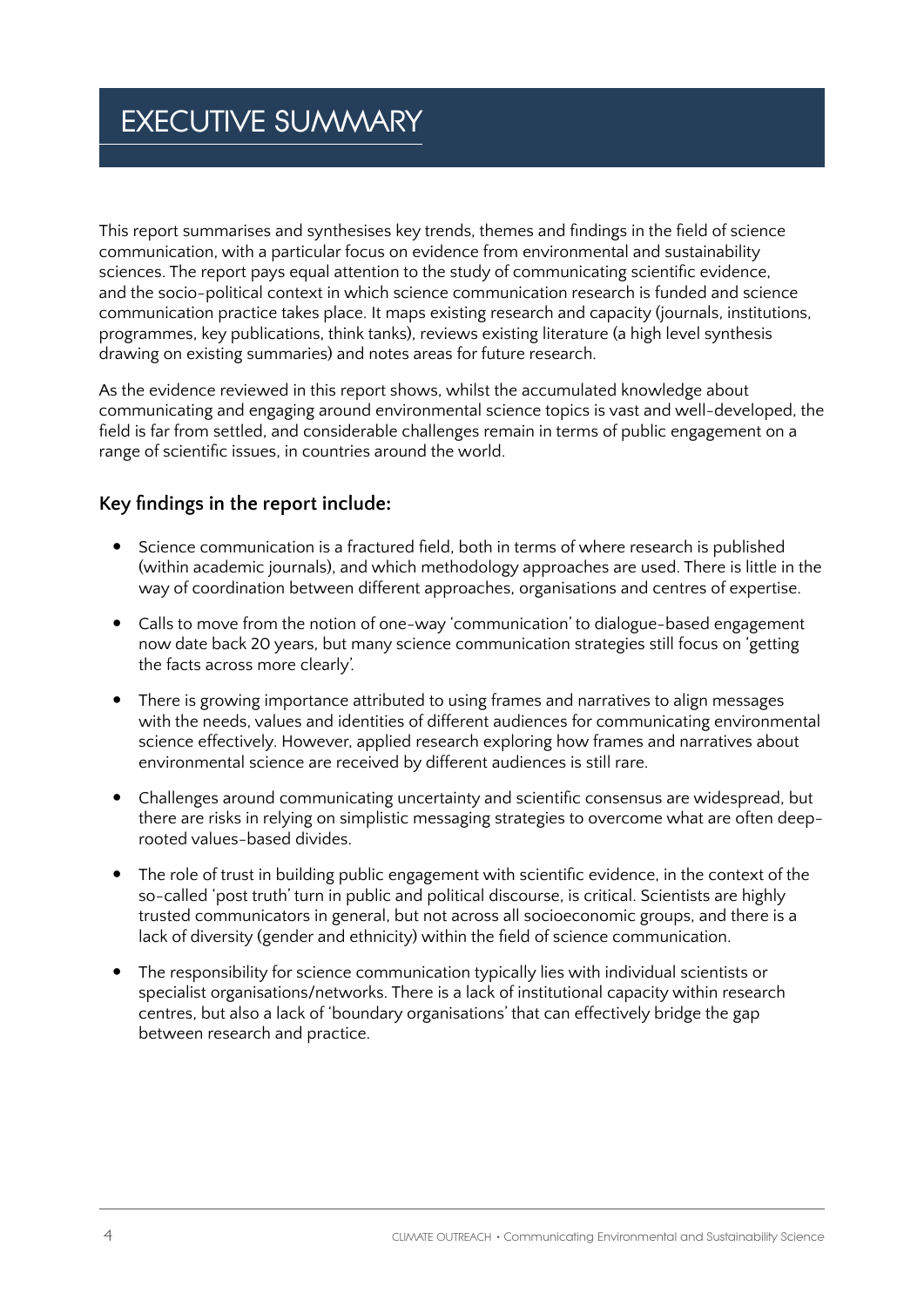## <span id="page-4-0"></span>**INTRODUCTION**

A broad consensus has emerged over the past few decades that effective science communication is not a one-way process, and that public controversies about scientific issues are not straightforwardly attributable to a lack of knowledge among the general public (the so-called 'deficit model' of science communication - Sturgis & Allum, 2004). Instead effective science communication is increasingly seen as requiring a two way conversation or dialogue, and is more usefully conceptualised as 'engagement' (Kahan & Carpenter, 2017; National Co-ordinating Centre for Public Engagement, 2017; Parkhill et al., 2013; Corner & Clarke, 2016; Hagendijk & Irwin, 2006; Rowe & Frewer, 2005; House of Lords, 2000; Irwin & Wynne, 1996; Renn, Webler, & Wiedemann, 1995). As the evidence reviewed in this report shows, whilst the accumulated knowledge about communicating and engaging around environmental science topics is vast and well-developed, the field is far from settled, and considerable challenges remain in terms of public engagement on a range of scientific issues, in countries around the world.

#### **Aims of this report:**

- To provide a concise but thorough summary of the current research evidence on communicating environmental and sustainability science, and relate these to the challenges faced by science communicators.
- y To pay particular attention to the **challenges and opportunities** of environmental science communication in a changing political context.

The research evidence examined in this report addresses the themes which we have identified as offering the most valuable focus for future research, given the growing agreement around the need to move from communication to engagement.

#### **Sources for this report:**

The analyses and recommendations provided in this report are derived from a review of the current state-of-the-art in science communication research and practice.

On the following page, we present information on key sources that informed this research project: three key expert reviews of science communication, as well as six experts in the field who *"Effective science*<br>were interviewed for this work. *COMMUNICATION* 

*communication is increasingly seen as requiring a two way conversation or dialogue."*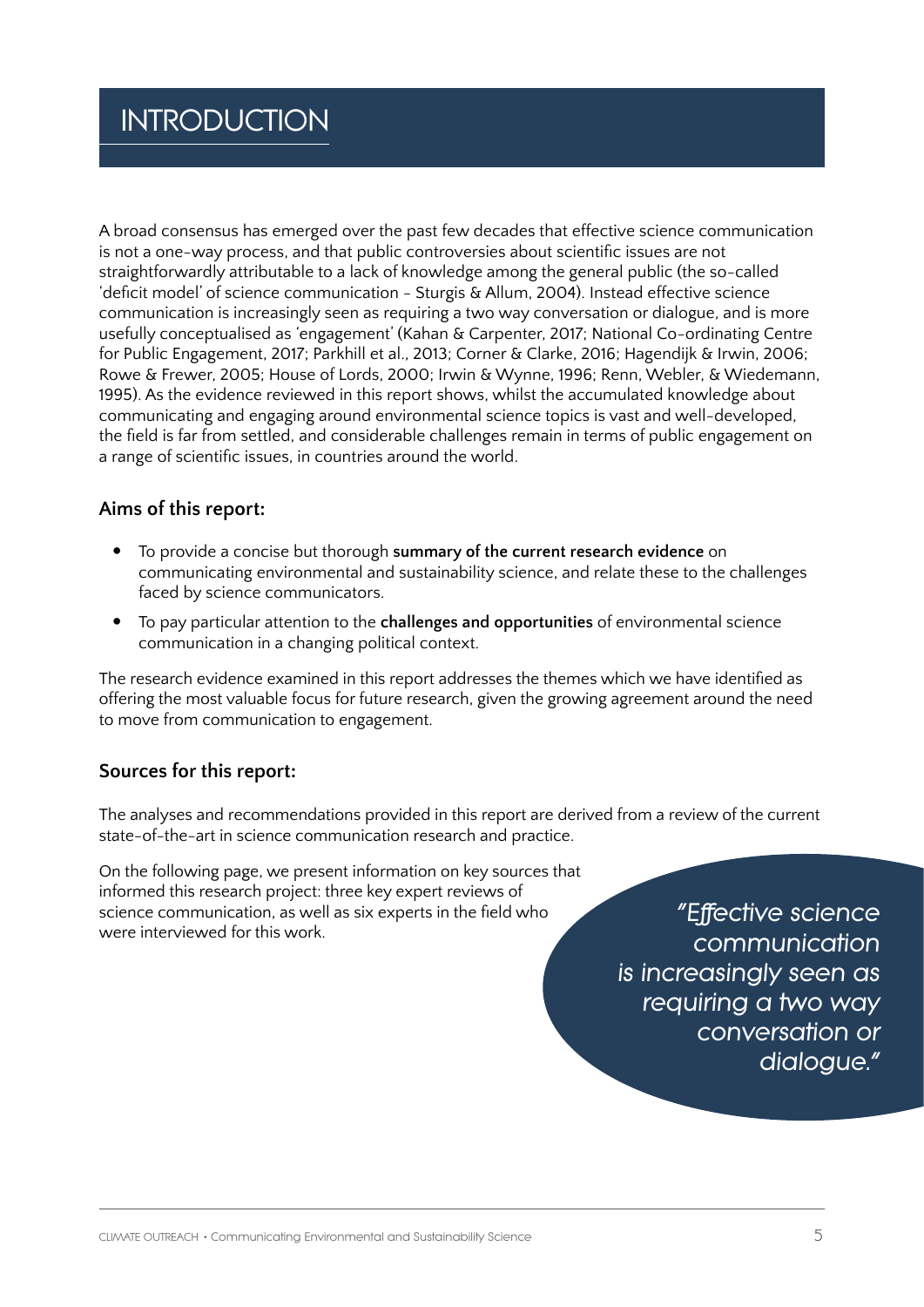#### **Three recent expert reviews of science communication**

A full bibliography is provided at the end of the report, but here we list three recent reviews of science communication and public engagement that are of particular significance and relevance for the themes addressed in this report. These three reviews demonstrate that the field of science communication is well-developed and mature.

| <b>Authors</b>                                                                | <b>Review title</b>                                                                                                                                                                               |
|-------------------------------------------------------------------------------|---------------------------------------------------------------------------------------------------------------------------------------------------------------------------------------------------|
| Nisbet, M and Markowitz, E<br>(2016)                                          | Strategic Science Communication on Environmental Issues.<br>Commissioned White Paper in Support of the Alan Leshner Leadership<br>Institute. American Association for the Advancement of Science. |
| National Academies of<br>Sciences, Engineering, and<br>Medicine (NASEM; 2017) | Communicating Science Effectively: A Research Agenda. Washington,<br>DC: The National Academies Press. doi: 10.17226/23674.                                                                       |
| HM Government, United<br>Kingdom (2017)                                       | Science Communication and Engagement Report. UK Parliament<br>Science and Technology Committee. https://www.publications.<br>parliament.uk/pa/cm201617/cmselect/cmsctech/162/16201.htm            |

#### **Interviewees**

In addition to the literature reviewed, interviews were carried out with six leading science communication academics and practitioners from Europe and the US, which we draw on throughout this report. These 30 minute informal telephone interviews were conducted to ensure that this paper was addressing what is felt to be the most pressing issues in science communication.

| <b>Interviewees</b>     | <b>Position/Organisation</b>                                             |
|-------------------------|--------------------------------------------------------------------------|
| Maria Gunther           | Physicist and Science Editor at Dagens Nyheter (Swedish daily newspaper) |
| <b>Matthew Nisbet</b>   | Professor of Communication Studies, Northeastern University, US.         |
| Robert Watt             | Director of Communication, Stockholm Environment Institute.              |
| <b>Brigitte Nerlich</b> | Professor of Language and Communication, University of Nottingham, UK    |
| Victoria Wibeck         | Professor of Communication, Linkoping University, Sweden                 |
| Kjell Asplund           | Professor emeritus at Department of Public Health and Clinical Medicine  |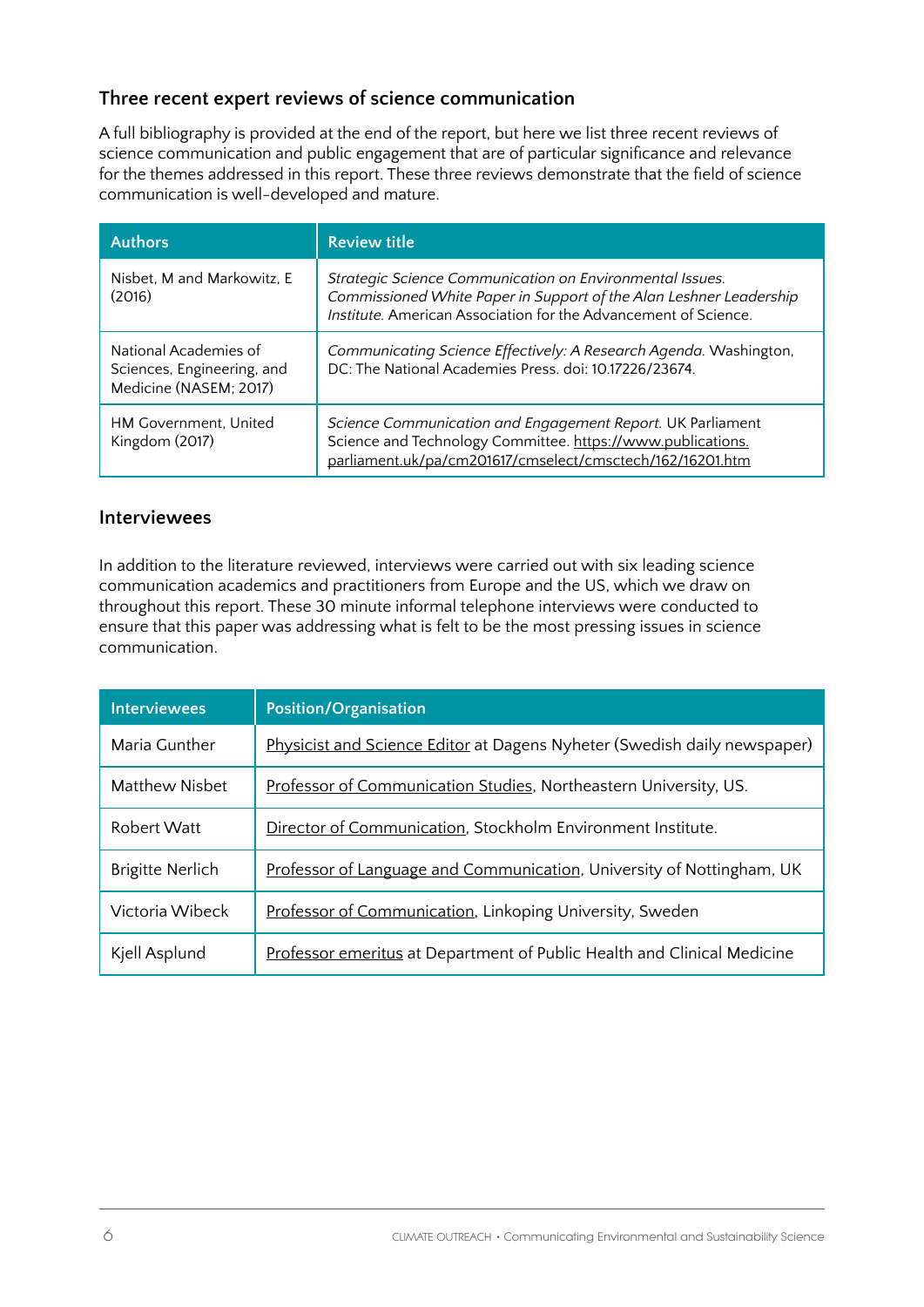## <span id="page-6-0"></span>Science communication: from information to dialogue

## What is science communication?

Science communication is an umbrella term covering a wide variety of activities including professional communication by scientists; interactions between scientists and members of the public; media representations of science; and the ways people use scientific knowledge in their own lives (Mellor & Webster, 2017). The study and practice of communicating science has a long history (Guenther & Joubert, 2017). Public debates about scientific issues are increasingly widespread and prevalent, involving politicians, journalists, and citizens groups (Brown, 2015; Corner & Hahn, 2009; Sarewitz, 2011).

Consequently, there is now a growing expectation that scientists communicate their findings and provide public access to their data, and an awareness among the scientific community that being a scientist often involves much more than simply conducting research according to the scientific method (NASEM, 2017). The global March for Science events (held during the first half of 2017 in response to widespread concerns that scientific funding, culture and method are increasingly under attack) are just one high-profile example of the central role that is now placed on communication, outreach and engagement by the scientific community.

The field of science communication - research and practice - is characterised by a multiplicity of approaches (Carvalho et al., 2016; Corner & Hahn, 2009; Kuhberger, 1998; Lakoff, 2010; Moxey et al., 2003; Pearce et al., 2015; Rothman et al., 2006) and a dense literature.

#### **The different approaches include:**

- A substantial philosophical strand on science as an epistemology (Knowles, 2003; Chalmers, 1992; Kuhn, 1970; Popper, 1959), with the unique position of the scientific method in society illuminated by contemporary debates about so-called 'fake news' and 'alternative facts.'
- Competing sociological accounts of how controversy and consensus develop in science (Brante et al., 1993; Collins & Pinch, 1993; Irwin & Wynne, 1996; Dunlap & Brulle, 2015).
- Media analyses of the roles of different groups in the production, communication, and consumption of science (Friedman et al., 1999; Whibey & Ward, 2016).
- Extensive psychological and social-scientific literature on public understanding of a range of environmental science-based topics (Nisbett & Markowitz, 2016), as well as strategies and methods for engaging with publics more effectively (the 'science of science communication' - Fischhoff & Scheufele, 2013; Pidgeon & Fischhoff, 2011).
- Growing interest in environmental and climate change science communication outside of developed nations (Guenther & Joubert, 2017), including South America (e.g. Takashi & Martinez, 2017; Velez et al., 2017) Africa (e.g. De Mulder et al., 2014), China (Chung-En & Zhao, 2016) and India (e.g.Thaker et al., 2017; Olofsson et al., 2017).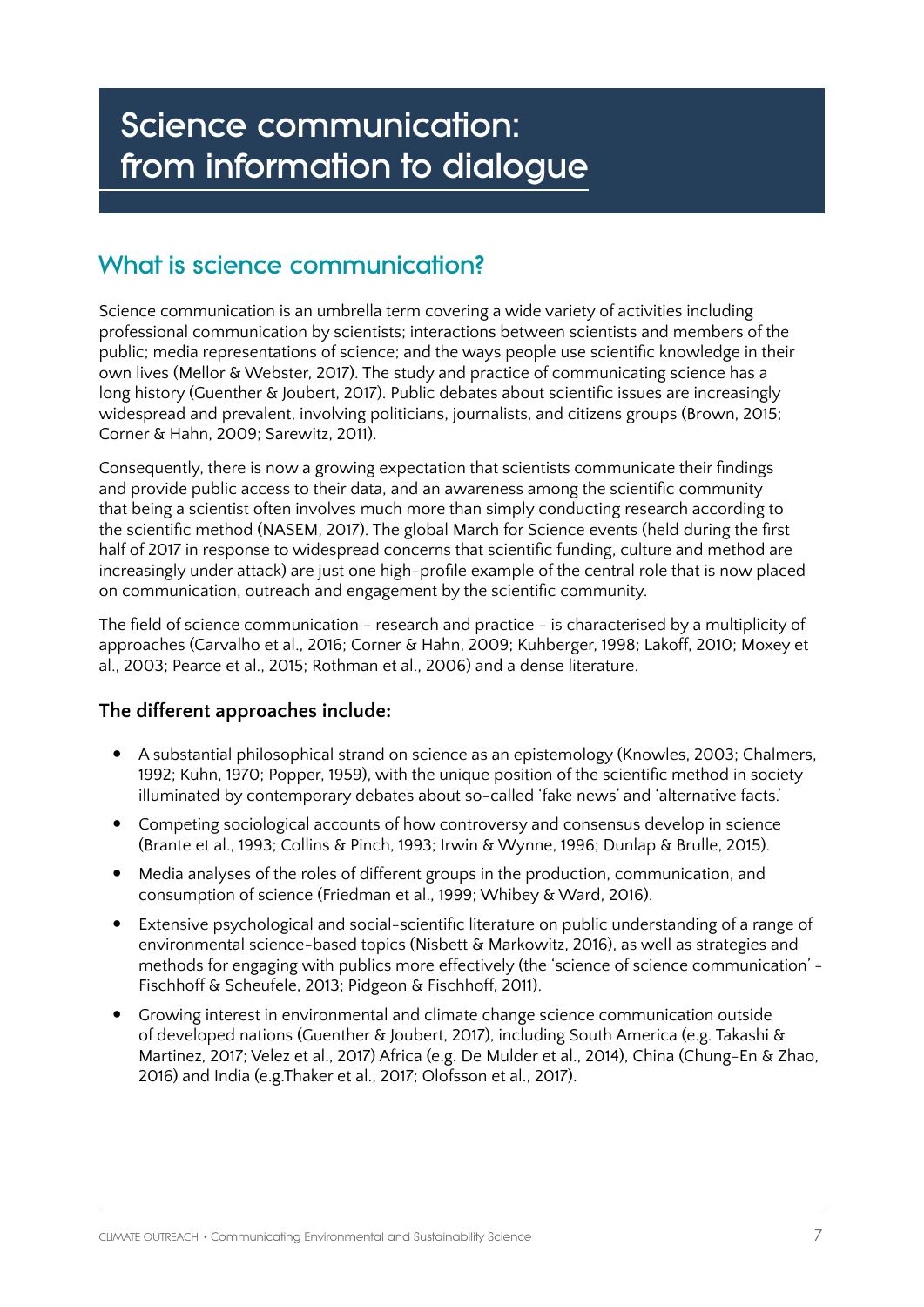## <span id="page-7-0"></span>From communicating information to engaging in dialogue

A consensus has emerged over the past few decades that effective science communication is not a one-way process - and public controversies about scientific issues are no longer seen as straightforwardly attributable to a lack of knowledge (the so-called 'deficit model' of science communication - Sturgis & Allum, 2004). Instead, effective science communication is increasingly seen to require a two way conversation or dialogue, and is more usefully conceptualised as 'engagement' (Kahan & Carpenter, 2017; National Co-ordinating Centre for Public Engagement, 2017; Parkhill et al., 2013; Corner & Clarke, 2016; Hagendijk & Irwin, 2006; Rowe & Frewer, 2005; House of Lords, 2000; Irwin & Wynne, 1996; Renn et al., 1995).

There is also growing experience of using participatory approaches (especially in the global South) to overcome the social, economic and gender inequalities which undermine efforts to build engagement with the science underpinning sustainable development goals (see Escobar et al., 2017; Burns et al., 2013).

We return to the tension between information provision, dialogue and participation throughout this report, as these themes underpin our analysis of existing literature on science communication, and our recommendations for future directions.

Whilst the accumulated knowledge about communicating and engaging around environmental science topics is well-developed, the field remains far from settled, and considerable challenges remain in terms of public engagement on a number of issues in countries around the world.



Students in a biology class in Illinois. Photo: [University of Springfield Illinois](https://www.flickr.com/photos/illinoisspringfield/16439009157/in/photolist-r3EdGn-21inHSo-fucjJ8-24DRHMS-dGPVqg-bWdAvt-8rmY8R-7WS1d1-dGVmts-9GBvQj-ePtAgN-27SroDs-7WNHb2-7WNGGv-ePtAsA-23muPmn-dGVmXC-dGPdBk-ePtAbW-ePhbJk-ePtAkY-JZotNH-fzwZhL-7WNFWT-cdzVzh-F4yGLT-bWdzLx-ddVNTN-9JUYXP-22yUrCR-aPnUNB-25geoUN-5i8wmJ-23CRem9-F4yJKn-4K5ALW-bUmBVi-e4x6ou-cbHQjA-GNQFX1-7WS19G-8Qgo5q-bWdBcR-bUmCbe-dGPWHD-ejdkey-bBraRY-bWPQe-22z2wFN-Ehcuyt)

Levels of scientific knowledge among the general public, if measured as simple recall of scientific facts, have remained fairly high over time (Scheufele, 2013), but only one in four Americans in 2014 could explain "what it means to study something scientifically," and only half of Americans (53%)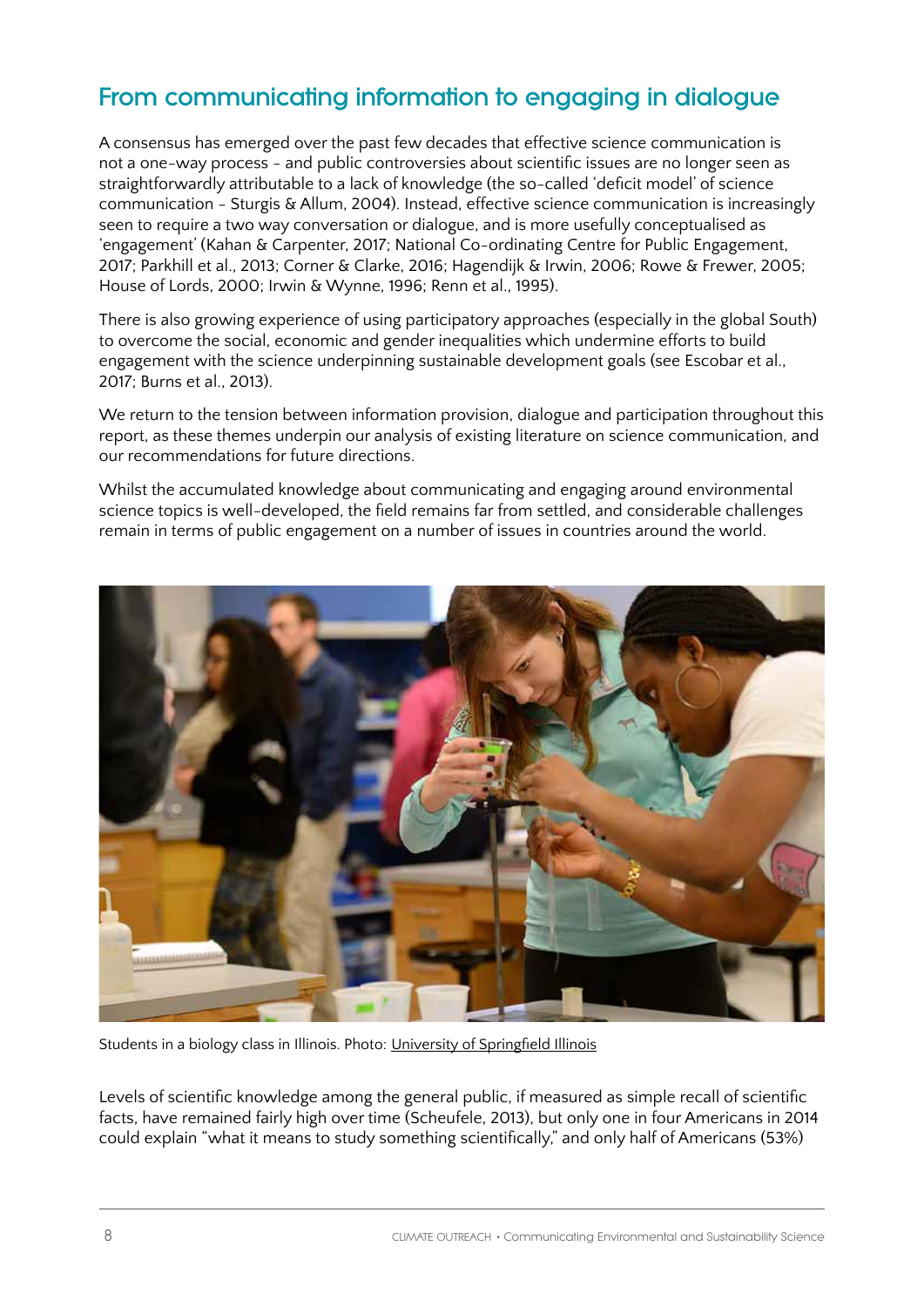had a correct understanding of randomised controlled experiments (National Science Board, 2016). Surveys of European publics show that more than half of Europeans have studied science or technology (Eurobarometer, 2014a, p.4), though this figure hides some marked geographical and social differences. In the UK 71% of respondents said they had studied science but only 22% in the Czech Republic. Across the 20 European countries surveyed, 75% of those who stayed in education beyond the age of 20 had studied science. This figure was 24% for those who left school before aged 15. 64% of those who considered themselves high up the social ladder had studied science; this number was 45% for those perceiving themselves as lower down the social ladder (Eurobarometer, 2014a, p.4). Despite the high numbers of people reporting a science education in the UK, most still lack a personal connection with science, or an understanding of how scientists work (HM Government, 2017).

*"Public controversies about scientific issues are no longer seen as straightforwardly attributable to a lack of knowledge."*

So there remains a collective need to do more to take science to those not currently engaged in order to improve public understanding of the scientific method (Department for Innovation, Business and Skills, 2012). As this report argues though, bridging the science-public gap must follow a process that both reflects the latest social science research on effective public engagement, and remains sensitive to the rapidly changing political context in which science communication takes place.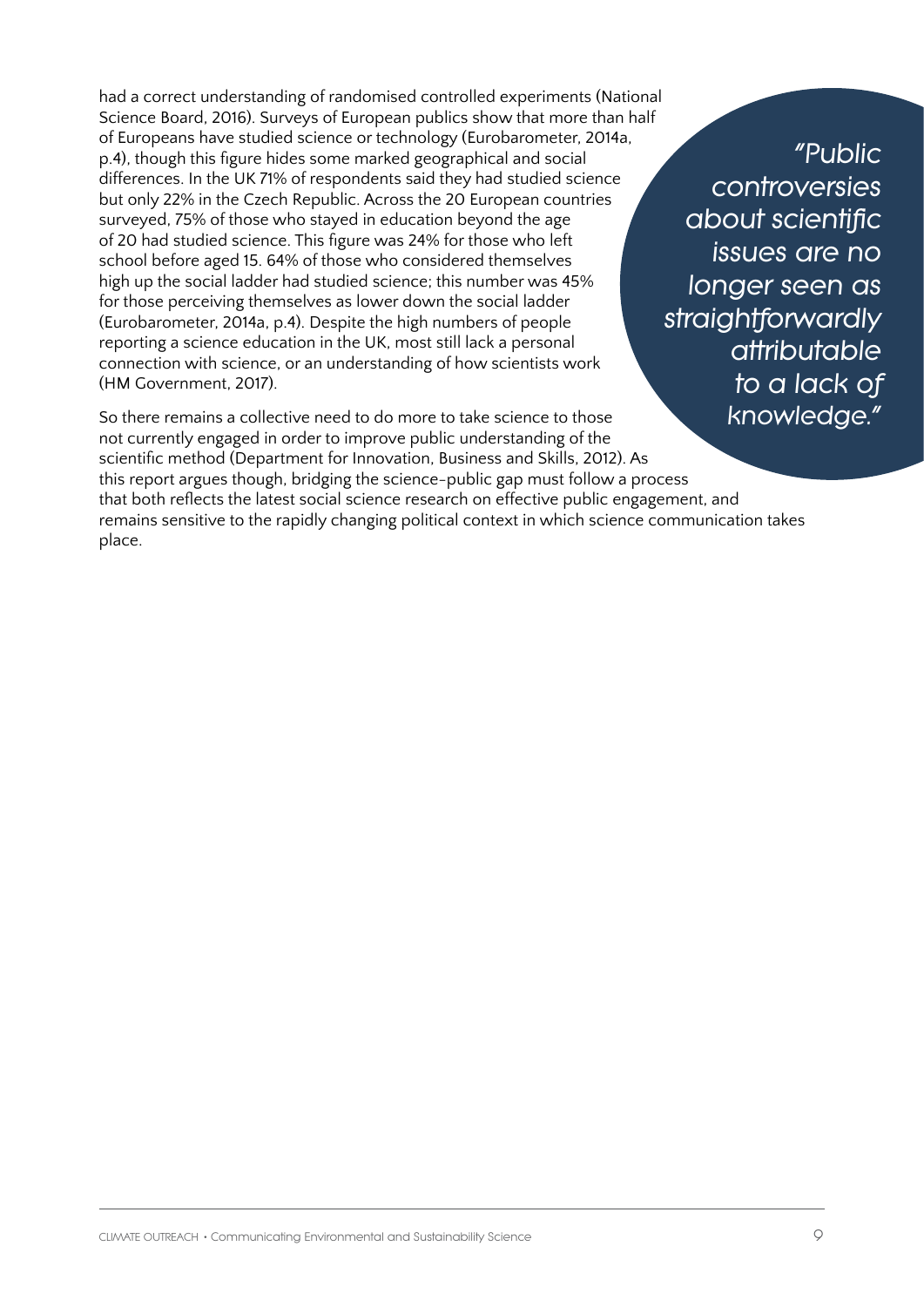## <span id="page-9-0"></span>Who communicates environmental science?

## Introduction

This section maps out the environmental and sustainability science communication landscape. We recognise science communication also happens outside of these formal arenas, and that books, films and other cultural channels provide powerful ideas about science and scientists. However, this overview focuses on the formal routes of science communication. Although it is beyond the scope of this report to provide an exhaustive review of all science communication organisations, the list provided here is broadly representative of the types of activities and philosophies which define this activity. The distribution towards organisations in the global North is a reflection of what emerged from the research, rather than any deliberate filtering of the results.

### Key topics in environmental and sustainability science communication

#### **Table 1: Key topics in environmental and sustainability science communication**

*Table 1* maps the key topics in environmental and sustainability science relevant to communication and engagement. It provides a thematic overview of environmental issues collated from polls, surveys and journals. A 2016 Gallup poll of 30 US public environmental concerns revealed the top three to be 'pollution'; i. pollution of drinking water, ii. pollution of streams, lakes and reservoirs and iii. air pollution (McCarthy, 2016). Similar results emerge from European surveys (Eurobarometer, 2014b). Pollution, alongside conservation and species extinction, is a long-standing environmental concern which appears to be more front-of-mind for the public than climate change and related environmental issues. However, the distinction is not clear cut - many of the concerns about fracking for example appear to be connected to pollution fears, e.g. groundwater contamination (Brown et al., 2013).

| <b>Theme</b>                | The science involved                                                          | Prominent themes in communication<br>and engagement                                                                                                                               |
|-----------------------------|-------------------------------------------------------------------------------|-----------------------------------------------------------------------------------------------------------------------------------------------------------------------------------|
| Climate change - Impacts    | Atmospheric chemistry and<br>climate modelling<br>Ocean chemistry<br>Ecology  | Increased weather extremes;<br>Warming; Ice sheet and glacier retreat;<br>Sea level rise; Ocean acidification;<br>Species decline/extinction                                      |
| Climate change - Mitigation | Carbon sinks<br><b>BECCS/Negative Emissions</b><br>Alternative energy sources | Reforestation/Deforestation; Geo-<br>engineering; Carbon capture and<br>storage; Fracking; Wind and solar<br>power; Nuclear energy; Air pollution;<br>Tidal power; Hydro-electric |
| Biology                     | Agricultural Biotechnologies<br>Ecology and ecosystem services                | <b>Genetically Modified Organisms (GMOs)</b><br>Pesticides; Conservation/Species<br>extinction; Water Pollution                                                                   |
| Geosciences                 | Land surface processes                                                        | River management; Land management<br>and zoning; Soil quality and soil<br>conservation                                                                                            |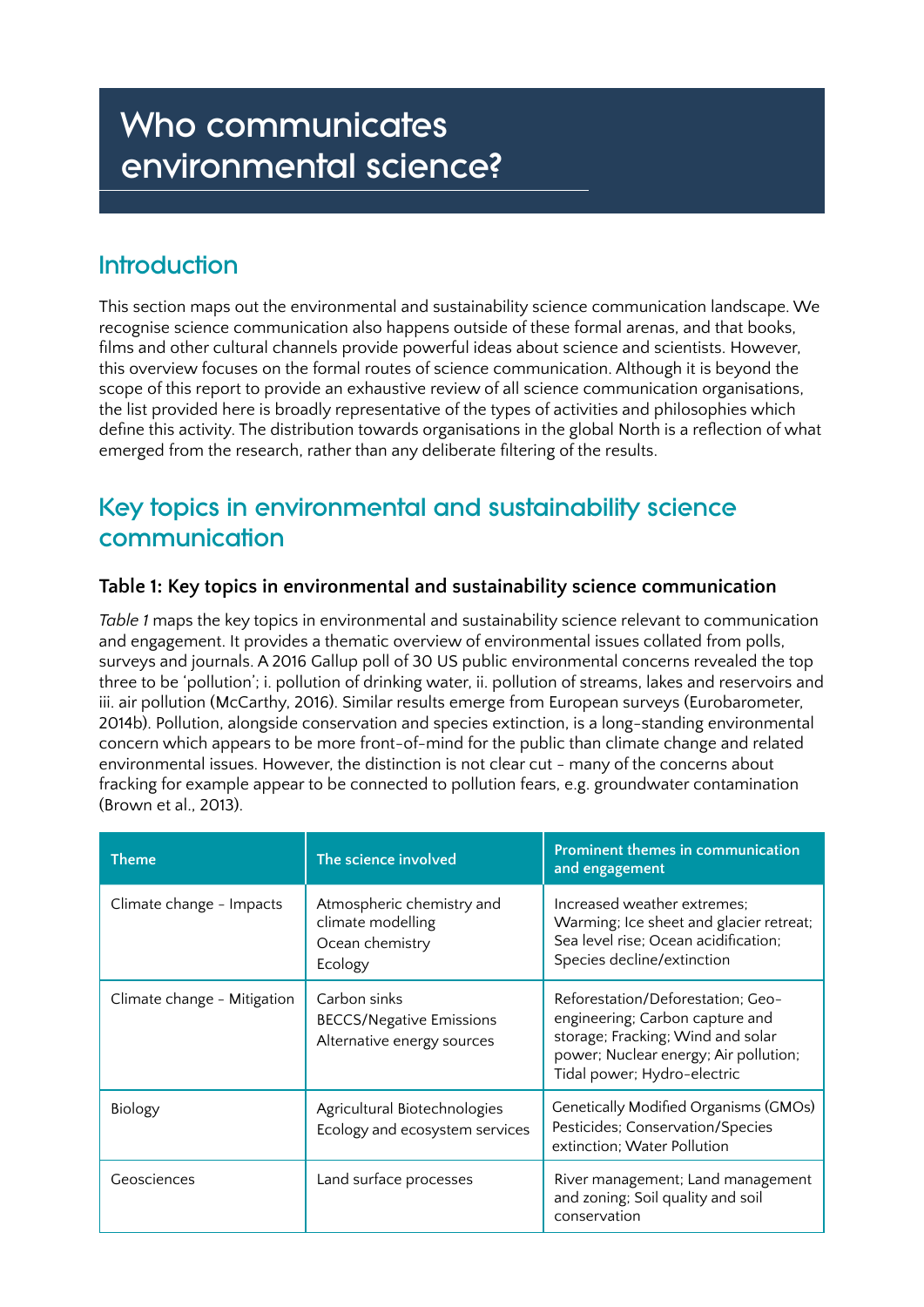## <span id="page-10-0"></span>A typology of science communication organisations

#### **Our typology divides science communication organisations into six areas, presented in the six tables below**

The activities carried out by the organisations identified in our review are to some extent fluid in reality many of the organisations carry out more than one type of activity. The categorisation therefore reflects the activities to which the majority of the organisation's resources are directed. Bearing that caveat in mind, the typology provided below indicates that the field is dominated by organisations with a focus on one-way communication rather than engagement, either training scientists to be better communicators, or providing networking opportunities for science communication professionals. Importantly, our analysis revealed recent expiration of organisations due to lack of funding and lack of activity.

#### **Table 2: Organisations and forums for training and/or supporting scientists and others to communicate science with the public**

The organisations in Table 2 vary in structure, history and in the scientific specialism they address. What they have in common is the conviction that scientists themselves are in principle wel-placed to engage the public, given the necessary training, support and resources'.

| <b>Organisation name</b>                                         | <b>Location</b>         |
|------------------------------------------------------------------|-------------------------|
| AAAS Center for Engagement with Science and Technology           | US                      |
| Alan Alda Center for Communicating Science                       | US                      |
| Centre for Environmental and Climate Research                    | Sweden                  |
| Centre for Science Communication, University of Otago            | New Zealand             |
| CICERO (Centre for International Climate Research)               | Norway                  |
| Climate Lab                                                      | US                      |
| Climate Nexus                                                    | US                      |
| Climate Outreach                                                 | UK                      |
| <b>Compass Science Communications</b>                            | US                      |
| ECSITE (European Network of Science Museums and Science Centres) | Europe wide             |
| European Science Communication Institute                         | Europe wide             |
| <b>Future Earth</b>                                              | Europe wide             |
| Indian Science Communication Society                             | India                   |
| Inter-American Network of Academies of Science                   | Chile                   |
| Latin American and Caribbean Network for the Popularization of   | Latin America/Caribbean |
| Science and Technology                                           |                         |
| Minerva Consulting and Communication                             | Europe wide             |
| National Academy of Sciences                                     | US                      |
| National Science Foundation                                      | US                      |
| NERC (Natural Environment Research Council)                      | UK                      |
| Network for the Public Communication of Science & Technology     | Global                  |
| Science Communication Network                                    | US                      |
| Science Communication Unit at Imperial College London            | UK                      |
| Singapore Society for the Advancement of Science                 | Singapore               |
| Sissa Medialab                                                   | Italy                   |
| Swiss National Science Foundation                                | Switzerland             |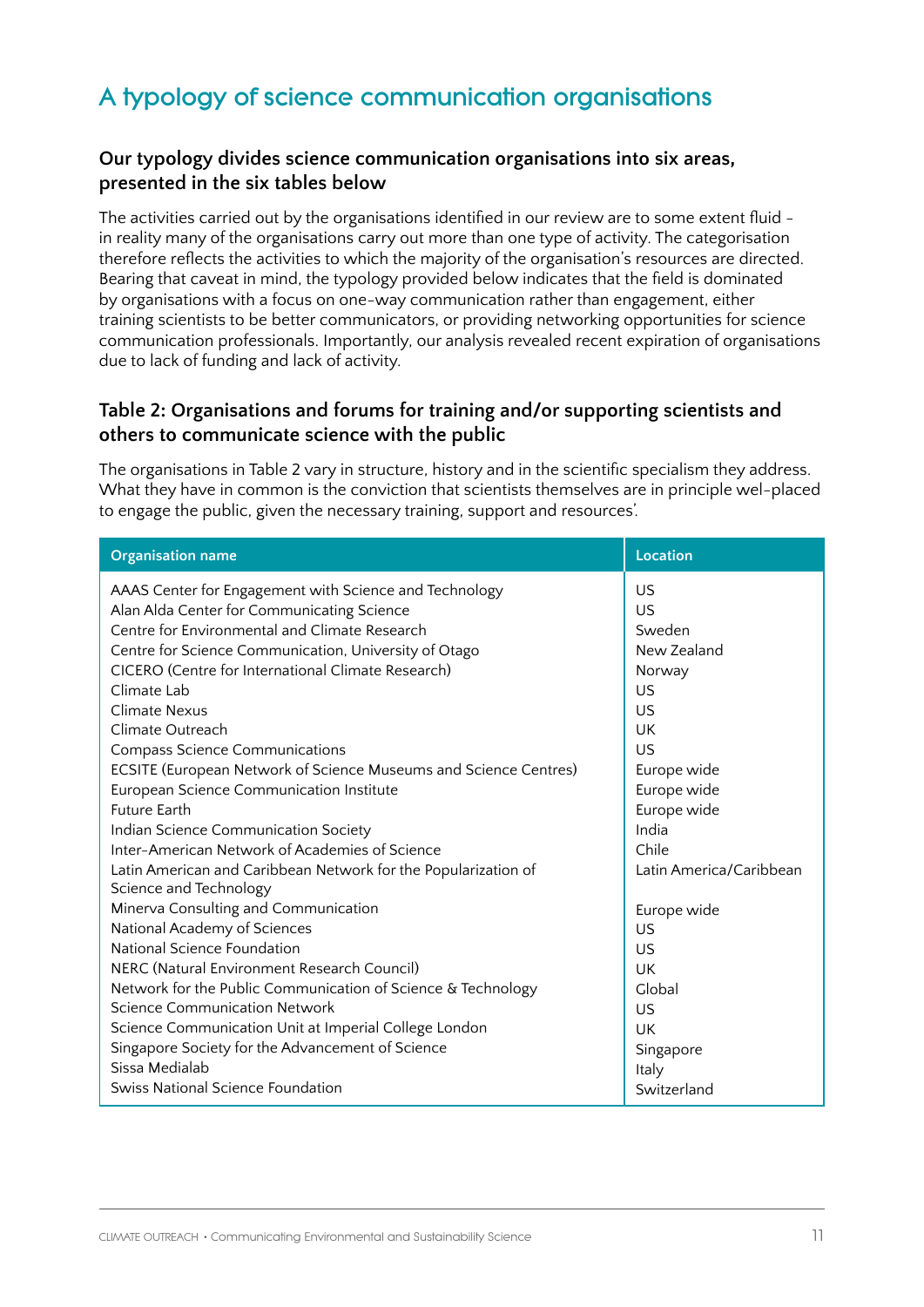#### **Table 3: Organisations communicating to and engaging the public directly with science**

The activities in *Table 3* take place in a variety of settings, rather than within the walls of educational or advocacy institutions. The goal is typically to remove the barriers between science and society, by imparting the characteristics of science and the scientific attitude to the public.

| <b>Organisation name</b>                                                  | <b>Location</b> |
|---------------------------------------------------------------------------|-----------------|
| Arctic Centre Science Communications                                      | Finland         |
| ASTRA (Centre for Learning in Science, Technology and Health)             | Denmark         |
| <b>British Science Association</b>                                        | UK              |
| Centre for Environment Education                                          | India           |
| Cienca Viva                                                               | Portugal        |
| <b>Citizen Science Association</b>                                        | Global          |
| CitizenSci                                                                | <b>US</b>       |
| Coalition on the Public Understanding of Science                          | <b>US</b>       |
| CSIRO (Commonwealth Scientific and Industrial Research Organisation)      | Australia       |
| Earth Observatory Singapore                                               | Singapore       |
| Francophone Association for Knowledge                                     | Canada          |
| Institute for Energy and Environmental Research                           | US              |
| March for Science                                                         | US              |
| Norwegian Centre for Science Education                                    | Norway          |
| Royal Society                                                             | UK              |
| SciCo                                                                     | Greece          |
| <b>Science Communication Unit Bristol</b>                                 | UK              |
| Science made simple                                                       | UK              |
| Sciencewise                                                               | UK              |
| Scientific Saudi                                                          | Saudi Arabia    |
| Silverhill Institute of Environmental Research and Conservation           | Canada          |
| Smithsonian Environmental Research Center                                 | US              |
| Syrian Researchers                                                        | Syria           |
| The National Institute of Science Communication and Information Resources | India           |
| The Royal Institution                                                     | UK              |
| Urania                                                                    | Germany         |
| Vetenskap & Allmänhet                                                     | Sweden          |

#### **Table 4: Building communications and engagement into the culture of science**

The organisations in *Table 4* seek to foster a culture within science that recognises the importance of public communication to scientific endeavours.

| <b>Organisation name</b>                 | Location |
|------------------------------------------|----------|
| <b>British Interactive Group</b>         | UK       |
| <b>Climate Communication</b>             | US       |
| European Network of Science Centres      | Belgium  |
| European Science Events Association      | Austria  |
| National Science Communication Institute | US       |
| Scicomm Hub                              | US       |
| Science in Public Research Network       | UK       |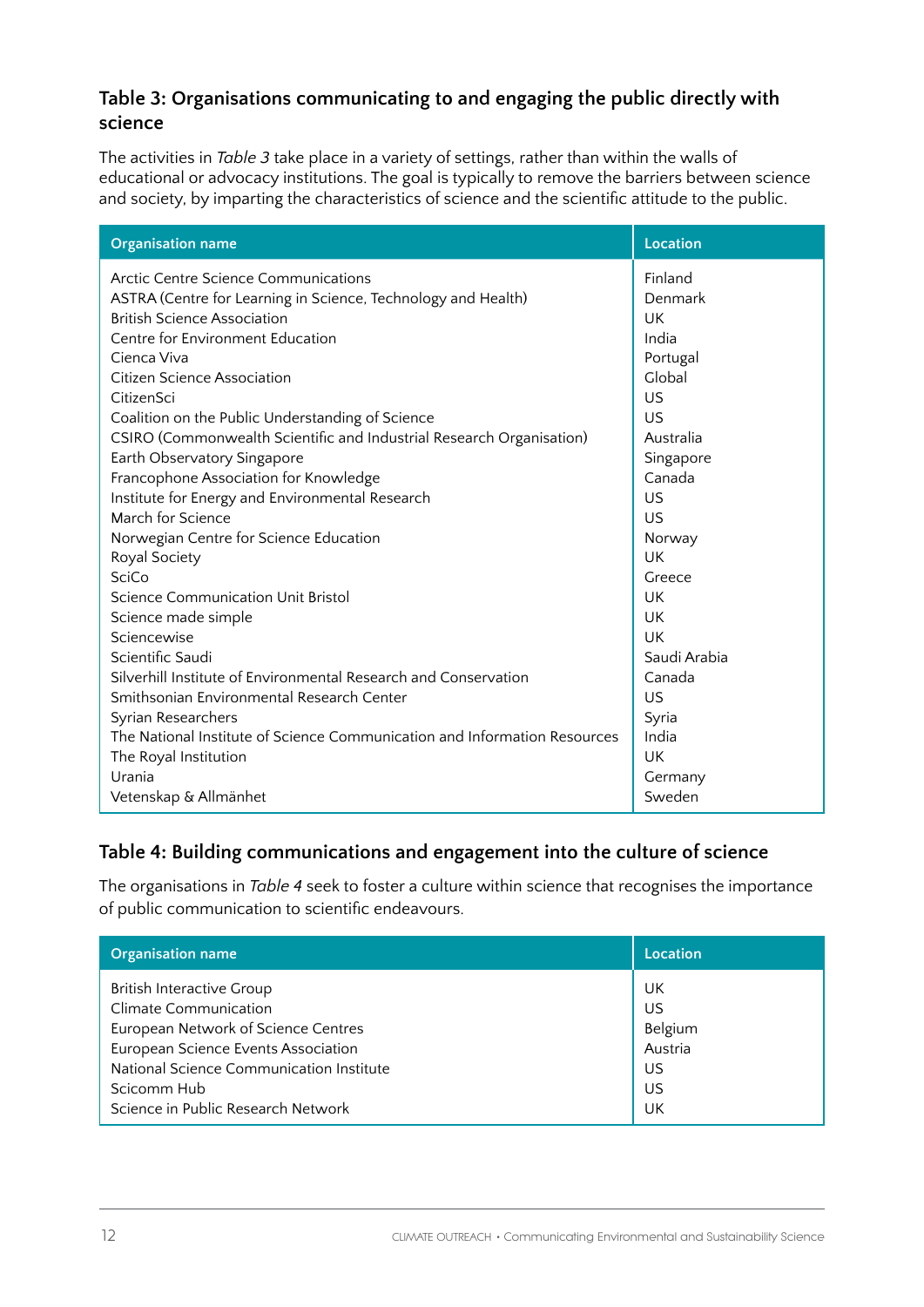#### **Table 5: Organisations for science communication professionals**

The organisations in *Table 5* identify journalists, PR consultants and other professional communicators as having a set of skills separate and beyond that which scientists can expect to acquire on top of their own specific scientific expertise. They vary significantly - for example, while Stempra seeks to connect scientists with professional communicators, the National Association of Science Writers is more akin to a trade body for science writers.

| <b>Organisation name</b>                                  | <b>Location</b> |
|-----------------------------------------------------------|-----------------|
| Association of British Science Writers                    | <b>UK</b>       |
| Association of Science Communicators                      | Canada          |
| Australian Science Communicators                          | Australia       |
| Canadian Science Writers' Association                     | Canada          |
| Chilean Association of Science Journalists                | Chile           |
| Chinese Society for Science and Technology Journalism     | China           |
| Danish Science Journalists                                | Denmark         |
| Dutch Association of Science Journalists                  | Holland         |
| Earth Journalism Network                                  | International   |
| European Science Journalists Association                  | France          |
| Finnish Association of Science Editors and Journalists    | Finland         |
| French Association of Science Journalists                 | France          |
| German Association of Medical & Science Journalists       | Germany         |
| <b>German Association of Science Writers</b>              | Germany         |
| German Science Journalists Association                    | Germany         |
| Italian Association of Science Journalists                | Italy           |
| Japanese Association of Science and Technology Journalism | Japan           |
| Japanese Association of Science Communication             | Japan           |
| National Association of Science Writers                   | 115             |
| Science Communicators Association of New Zealand          | New Zealand     |
| Science Media Centre Germany                              | Germany         |
| Science Media Centre NZ                                   | New Zealand     |
| Science Media Centre UK                                   | UK              |
| Society of Environmental Journalists                      | US              |
| Spanish Association of Scientific Communication           | Spain           |
| Stempra                                                   | <b>UK</b>       |
| Swiss Association of Scientific Journalism                | Switzerland     |
| World Federation of Science Journalists                   | International   |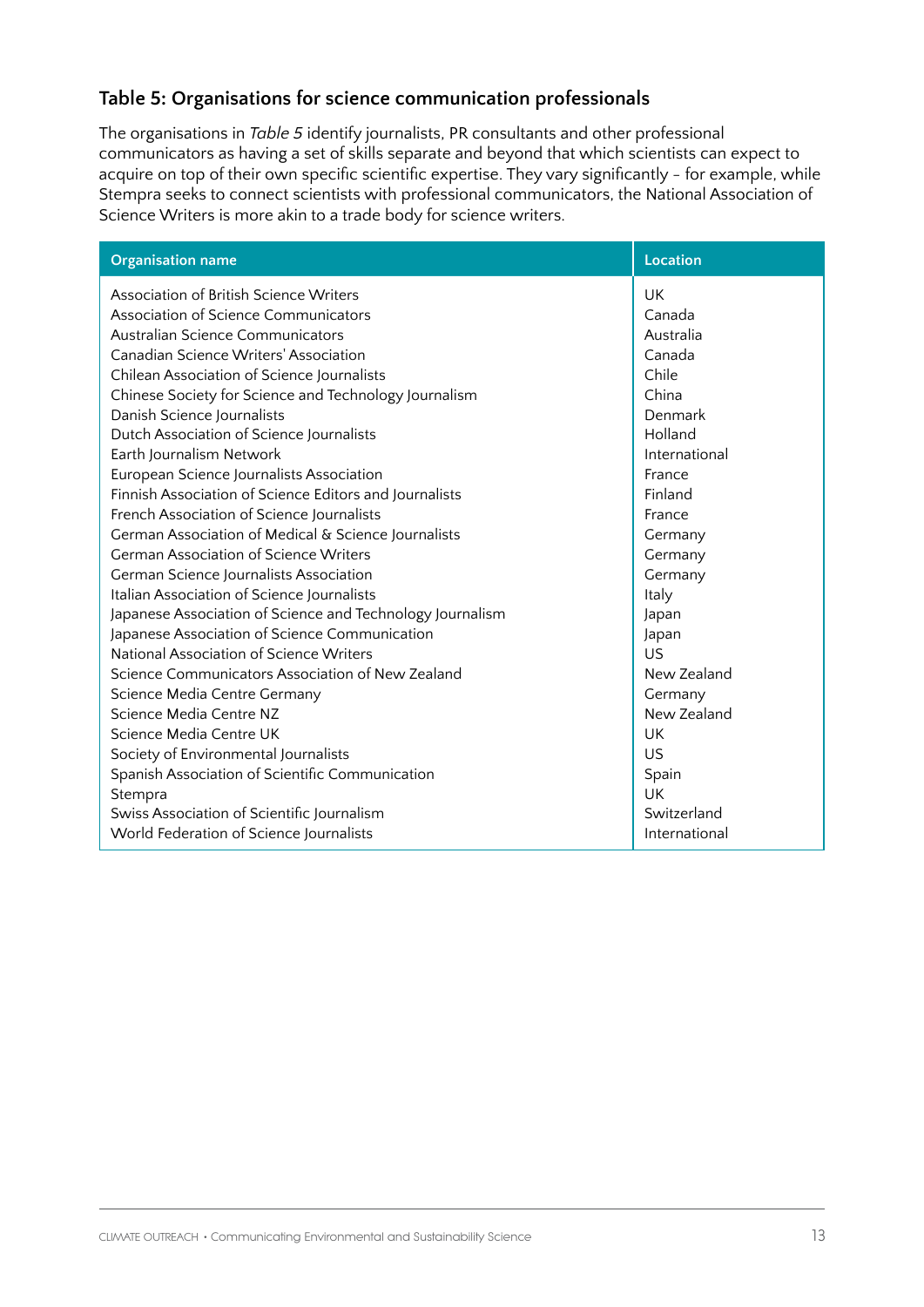#### **Table 6: Advocates, campaigners, lobbyists, consultants and think tanks**

The groups in *Table 6* range from single issue themes (e.g. Ocean Conservancy) through to groups who communicate with either the public or policymakers to influence the ends to which science is applied.

| <b>Organisation name</b>                                  | <b>Location</b> |
|-----------------------------------------------------------|-----------------|
| Alliance for Accelerating Excellence in Science in Africa | Kenya           |
| <b>Biology Fortified</b>                                  | US              |
| Campaign for Science and Engineering                      | UK              |
| David Suzuki Foundation                                   | Canada          |
| Environmental-Economics Policy Research Unit              | South Africa    |
| Euroscience                                               | France          |
| Institut de France Academie des sciences                  | France          |
| <b>IVL Swedish Environmental Research Institute</b>       | Sweden          |
| National Center for Science Education                     | US.             |
| Ocean Conservancy                                         | US              |
| Scientists for Global Responsibility                      | UK              |
| Sea Change                                                | US              |
| Stockholm Environment Institute                           | Sweden          |
| The Energy and Resources Institute                        | India           |
| The National Council for Science and the Environment      | US              |
| Union of Concerned Scientists                             | US              |

### **Table 7: Science communication organisations that have recently ceased operating**

Finally, *Table 7* identifies science communication organisations which have recently ceased operating, in most cases due to a lack of funding.

| <b>Organisation name</b>                                                                                                                                                                                                                                                                                                                                  | Location                                                             |
|-----------------------------------------------------------------------------------------------------------------------------------------------------------------------------------------------------------------------------------------------------------------------------------------------------------------------------------------------------------|----------------------------------------------------------------------|
| African Federation of Science Journalists<br>Brazilian Association of Science Journalism<br><b>Connecting Science</b><br>European Network of Science Communication Teachers<br>Graphic Science<br>Korean Science Journalists Association<br>Media for Environment, Science, Health and Agriculture Association in Kenya<br>Nicaraguan Academy of Sciences | Kenya<br>Brazil<br>UK<br>Europe<br>UK<br>Korea<br>Kenya<br>Nicaragua |
| Science View                                                                                                                                                                                                                                                                                                                                              | Greece                                                               |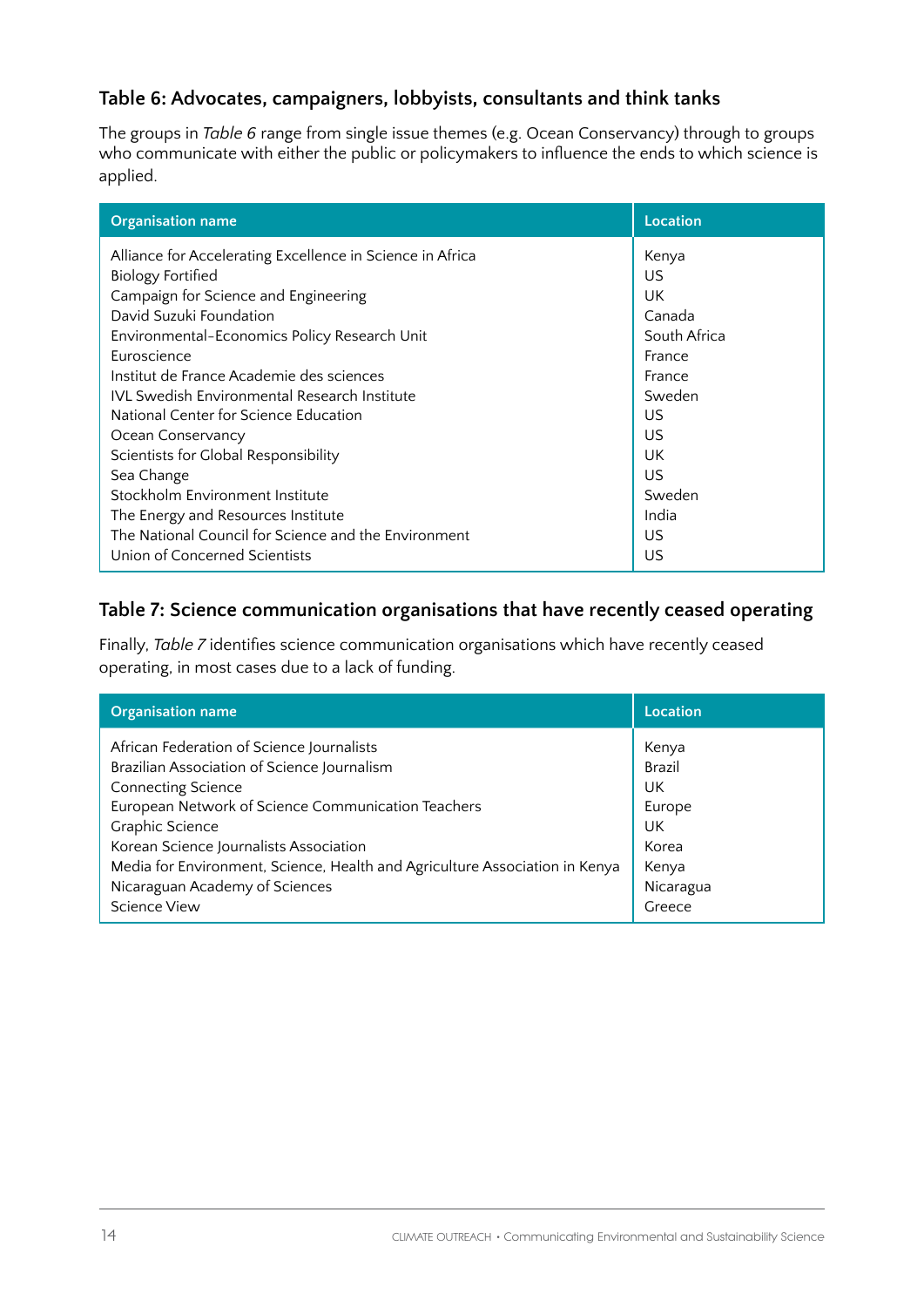## <span id="page-14-0"></span>Science communication journals

Increasing importance is being attached to effective science communication within academia. A Web of Science search using the term 'Environmental Science Communication' for the years 2010 - 2017 identified 68,790 articles across 24 journals. Research from Borchelt (2012) and Bauer & Howard (2012) showed a marked increase in the number of science communication papers published since 2005. This growth has been described as indicating that science communication is becoming an academic discipline in its own right (Schiele et al., 2012). However, journals dedicated to science communication have low 'impact factors' (the standard metric used to rank and evaluate scientific journals). This is especially true of journals focused solely on the communication of environmental science.

Science communication scholarship has until recently been dominated by male authors from English-speaking countries in the West (Guenther & Joubert, 2017, p. 2). Whilst male Western scholars continue to dominate the field - a review in 2014 found the USA and the UK jointly accounted for 60% of science communication publications (Bucchi & Trench, 2014) - there is emerging evidence that the geographical and gender profile of the field is diversifying (Guenther & Joubert, 2017, p. 2).

### Conclusions from mapping the landscape

Science communication is growing into a global and diverse discipline but our overview of the science communication landscape confirms what Trench et al. (2014) note: the field remains defined by a focus on training scientists and connecting media professionals with scientists. Public outreach through informal settings - such as museums and other civic institutions - does feature prominently. There is less evidence, however, of a concerted attempt to build institutional capacity for combining research and practice; despite being vital for creating robust and durable strategies that encourage engagement with controversial science topics. The mapping has also revealed that some key organisations are losing funding, whilst many others are voluntary and not-for-profit organisations, typically operating on very limited resources. *"There is* 

Our review of science communication journals reveals research is spread across many different, often low-impact journals. In addition, the studies that make up the literature in this field are fragmented, issue-specific, and anchored in different disciplines; often addressing the theme of science communication only obliquely. This situation underscores the need for institutional capacity within research centres to collate, coordinate and share research findings with communication professionals working across the domains identified in our mapping of key organisations.

*little evidence of a concerted attempt to build institutional capacity for combining research and practice; despite being vital for creating robust and durable strategies that encourage engagement with controversial science topics."*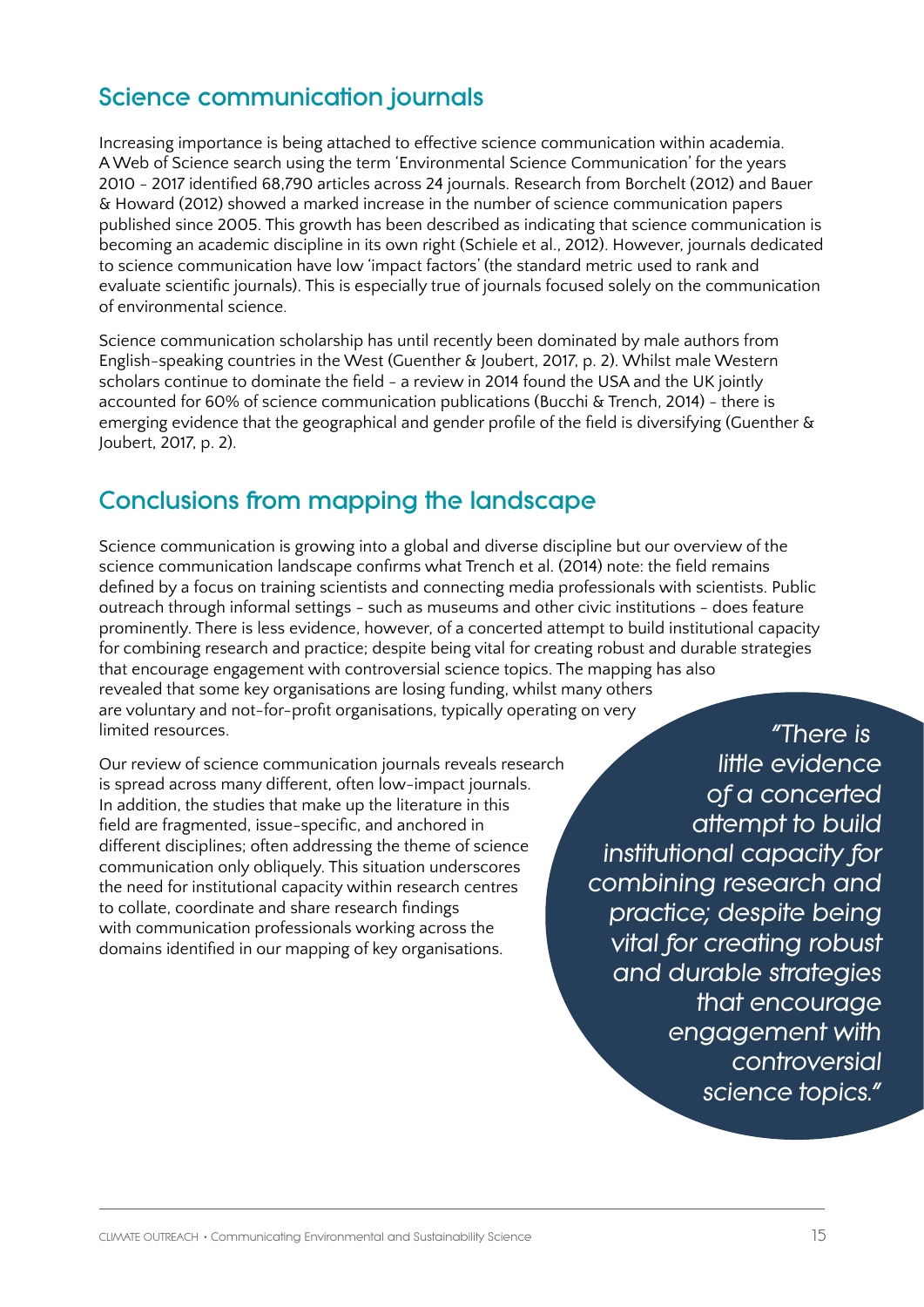## <span id="page-15-0"></span>Progress in the field: a synthesis of key trends in environmental science communication research

## **Introduction**

Having introduced some key concepts and ideas underpinning environmental science communication and engagement and mapped out the landscape in the earlier sections of this report, we provide here a succinct and concise summary of key research trends in the field. We noted earlier in the report (*page 6*) several recent and comprehensive summaries of the research base, and focus here on three research themes:

- The growing importance attributed to using frames and narratives to align messages with the needs, values and identities of different audiences.
- Challenges around communicating uncertainty and scientific consensus in climate science.
- The role of trust in building public engagement with scientific evidence.

These themes are prominent in the reports listed on *page 6* (and by extension the literature these reports summarise), and they additionally represent our judgment of what constitutes promising areas for future research. For each theme we summarise the current state of the research, and flag why these trends are likely to continue to be important going forward.



Researchers measure peat surface elevation change in Central Kalimantan, Indonesia. Photo: [Sigit Deni Sasmito/CIFOR](https://www.flickr.com/photos/cifor/26089042138/in/album-72157692023592894/)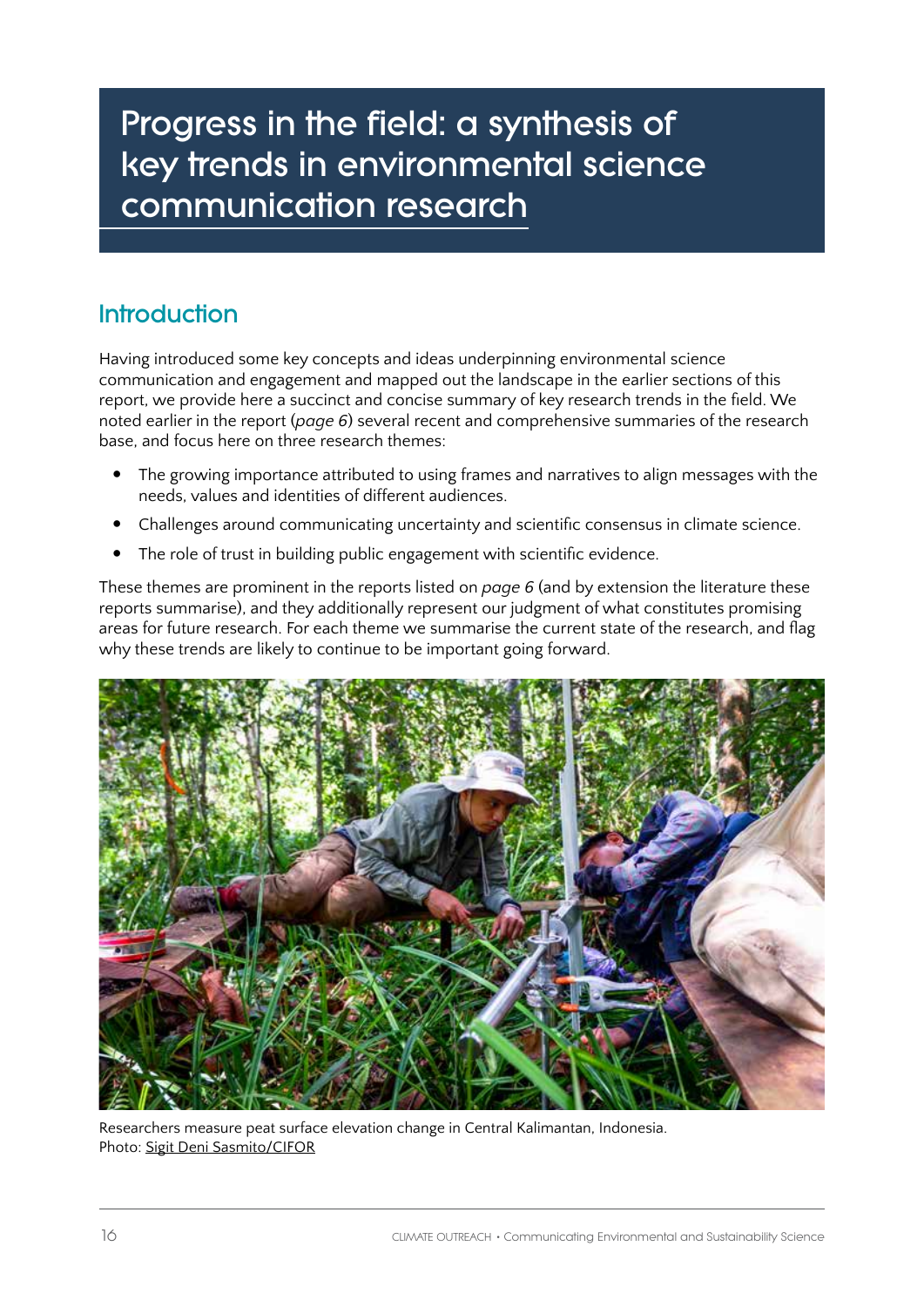### Values and frames

Values are 'guiding principles in the life of a person', and are distinct from beliefs or attitudes, in that they are relatively stable and fixed (Schwartz, 1992). Values, along with worldviews and political ideology, are much more fundamental in shaping views about contentious issues in environmental science than people's level of knowledge about a particular subject (Corner & Clarke, 2016). Values are the essence of identity - people identify with in-groups who share their values, and against out-groups who espouse contradictory values. This identification through shared values is the bedrock upon which specific attitudes to scientific issues such as climate change are founded (Maio, 2015). As a result, there has been growing interest in developing and testing communication 'frames' for environmental science which connect with different audience values (Corner et al., 2014).

There are many different definitions of what a 'frame' is (Nisbet, 2009), but all broadly agree that framing refers to the casting of information in a certain light to influence what people think, believe, or do. Frames are likely to influence judgments about complex science-related debates when they are relevant to an individual's existing ways of organising, thinking about, and interpreting the world (NASEM, 2017). It is important to align the framing of science messaging with the intended audience's political views when communicating environmental science because "formal knowledge constitutes only part of nonexperts' appraisals of environmental risks" (Capstick et al., 2016; Slovic et al., 2007). How a message is framed, and therefore received by a particular audience, is also critical to such appraisals.

*"Values, along with worldviews and political ideology, are much more fundamental in shaping views about contentious issues in environmental science than people's level of knowledge about a particular subject."*

Climate change, for example, could be framed as a grave environmental risk, a public health threat, or an opportunity for innovation and economic development (NASEM, 2017). In the case of GMOs, information framed in terms of social progress and improving quality of life may fit one individual's way of thinking about the issue, while a frame that focuses on public accountability and right to know about scientific developments may appeal to another (NASEM, 2017). Campbell and Kay (2014) described the phenomenon of 'solution aversion' among US conservatives, arguing that Republicans' scepticism towards scientific knowledge about climate change and the environment is actually explained by a conflict between their ideological values and the most popular solutions to environmental problems, rather than the scientific evidence itself. This repeats findings from Kahan (2015), showing that politically conservative individuals tend to interpret expert advice on climate change more favourably when they are made aware that the possible responses to the problem do not simply include regulation and renewable energy, but also nuclear power and geo-engineering, actions that for them symbolize human resourcefulness.

Overall the science of science communication remains a developing body of knowledge (NASEM, 2017; Corner & Clarke, 2016). For example, despite the orthodoxy that positive messaging (i.e. emphasising the benefits of a particular environmental science policy or goal) is more effective than a focus on the risks, recent research has challenged this (Bernauer & McGrath, 2016; Fielding & Hornsey, 2016). One study found that, when testing positively framed messages about climate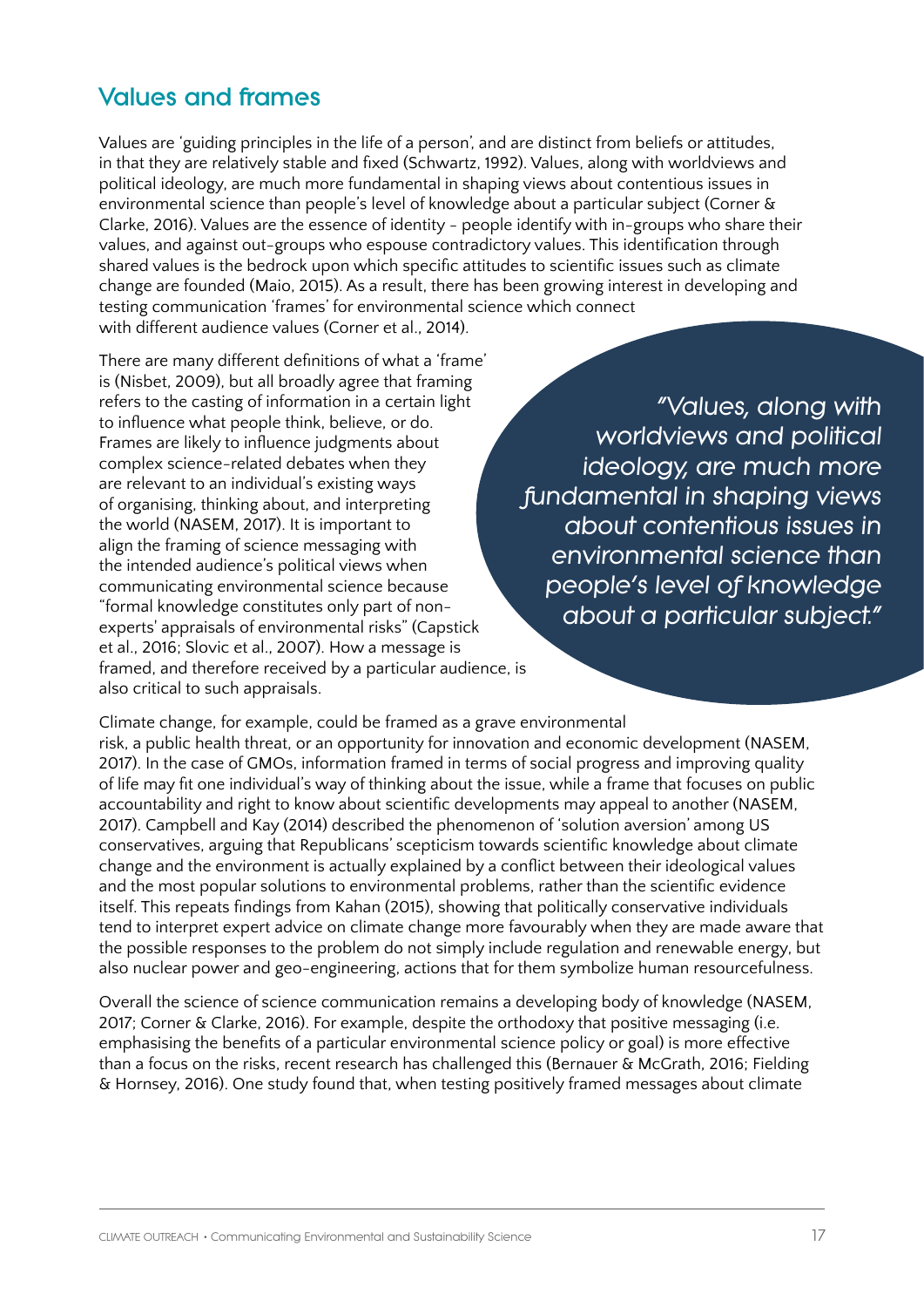<span id="page-17-0"></span>change, including a 'counter-frame' that encompassed anti-climate change or 'denial' themes consistently undermined the impact of the positive frames (McCright et al., 2013). This suggests that even though framing-based approaches can produce measurable shifts in public views, they may be fragile or temporary (Corner & Clarke, 2016).

*"There is a need to move beyond simple alterations in message framing, to a consideration of the role of stories as a way of building more sustainable and meaningful engagement."*

Unsettled results such as these led one leading environmental journalist to recently dismiss the value of message-framing, suggesting that 'magic words' would not alter people's longstanding beliefs and perspectives, which are grounded in deep-rooted (and therefore unchangeable) values and worldviews (Roberts, 2016). Certainly, despite the extensive literature on differentially framing messages about environmental science for public audiences, there remains much more work to be done to improve our understanding about the longevity and efficacy of framing, in terms of meaningful changes in public engagement. But whilst it seems there are some tangible limits to the effectiveness of tweaking individual words and phrases to 'reframe' messages about environmental science, the limitations of this type of approach are not because language, words, and phrases are unimportant for public engagement. On the contrary, most attempts at linguistic reframing have arguably not gone far enough (NASEM, 2017), limiting themselves to the exchange of a small number of words in an otherwise fairly 'standard' message (Corner & Clarke, 2016).

### Values and narratives

In the context of environmental science communication we define narratives as stories that describe a problem, lay out its consequences and suggest solutions (Hermville, 2016). Whilst research into framing is primarily an investigation into the content of environmental science messaging, research into narratives is largely motivated by a concern to move beyond simple alterations in message framing, to a consideration of the role of stories as a way of building more sustainable and meaningful engagement with science (Corner & Clarke, 2016). The concept of using 'narratives' for communication has become increasingly common among climate communicators (Smith et al., 2014). Most people (non-scientists) make sense of the world primarily through stories, rather than numbers and graphs (Corner & Clarke, 2016; Shaw, 2016). The use of narratives can help public audiences understand complex and abstract science issues (NASEM, 2017; Nisbet & Markowitz, 2016) and make the science easier to remember and process (Bekker et al., 2013; Dahlstrom, 2014; Kanouse et al., 2016; Winterbottom et al., 2008) relative to traditional forms of scientific communication.

Communicating science in the form of narratives appears to be more effective when those narratives use language that reflects the values of the audience (Corner et al., 2012; Kahan et al., 2010; Lord et al., 1979; Maibach et al., 2010; McCright et al., 2016; Munro & Ditto, 1997). Metaphors and analogies have a particularly important role to play in aligning messages with the values of the intended audience. Metaphors, by acting as heuristics or mental shortcuts which the audience use to evaluate complex information (NASEM, 2017; Shaw & Nerlich, 2015; Tversky & Kahneman, 1974),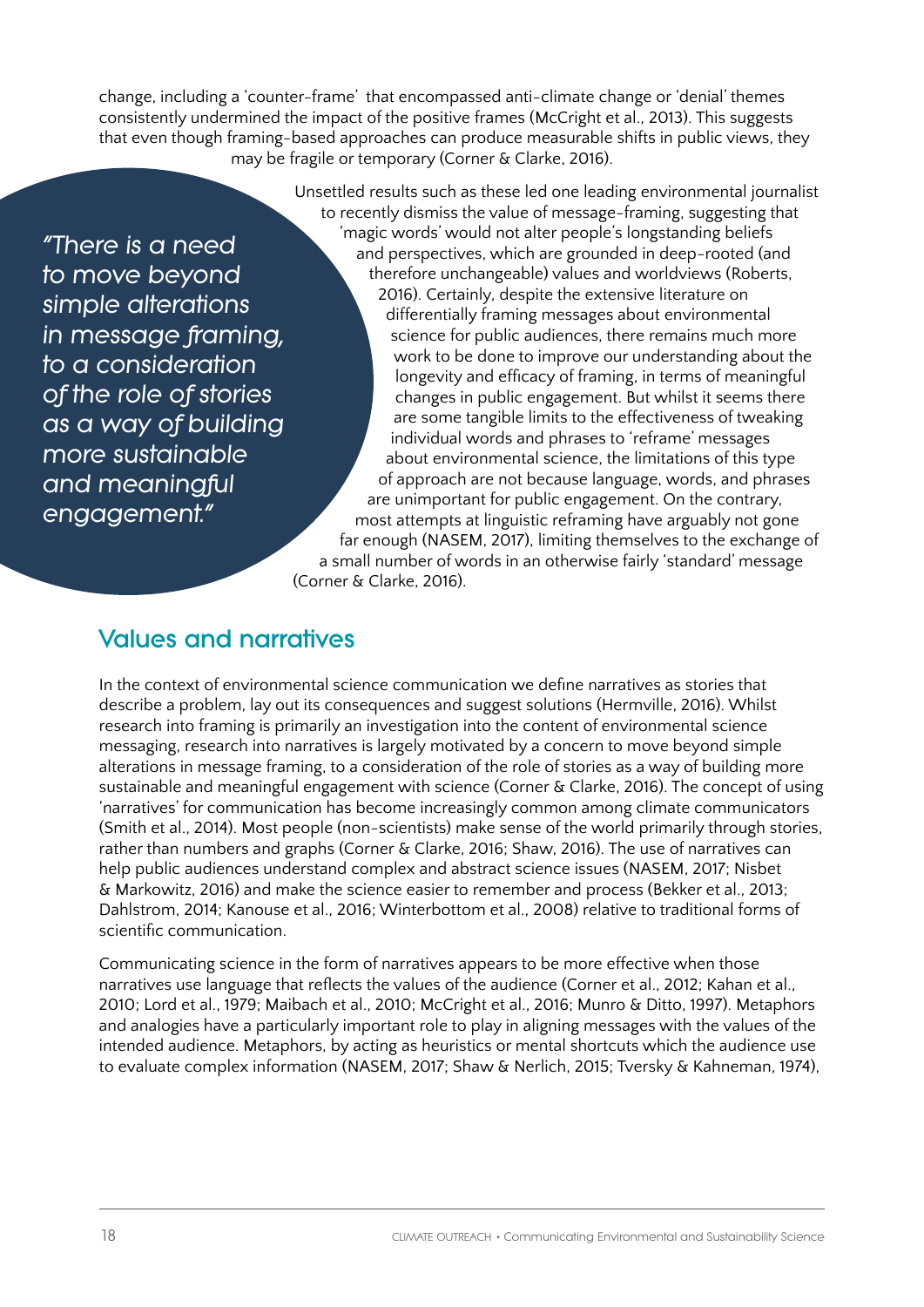makes engagement strategies more inclusive and relevant to a broader spectrum of the public (Peters et al., 2006; Sinayev & Peters, 2015) whilst also presenting the messages in a way that can help circumvent the polarisation that characterises responses to the presentation of facts and statistics (Kahan et al., 2012).

The narrative approach is not without its critics. The recent NASEM report maintains that 'despite the difficulty that numeric information poses for many people, it is sometimes the best way to promote understanding of the science, as experiments in communication about climate change, health, and the environment have demonstrated' (Budescu et al., 2009; Myers et al., 2015; Peters et al., 2014). What seems clear, however, is that a better understanding of how audiences with different value orientations engage with environmental science - through differently-framed messages and narrative-based approaches - is a promising area for future research (see the final section of this report: Gaps and opportunities for environmental science communication research).

### Communicating uncertainty & consensus

Communicating the uncertainties inherent in any area of science is a major, ongoing challenge. A great deal of research has explored this topic, but because the definition of what counts as uncertainty remains contested, uncertainty is likely to remain a key focus of science communication research in the future (Landström et al., 2015; Collins & Nerlich, 2015; Hollerman & Evers, 2017). Because of the nature of scientific inquiry (where a premium is placed on exploring new areas rather than repeating established statements of fact), scientists often focus on what they don't know before emphasising points of agreement (Corner et al., 2015; NASEM, 2017). But this can give the impression that there is a lack of agreement amongst scientists on the basic facts of an issue, and can be a barrier to engagement with climate change in particular (Corner et al., 2015).

*"Consensus messaging shares many characteristics of the discredited information deficit model that demands the public unquestioningly accept the authority of science."*

It is often the case that uncertainty in science is misinterpreted by the public as ignorance (Freudenburg et al., 2008; Johnson & Slovic, 1995; Funtowicz & Ravetz, 1992; National Research Council, 2014; Rosa et al., 2013), and it is well-established that in many countries around the world, members of the public dramatically overestimate the uncertainty associated with climate change science and underestimate the level of scientific consensus (Lewandowsky et al., 2015; van der Linden, 2014; van der Linden et al., 2015).

In response, research has focused on methods of more effectively communicating uncertainty in climate science, with a consistent recommendation emerging around the importance of emphasising the overwhelming scientific consensus on anthropogenic climate change (van der Linden, 2014). One investigation into the effect of consensus messaging argued that when people learn that most scientists agree about climate change, they are more likely to believe that global warming is occurring and to express support for policies aimed at mitigating it (Ding et al., 2011). Another research paper concluded that communication that conveys a high degree of scientific consensus on an issue can increase people's acknowledgment of that consensus (van der Linden et al., 2015). A recent meta-analysis (Hornsey et al., 2016) of dozens of academic studies that have analysed the factors that predict belief in the reality and seriousness of climate change argued that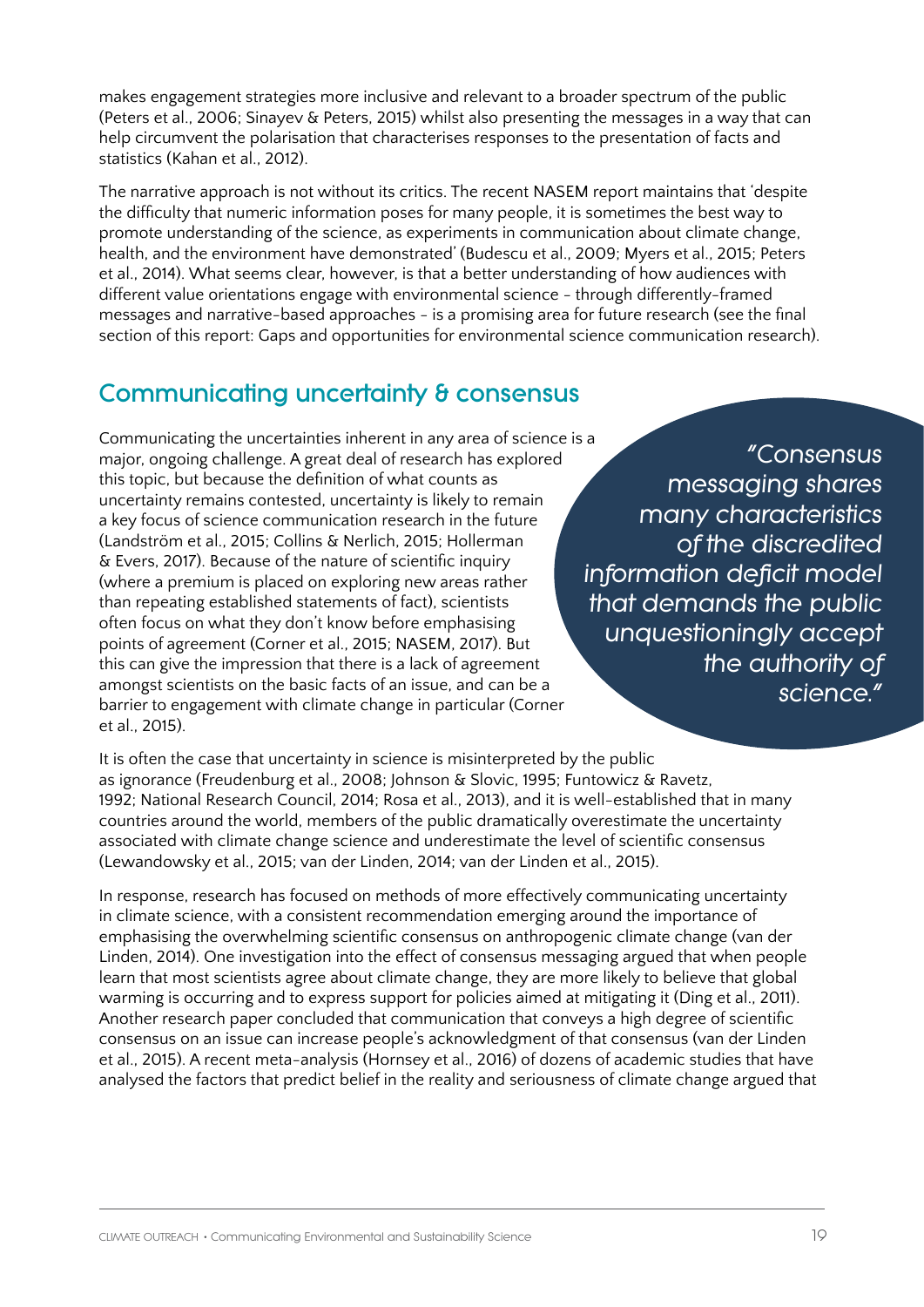<span id="page-19-0"></span>judgements of the scientific consensus played a major role, leading some to dub acceptance of the scientific consensus as a 'gateway belief' on which other climate-related opinions are predicated (van der Linden et al., 2015).

Despite these findings, the value of the consensus message approach has been questioned by some. Consensus messaging shares many characteristics of the discredited information deficit model that demands the public unquestioningly accept the authority of science (Pearce et al., 2015, p. 618), and is an approach that has not previously shifted people's opinions on climate change. Scientists, campaigners, and politicians have relentlessly reiterated the fact that scientists agree that humans are changing the climate for the worse - and still the disparity between scientific and public opinion remains (Kahan, 2015). Other commentaries have argued (Corner & Clarke, 2016) that claims that reiterating the consensus is an effective (and even 'non-political') tool in the climate change communication box (Maibach et al., 2014) should be treated with caution - in reality it is no more possible to pursue a non-political strategy of public engagement on climate change than it is to issue a neutral statement about abortion or GMOs (Corner & Clarke, 2016).

This doesn't mean that it is impossible to communicate about the consensus effectively – simply that the scientific consensus alone cannot overcome deep-rooted divides that stem from differences in values, worldviews, and political beliefs, or judgments about the trustworthiness (or otherwise) of those communicating the consensus. Thus, the topic of uncertainty and and consensus communication - not just for climate change but for other environmental science topics too - remains an area that is likely to be of interest for many years to come.

## Trust and expertise

As current debates about 'fake news' and 'post-truth' discourse (explored in more detail in the next section of this report) show, the level of trust in scientific evidence - and in the communicators conveying the evidence - is a crucial determinant of whether a communication is received positively or dismissed. Trust is a 'key perceptual short cut' used by the public when forming opinions about complex and controversial topics (Nisbet and Markowitz, 2016, p. 3). Trust and credibility - in both the message and the messenger - define the extent to which the public will pay attention to a scientific message, the belief they will have in the message and the level of support they will give to the policy implications of the science (NASEM, 2017).

Research has found that trust is (in part) a function of the degree to which the audience identify with the messenger, and feel they hold experiences, political beliefs, and values in common (NASEM, 2017). Other key factors are the messenger's perceived level of expertise and the audience's beliefs about the messenger's motives (NASEM, 2017). Research shows consistently high levels of trust in scientists in Europe (Dunlap et al., 2016) and the US (National Science Board, 2016). The National Academy of Sciences recently reported that for information about GMOs, for example, scientists at universities and medical professionals are seen as relatively trustworthy sources of information, while industry sources are seen as least trustworthy (NASEM, 2017).

However, scientists cannot automatically assume that they are seen as trusted experts by the audience, especially when communicating scientific evidence with important policy implications. For example, confidence in scientific leaders appears to vary with gender, age, and ethnicity, being somewhat lower among women, older Americans, and nonwhites (National Science Board, 2016). Nisbet and Markowitz (2016, p. 3) report that levels of trust can vary across scientific issues and political beliefs, and as one interviewee for this report noted, there are structural economic factors that determine who benefits from scientific innovation and progress, and who is 'locked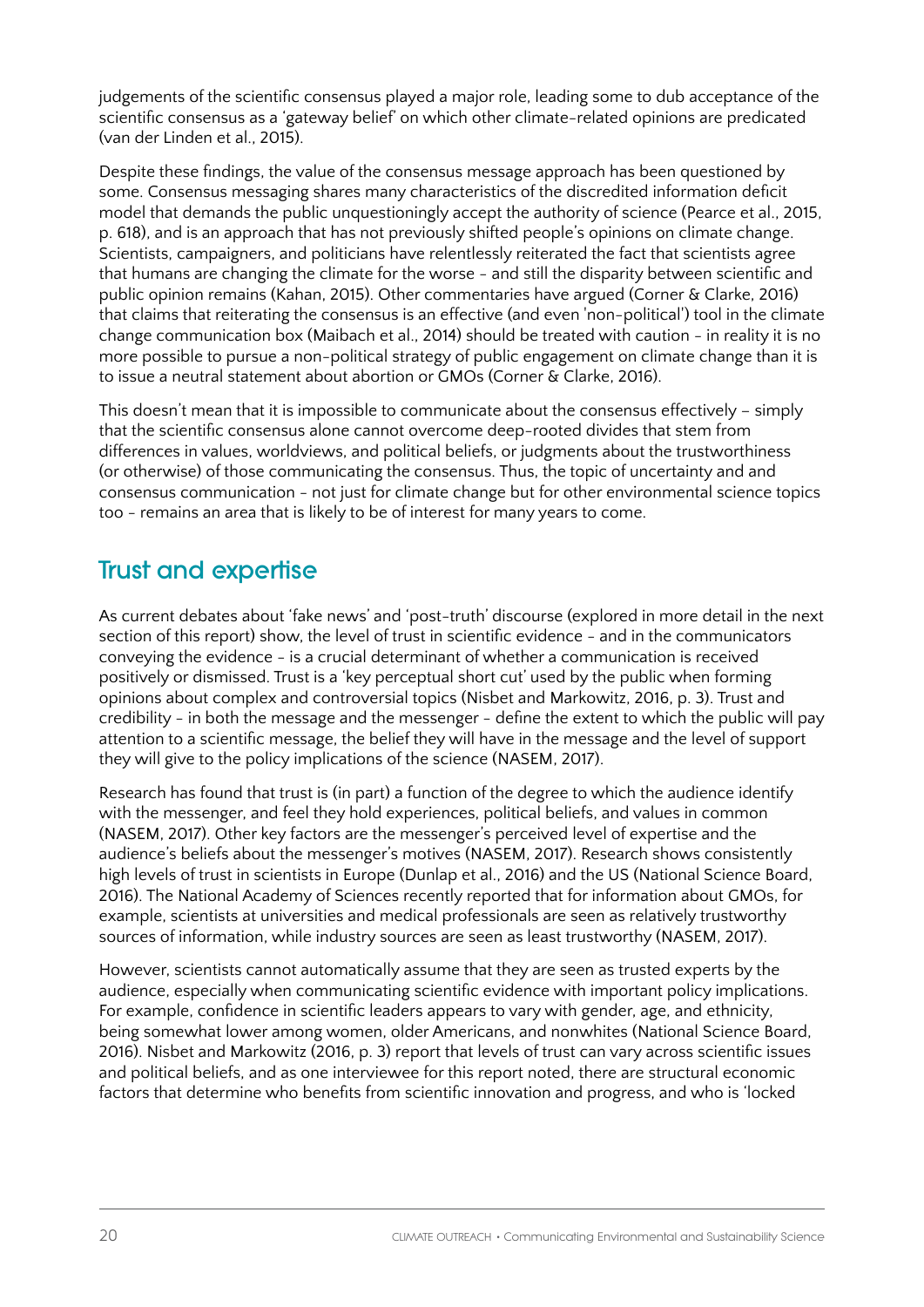out' of these gains, which can have a profound impact on levels of trust in scientific institutions. Politically conservative groups are more sceptical of "impact scientists," (e.g. climate scientists)

who examine the environmental and health impacts of technology and industrial activities. These same groups hold greater trust in so-called "production scientists" such as engineers or chemists who produce new technologies and marketable products. In contrast political liberals tend to doubt scientific advice on nuclear energy and "fracking," technologies they view as furthering the interest of corporations rather than the public (Nisbet & Markowitz, 2016).

In summary, research to date suggests that trust in science is a nuanced and multidimensional concept, involving a complex social relationship between the audience, individual scientists, and science as an institution. A better understanding of the interplay between these different aspects of trust and how this relates to different audience perspectives looks likely to be an important focus for research in environmental science communication as debate over the 'post-truth' discourse continues.

*"Trust is a 'key perceptual short cut' used by the public when forming opinions about complex and controversial topics."*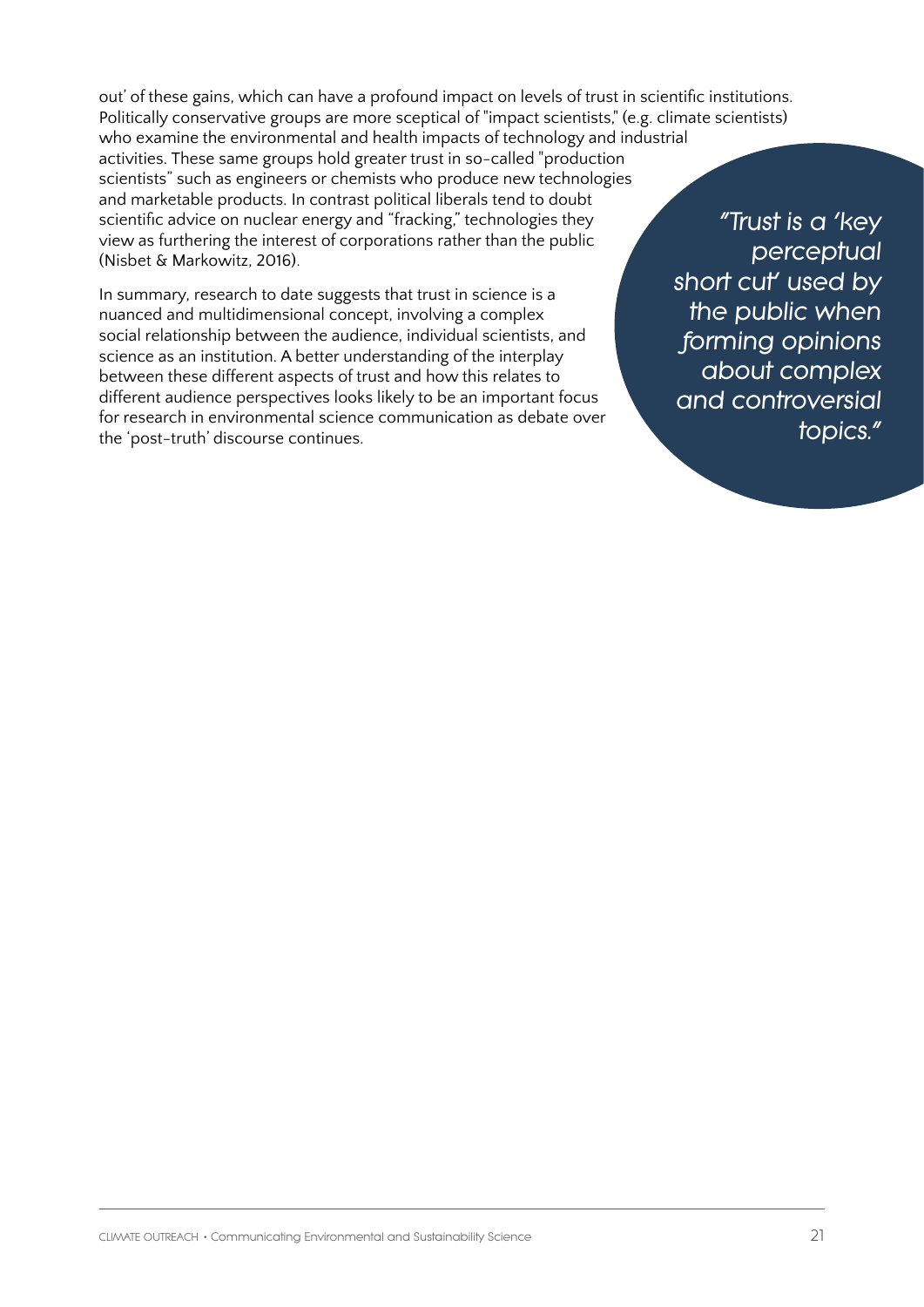## <span id="page-21-0"></span>Challenges 'beyond the lab' - the current social, cultural and political context for science communication

## **Introduction**

In this section we summarise the implications of the current social, cultural and political context for science communication, and discuss three key ideas which are shaping science communication research and practice. The first of these is the growing political polarization apparent in anglophone countries. The second is an overview of the debate about the appropriate response of the scientific community to the recent shift in political language in the US and UK which has sought to denigrate the value of experts and expertise in political decision-making. The third development is the fragmentation of the media landscape, the reported rise in 'fake news' and the implications this has for environmental science communication.

## Growing political polarisation

As discussed above, political orientation and ideology are amongst the most significant influences on attitudes and responses to scientific evidence (Whitmarsh & Corner, 2017). It is perhaps unsurprising then that the recent fragmentation seen in electoral democracies across the Western world (the election of Donald Trump in the US, and Britain's vote to leave the European Union being two notable examples), has been accompanied by increasing tensions around communicating environmental science (and its perceived implications for policy and society).

It is important to emphasise the significance of the political turmoil that has washed through some European nations, and particularly the US, as it is likely to have repercussions for decades to come. The UK witnessed a sharp rise in hate crimes following the Brexit referendum, attributed by the UN Committee on the Elimination of Racial Discrimination to the divisive tactics of political figures who 'created and entrenched prejudices' in society (Butler, 2016). Similar effects were observed following the US presidential election (Miller & Werner-Winslow, 2016), and even in nations where right-wing populism has not (yet) shifted the balance of power (e.g. the Netherlands, France), there is a clear sense of turbulence within and between social, ethnic and political communities. Given the established correlation between economic crisis and surging far-right support (Funke et al., 2016) some have even drawn dark parallels between the still unfolding aftermath of the 2008 financial crash and the events that followed the Great Depression a century prior. The blooming of right wing extremism in the West, combined with the more widespread - albeit less directly treacherous - allure of populism thus provides an important backdrop to public engagement on almost any issue in contemporary society. This is perhaps particularly relevant to environmental and sustainability science, support for which is strongest on the left of the political spectrum.

Many environmental science topics have implications for economic and industrial activity, posing a threat to what one Swedish analysis described as the 'masculinity of industrial modernity' (Anshelm & Hultman, 2013), and events such as the March for Science and much of the work of other advocacy groups (e.g. *Table 5* in this document) are closely linked with positively communicating about these politically contentious issues. There has been a successful campaign in the US to discredit scientific evidence which demands government regulation of industry.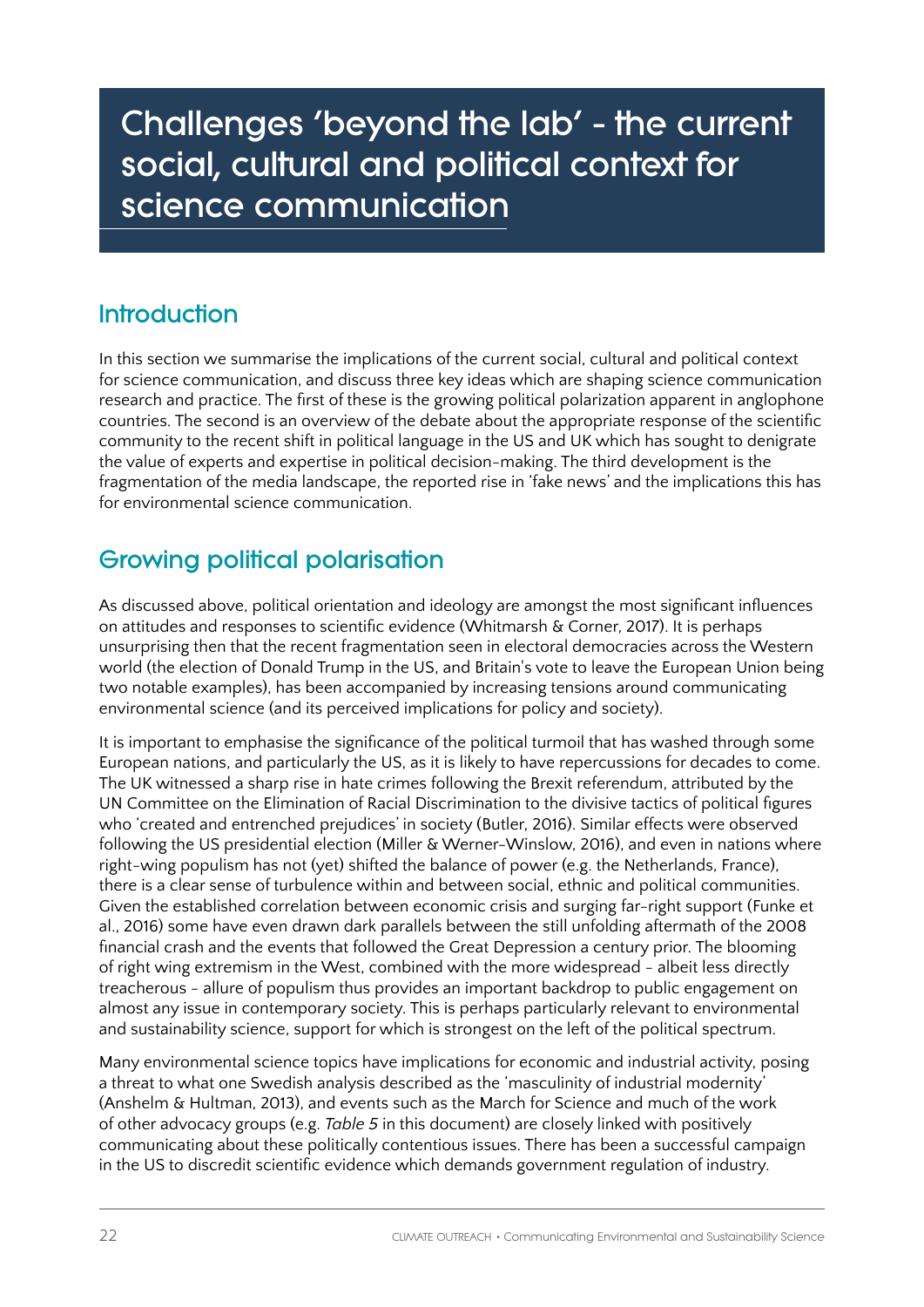<span id="page-22-0"></span>Conservative think tanks have funded a countermovement against growing state intervention in economic activities from the 1960's onwards (Dunlap & McCright, 2015), with climate change as the *bête noire* of the movement (Antonio & Brulle, 2011). The conservative/liberal polarisation on environmental science is most pronounced in the US, but is also apparent in other countries with strong commitments to neoliberalism and a powerful fossil fuels industry, such as the UK, Canada and Australia (Dunlap & Jacques, 2013; Hornsey et al., 2016). The election of Donald Trump signals a wholesale shift away from environmental action in US policies, including sweeping funding cuts to the various agencies and departments - such as the Environmental Protection Agency - that comprise the US Government's environmental wing. President Trump has also promised to eliminate as much as \$100 million in "wasteful climate change spending," and has begun the process of withdrawing the United States' from the United Nations' historic Paris Agreement.

To spell out why greater polarisation is a challenge for communicating effectively about environmental and sustainability science, consider the recent 'disappearance' of the climate change pages from the website of the US Environmental Protection Agency (e.g. Davenport, 2017). Because climate change is a polarised political issue, an incoming Trump administration felt able or even obliged - to demonstrate their ideological position on climate change by literally removing references to it from official government media. As a barrier to communication, the removal of references to a topic of environmental science is hard to surpass. And the more polarised a society becomes, the more likely that expressions of ideology like this - using science as a proxy for political views - will take place. Given the important role political leadership plays in shaping public opinion on issues such as climate change (Brulle et al., 2012), these policy announcements have profound implications for the communication of scientific evidence.

### The role of scientific advocacy in a 'post-truth' era

The March for Science is a vivid illustration of the shift in dynamics that President Trump's election has triggered. Although responding to the US policy context, there were nonetheless 'satellite' marches in dozens of other nations, and hundreds of cities around the world, including four in Sweden alone. Positioned as 'the first step of a global movement to defend the vital role science plays in our health, safety, economies, and governments' (Nature supports the March for Science, 2017), the fact the demonstrations were held at all (and at the scale achieved) says something important about the anxiety felt by scientists and supporters of science. As one of the experts interviewed for this report emphasised, although the US government has not historically been a major funder of science communication activities *per se*, the clear signal sent by the Trump administration - that environmental science is not worthy of public funding - is an incredibly powerful sciencecommunication message in itself. *"The case* 

The marches took place within the context of a long standing debate about what is an acceptable and effective level of political engagement for scientists and what is an appropriate agenda for such activities. It has been argued scientists may harm their credibility with some audiences if they align with specific policy outcomes or one political group over another (Nisbet and Markowitz, 2016, p. 4), though some research suggests climate scientists may be able to engage in certain forms of advocacy without damaging their credibility (Kotcher et al., 2017). Surveys indicate that opinion about the March for Science is polarised between Democrats and Republicans: 61% of Democrats believe the marches will

*for science needs to be made as part of an ambitious and strategic vision for Western democracies, which includes taking on issues such as widening social and economic inequality."*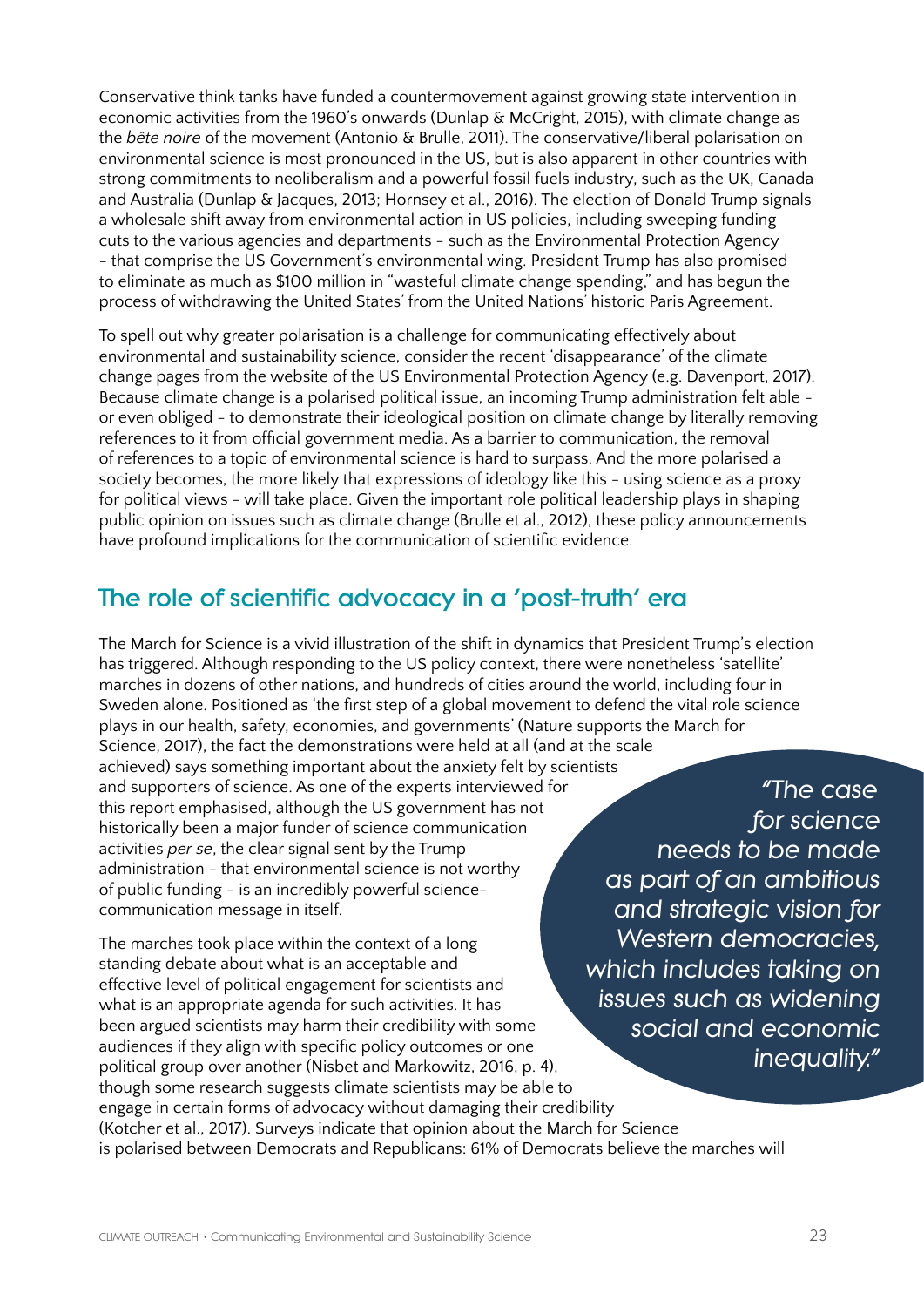<span id="page-23-0"></span>increase public support for science, while only 22% of Republicans say the same (Funk & Rainie, 2017). There are also challenges in promoting overly simplistic messages about the ability of science alone to solve society's most pressing problems (Bell, 2017), in the absence of (necessary) social and political debate.

It has also been argued that it is not enough for scientists to campaign for a return to the pre-Trump status quo. Rather, events such as the March for Science must be part of a broader movement for social change (Nisbet, 2017). This will require a profound change in what it means to be a scientist - the case for science needs to be made as part of an ambitious and strategic vision for Western democracies, which includes taking on issues such as widening social and economic inequality. Addressing issues of inequality in society will mean addressing the inequalities within science, such as race and class (Bell, 2017). Environmental scientists are predominantly white (National Science Foundation, 2017) and tend to come from middle class families where high educational attainment is the norm (e.g. Department of Education and Professional Studies, 2014).



A Stand up for Science event in San Francisco, US. Photo: [James Coleman](https://www.flickr.com/photos/43005015@N06/31500175382/in/photolist-PZyCG7-wsSWFc-Hj6nRe-UKR9m1-PDzmQd-Q3gAE6-Q3gBRe-PDzkDL-PDzcvb-PDzmob-PZyGeY-PZyAxC-Q3gCFv-Q3gzTX-6sqKQx-7QGKSL-6sqHuB-oFAZt-4kT2RN-6sqJxz-HkurD-4RHEcq-6sqGUz-6suWoY-6suUNy-6sqJ1g-6suVxq-6suUqh-6xWcj3-oFAZc-cEK8qS-a5LnF-cEK8AJ-aajtgc-9UGz1X-9QiYx-6suVoC-6sqJpc-cufhX-Fozey4-9QiZG-8TAQhk-bxJD9A-pUF6r-cEK7YW-9QiWP-8NAEJQ-HaY6jh-8j6iNz-4k6Ga)

An overt advocacy role for scientists may not be the break with tradition it first appears. Nisbet and Markowitz cite the work of Donner (2014), who argues there is no single "correct" role for a scientist (Nisbet & Markowitz, 2016, p.5). One expert in science communication interviewed for this report suggested that any scientist who describes themselves as an 'environmental scientist' will be seen by some members of the public as already compromised and partisan by virtue of the work they do; in which case environmental scientists may well have nothing to lose by adopting an advocacy role that society has anyway accorded them. And indeed, high profile advocacy such as the March for Science is only an extension of what many scientists are already doing. For example, scientists are increasingly communicating directly to the public through various social media channels, and these communications invariably involve advocacy for some position, view, or outcome (Pearce et al., 2014). In these situations, rather than pretending to be objective, the scientist should be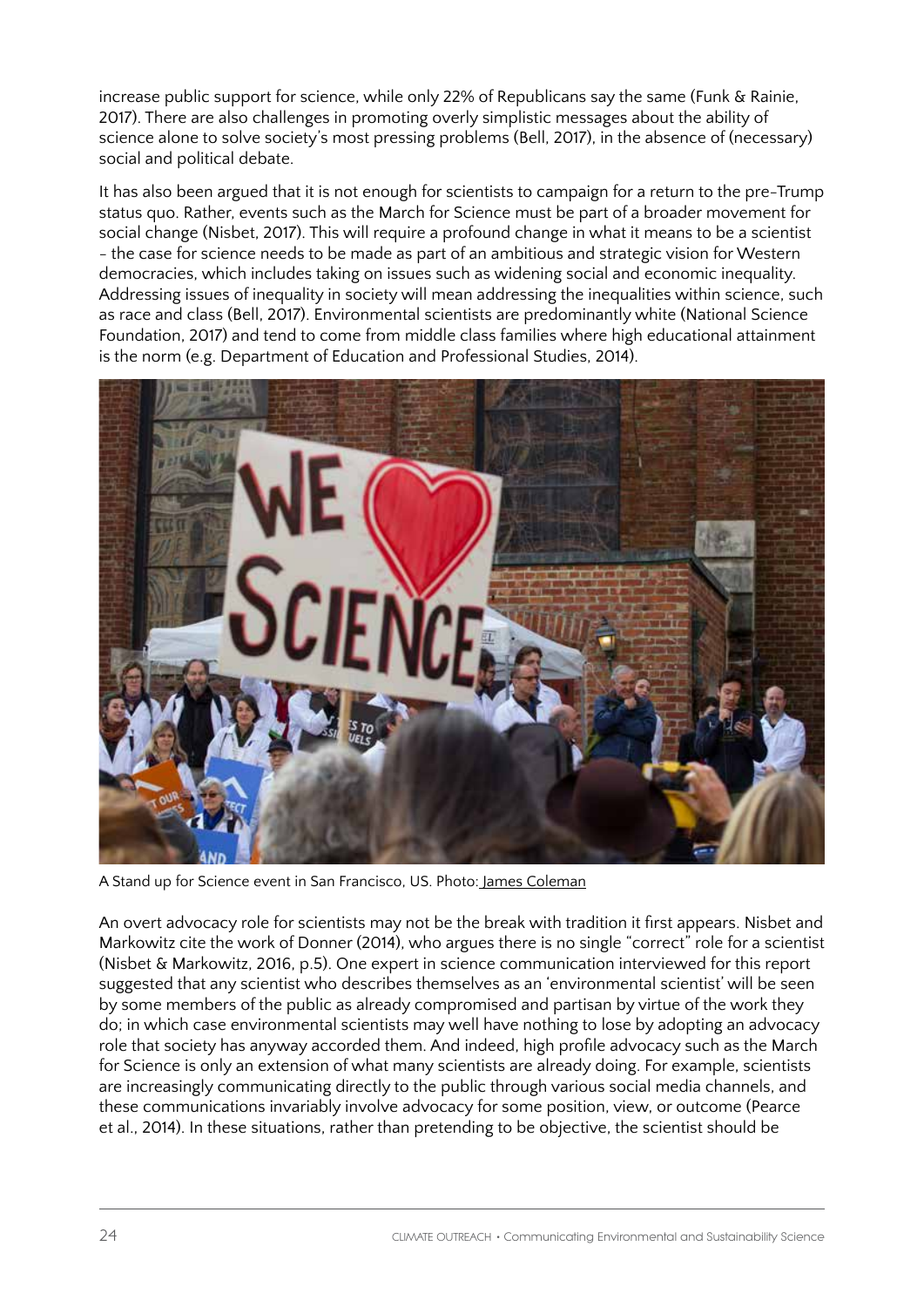'explicit about the combination of values and science that drives their views' (Schmidt, 2015). Other commentators have also questioned whether it is ever possible to communicate an issue such as climate change in an apolitical way (Rapley et al., 2014).

Accepting that scientists are inevitably advocates for their work helps humanise them. Bringing science out of its academic bubble and into the public discourse allows the people in lab coats and behind data sets to be seen and heard directly; a vital step for rebuilding trust and understanding across society (Corner & van Eck, 2014). Indeed, the March for Science website notes that science is primarily a social process, an 'enterprise carried out by people... not an abstract process that happens independent of culture and community.

## 'Fake news' in a changing media landscape

'Fake news' is a term that has gained traction following Donald Trump's election and the UK vote to leave the EU. It refers to a belief amongst some commentators that the growth of internet publications and social media platforms has engendered the spread of unsubstantiated rumours and speculation masquerading as facts. This is seen as a departure from the high standards of traditional mainstream journalism. This characterisation has been questioned - whilst 'fake news' undoubtedly exists it is not new nor is it only to be found on the internet (Thorrington, 2017). MMR (measles, mumps, rubella) scare stories were common in the late 1990s and early 2000s in the UK, before social media platforms such as Facebook and Twitter were being used. Media coverage reporting a link between the MMR vaccine and autism spectrum disorder led to a decline in MMR vaccination coverage in subsequent years, and an increase in measles cases in the UK and many other countries around the world (Thorrington, 2017).

Mainstream media organisations have been cutting back on science and environmental journalism over the last decade, with a consequent decline in the amount of coverage these topics receive (Whibey & Ward, 2016). At the same time, the digital sphere is becoming an increasingly relevant source of science news for the public, though figures vary by country. A 2015 poll conducted by the Associated Press and other organisations found that more than half of American adults identified internet search engines as their top source of information about science and technology, just over 40% cited Facebook, and more than 30% conversations with friends and family (Brossard, 2016). By comparison a 2014 UK survey reported that 59% of people listed television as one of their two most regular sources of information on science (with 42% specifying TV news programmes), 23% newspapers, and 15% online newspapers or news websites. The NASEM report (2017) cites research from Su et al. (2015) that indicates the move towards a reliance on online sources is especially pronounced among younger and scientifically literate audiences.

*"The old model of science communication - facts and the 'truth' delivered by scientists in lab coats through the medium of large news organisations, and echoed uncritically by mainstream political parties - has come to an end."*

The 2016 Digital News Report survey (Newman et al., 2016) surveyed digital news consumption across 26 countries and found 46% of all respondents were either very or extremely interested in environment news. This compares to 45% interested or very interested in politics and and 48% interested or very interested in science and technology. Topics such as sports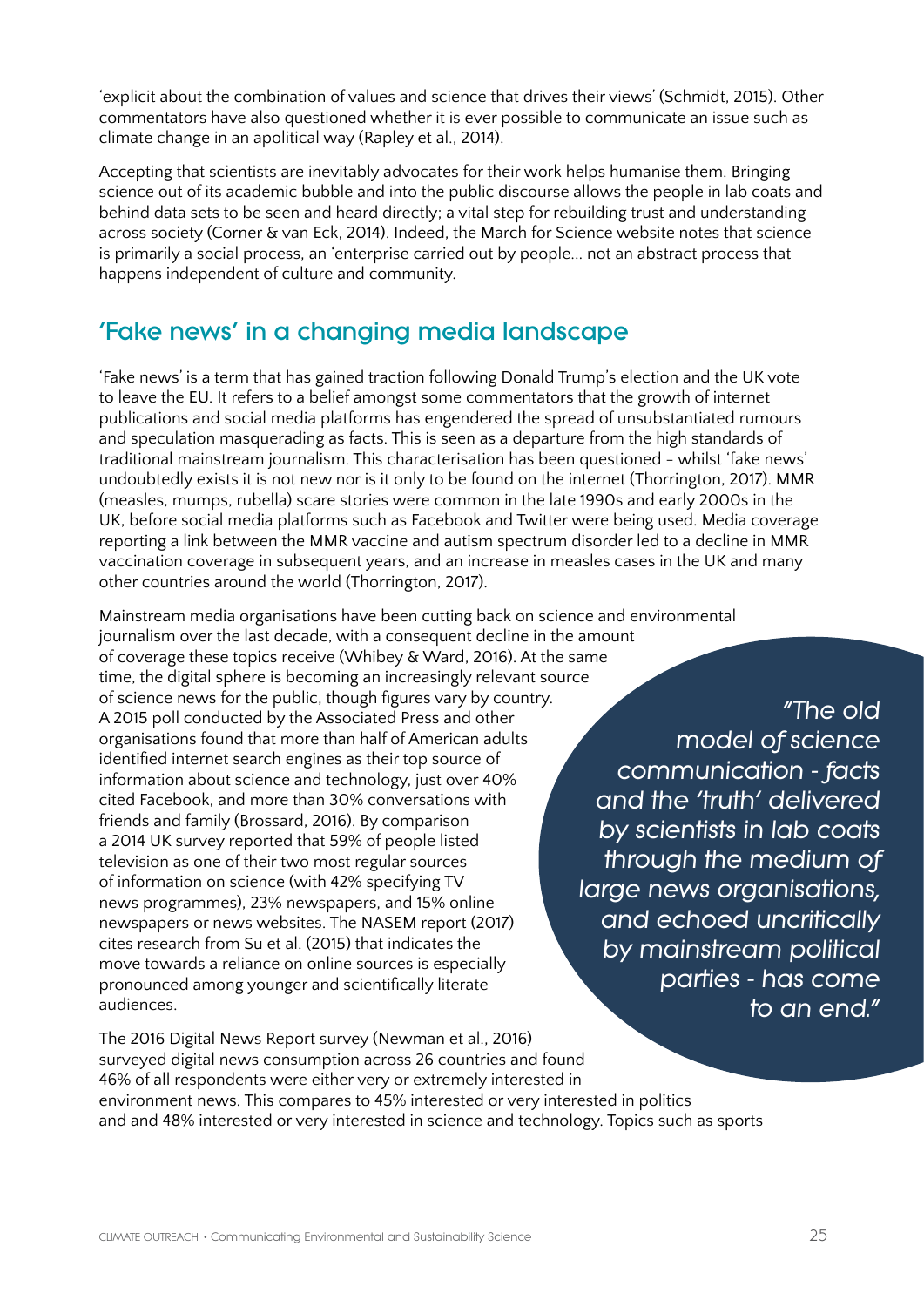and arts had figures of 33% and 32% respectively (Painter et al., 2016). Out of the 26 countries surveyed interest in environment news is lowest in the UK and Scandinavian countries. Another interesting statistic to emerge from the survey was that well over half (58%) of those who identified themselves as either "very left-wing" or "fairly left-wing" are highly interested in news about the environment, compared to just 37% of those who identify as either "very right-wing" or "fairly right-wing" (Painter et al., 2016). This polarization is particularly acute in the UK and US - in the US, less than one in five (18%) of those on the right are highly interested in environment news, compared to nearly two thirds (64%) of those on the left (Painter et al., 2016).

It has been argued that anti-science ideology is endemic on-line (Ladyman & Lewandowsky, 2017) and there are surveys revealing public mistrust in the media's science coverage. In one survey only 28% of respondents thought that the statement 'Journalists check the reliability of scientific research findings before they write about them' was always or mostly true, and 71% believed that the media sensationalises science (IPSOS MORI, 2014). Given the emerging evidence that people communicate about issues such as climate change on Twitter within bubbles of like minded people (Williams et al., 2015), it seems likely social media platforms have a very real potential for deepening polarisation on environmental science issues. However, this does not necessarily mean the balanced coverage associated with legacy media is always to be welcomed. In the case of climate change, giving airtime to opposing views in order to provide 'balance' (and thus creating the impression of equally weighted opposing sides in scientific thinking) undermines public understanding of the majority or consensus view (University of Oxford, 2017). This may in part be a reflection of journalists' preferences for covering political conflicts around science, in order to tell a dramatic story (Whibey & Ward, 2016).

In summary, the old model of science communication - facts and the 'truth' delivered by scientists in lab coats through the medium of large news organisations, and echoed uncritically by mainstream political parties - has come to an end. Instead, the boundaries between the social and the scientific, between researcher and the public, are becoming increasingly porous, fuzzy and indeterminate - with all the (positive and negative) implications this has for public engagement on environmental and sustainability science.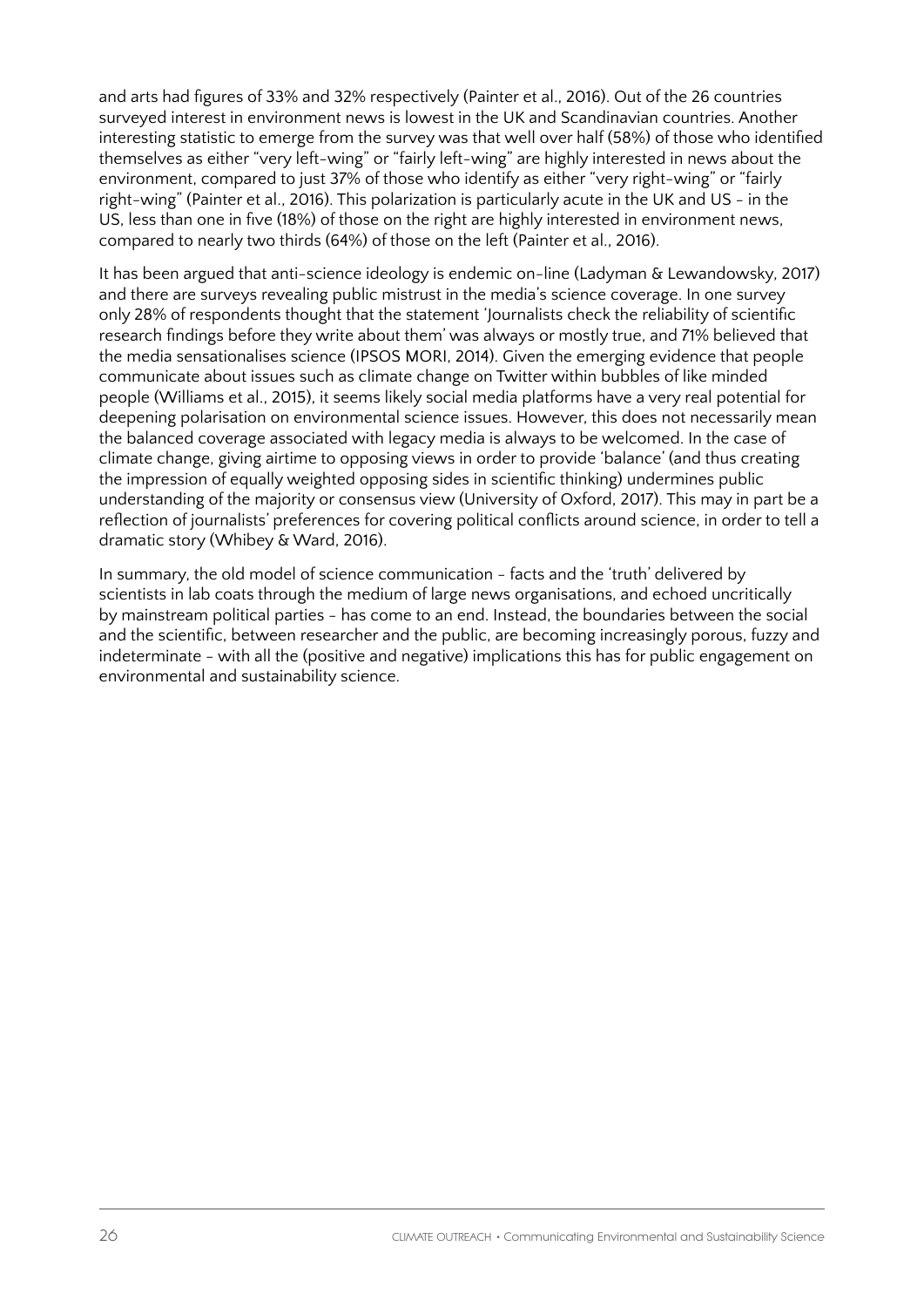## <span id="page-26-0"></span>Gaps and opportunities for environmental science communication research

## **Introduction**

Environmental science communication, whilst having to confront a dynamic and at times unfavourable political atmosphere, would appear to have the benefit of a strong headwind of public support. People have a strong desire to know how science affects their daily lives. A UK survey reported 84% of respondents agreed that science is such a big part of our lives that we should all take an interest, and 72% agreed that it is important to know about it in their daily lives (IPSOS MORI 2014). However, the link between bodies of scientific evidence - such as those captured in Intergovernmental Panel on Climate Change (IPCC) reports - and people's daily lives or the way they think about and plan for the future, is often hazy or absent altogether (Corner & van Eck, 2014). So there are both gaps and opportunities for environmental science communication research going forward.

### A better understanding of how environmental science connects with diverse audience values

Earlier in this report we reviewed ongoing and important research on values, framing and narratives. However, there has been little direct research (i.e. in the field) into how groups and social contexts (e.g. social networks, group norms, group membership, social identity) influence responses to environmental science messaging (NASEM, 2017). There are 'segmentation' models of some populations (e.g. the Six America's project; Leiserowitz et al., [2011]- which has also been extended to India; Leiserowitz et al., [2013]). The body representing the UK's research councils has recently commissioned research segmenting the UK population by their attitude to academic (though not just scientific) research, and through this process identified five main categories (RCUK, 2017). Also in the UK, Climate Outreach has been working to improve understanding of how to connect scientific evidence with different sets of values and identities, for example with centre-right audiences and faith groups (see below). But there is a dearth of understanding about how environmental science connects with diverse audience values, given the importance of values, worldviews and ideological perspectives for this process.

*"There is a dearth of understanding about how environmental science connects with diverse audience values, given the importance of values, worldviews and ideological perspectives for this process."*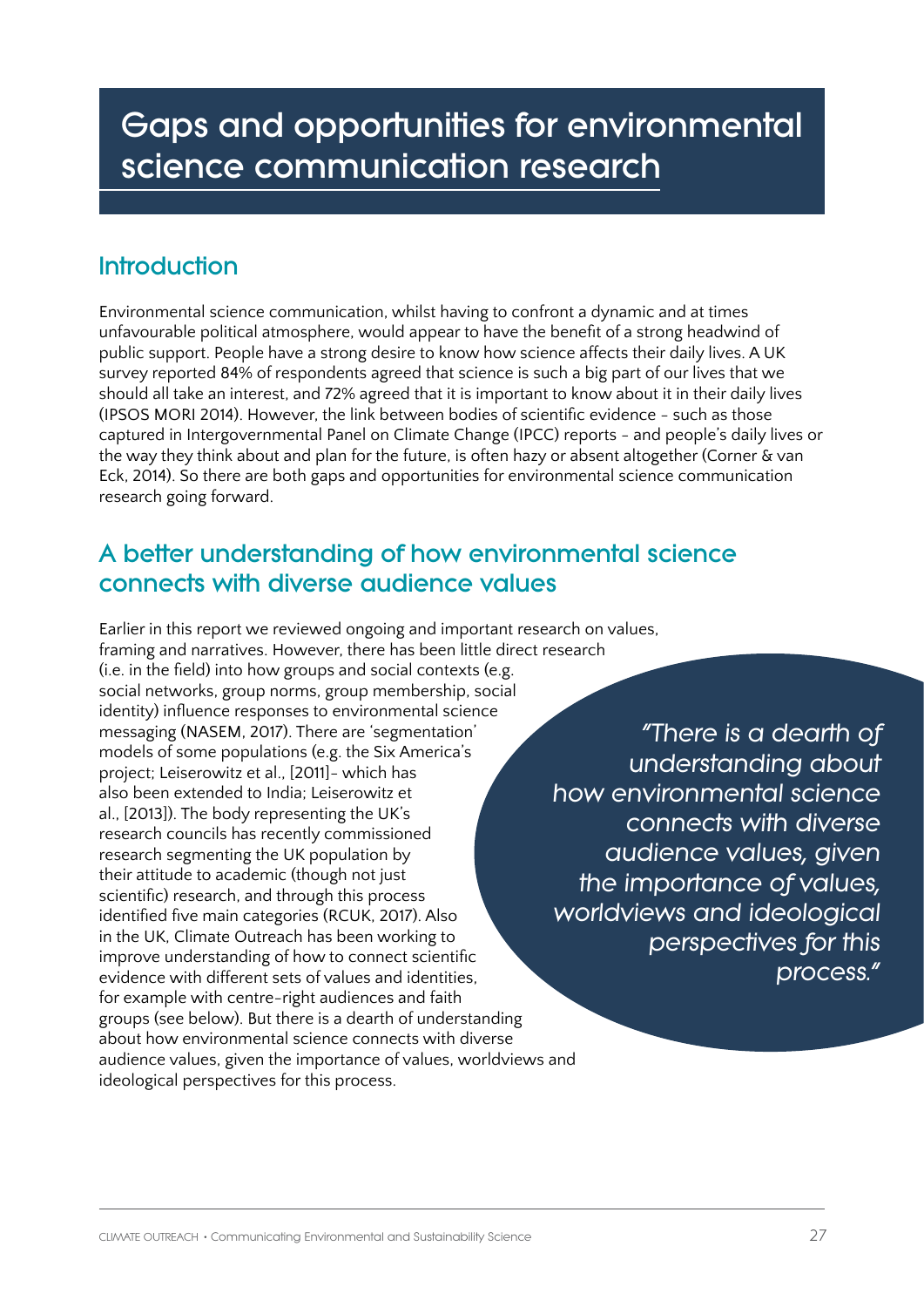<span id="page-27-0"></span>Two UK-based examples, led by Climate Outreach, indicate the promise of taking a values-based approach to audience research on climate change. Whitmarsh and Corner (2017) developed and tested a series of 'narratives' to better engage citizens with centre-right political views. The research showed that climate justice discourses, which feature prominently in the climate change debate, did not connect well with centre-right publics. Energy saving narratives focused on conservative themes of avoiding waste, and narratives which described domestic energy production in terms of building a 'Great British Energy' system, both resonated strongly with centre-right audiences (and were well-received across the political spectrum).

Marshall et al. (2016) explored climate change messaging with five major faith groups in the UK - Buddhism, Christianity, Hinduism, Islam and Judaism - to identify not only language that works with each of the faiths, but also language that works across all of them. The project started by consulting a team of faith experts about the messages they found had been most effective in their work, and also drew on a wide range of research, educational materials and faith-based climate change statements. From this initial research, trial narratives were constructed in the form of a speech or sermon. Discussion groups (termed 'Narrative Workshops') were then held within each of the five faith groups following a testing methodology refined by Climate Outreach (Shaw & Corner, 2017). The workshops discussed values, identity and attitudes to climate change, and then appraised the trial narratives, recommending ideas around restoring 'balance' and stewardship of the Earth as narratives that could engage across faith groups.



Narrative Workshop at St John's Church in London, UK. Photo: [Climate Outreach](https://drive.google.com/file/d/0B0kY8oqyIN2RcEx6RDFxZ1Zadnc/view)

This kind of 'applied', but carefully-designed research, is important for bridging the gap between research and practice on environmental science communication, providing evidence about how different publics make sense of the implications of environmental science, in terms familiar to their lives. But this kind of research is relatively sparse, despite the promise it holds for making progress on public engagement. Further studies in this vein - with groups from other countries and cultures targeted as a priority - would be a profitable direction for future research.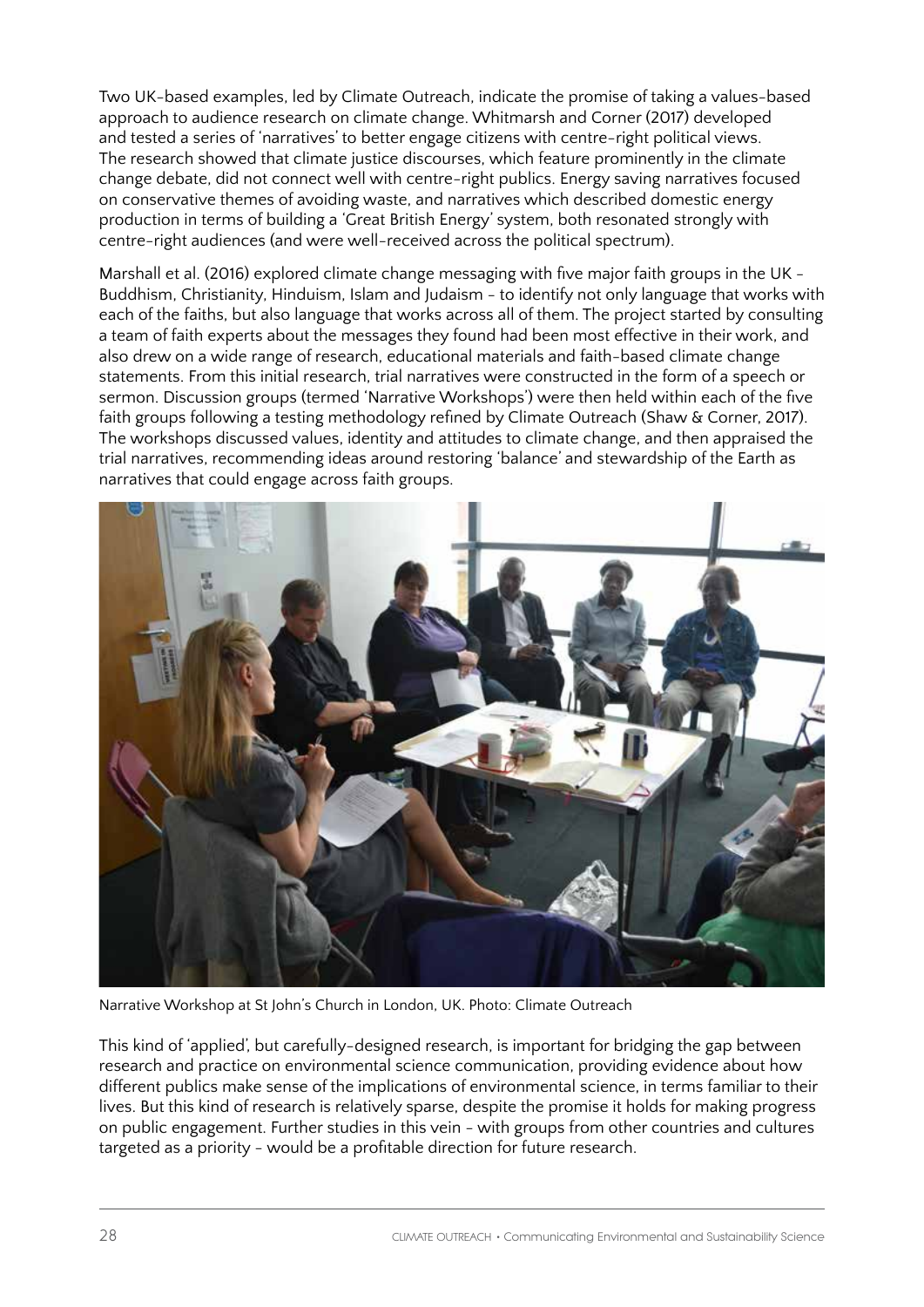## <span id="page-28-0"></span>'Curiosity' about science: re-making the link between scientific literacy and public attitudes?

"Why hasn't the new 'science of science communication' achieved more?" ask Kahan and Carpenter (2017, p. 309) in a paper published at the time that this report was being written. Their answer is that too much of the research takes place in the lab, away from the real world settings where people encounter and interpret scientific evidence. There is also a tension - that surfaces regularly in debates about environmental science communication - between the notion that facts on their own are generally insufficient to engage the public effectively (i.e. the post-deficit model approach), and the undeniable centrality of facts and evidence to science communication. In a post-deficit model approach, using well-framed messages that engage diverse values, what role is there for the actual science that is, ultimately, the focus of the communication in the first place?

A reconciliatory response to these challenges is to view science not as a series of facts and figures, but as a way of understanding the world. In schools, science is taught as a series of 'answers' rather than as a method for asking questions. And, as a consequence, people seem to have different expectations about uncertainty in science, relative to 'everyday' situations where uncertainty is seen as a given (even though it is an inherent characteristic of science). One study found emphasising that 'science is a debate' as opposed to 'science is a fixed body of facts' influenced people's motivation to act on scientific messages, even if they contained uncertainty (a notorious barrier to communication - Corner & Hahn, 2009). Participants who understood that 'science is a debate' were less likely to dismiss messages containing uncertain information. So uncertainty will not always undermine the effectiveness of science communication, as long as it fits the audience's understanding of how science works. In the same way, an understanding of what science as an endeavour is may help to bridge the gap between scientific evidence and how people receive it even in the midst of political polarisation.

One example of this is termed 'science curiosity' - an interest in science for its own sake. Research by Kahan et al. (2017) explored this concept, demonstrating that scientifically curious people tend to seek more disconfirmatory information than those low on science curiosity, and that there is less partisan polarisation on issues such as anthropogenic climate change among the science curious. Additional research (Shi et al., 2016) on scientific curiosity concluded it could be possible to improve communication about environmental science by better understanding what kinds of people are science-curious and how science curiosity related to political orientation.

Citizen science initiatives - the term for the broad sweep of activities that seek to involve members of the public directly in scientific activities (e.g. by gathering data) - may help facilitate sciencecuriosity and offer potential for building a more nuanced public understanding of how science arrives at answers in an ongoing process of proposing and testing hypotheses to improve prediction of real world behaviours (rather than as a static list of factual claims). A much better understanding of science-curiosity - and how to nurture it among diverse communities - would be a productive direction for future research.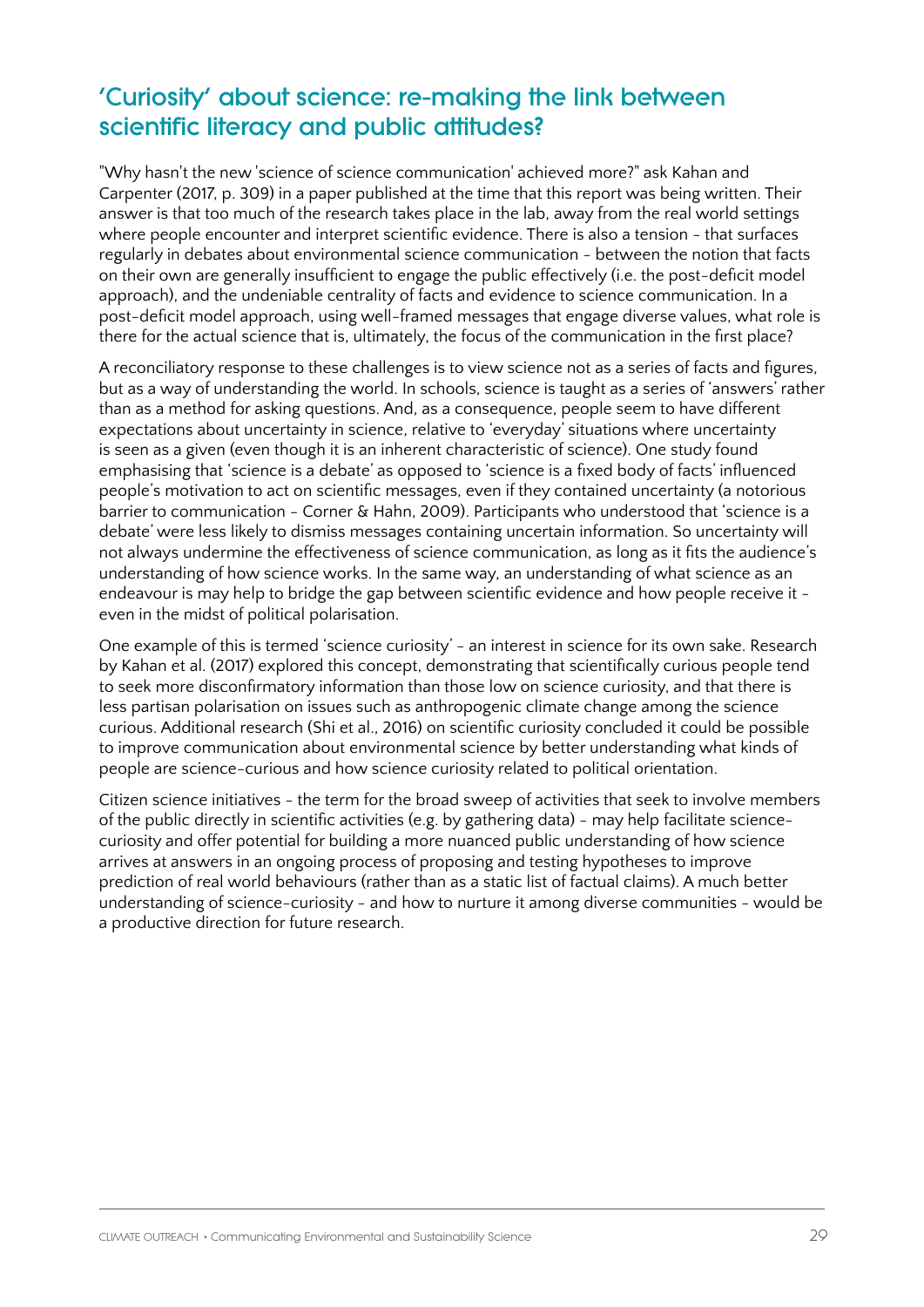## <span id="page-29-0"></span>Conversational approaches as a substitute for information wars

Nisbet and Markowitz (2016) note that 'efforts to debunk misinformation often have the unintended effect of backfiring, reinforcing false beliefs and fostering distrust of messengers who provide the corrections.' One possible reason the science of science communication has had limited success (Kahan & Carpenter, 2017) is that the field - natural and social science both - remains dominated by positivist philosophies that find it difficult to imagine an alternative to information transfer models.

Commenting on their reasons for not attending the March for Science (which could itself be perceived as an unrealistically simple response to a complex problem), one science communications specialist remarked "The failure of the information deficit model is a research fact but I don't know how many times we have to repeat this to scientists and show them the research" (Stone, 2017).

Whilst the potential of peer-to-peer conversation remains underexploited (Eveland & Cooper, 2013) there is growing international interest in the power of facilitated conversations as a tool for enabling a shared curiosity about (and concern for) environmental science (e.g. Shaw & Corner, 2017). It is apparent that 'if people are encouraged to informally discuss science and how it relates to problems like climate change, such conversations help promote more effortful processing of the information that people might encounter in the news or elsewhere, and this greater level of elaboration can lead to a deeper and more sophisticated understanding of complex issues' (Nisbet & Markowitz 2016, p.5).

Climate Outreach have developed a *'Climate Conversations'* framework for the Scottish Government (Shaw et al., 2016), where the target audience was the entire national population. Scotland has the world's most ambitious climate change policies (Scottish Government, 2016).

*"There is growing international interest in the power of facilitated conversations as a tool for enabling a shared curiosity about (and concern for) environmental science."*

One route by which the Scottish Government is seeking to build awareness is through peer led dialogues facilitated by the *'Climate Conversations'* framework. The Scottish Government intends the framework to be used by diverse groups to get the people of Scotland talking with their peers about climate change: there is no expectation or requirement that the conversation leads directly to behaviour change. A secondary purpose is to provide evidence to inform the development of climate policy by exploring public knowledge of, attitudes towards and engagement with: a) climate change b) policies to address climate change and c) the future transition to a sustainable low carbon society. The *'Climate Conversations'* framework is unusual insomuch as it provides a methodology for holding conversations about climate change that last only an hour whilst significantly reducing the level of facilitation and climate change expertise required. Importantly, it also offers a template for moving from communication to engagement at scale.

These types of initiatives suggest that investment in deepening our understanding of how narrative approaches can deliver more effective environmental science communication and engagement would be an important step towards translating the potential for dialogue-based methods into reality.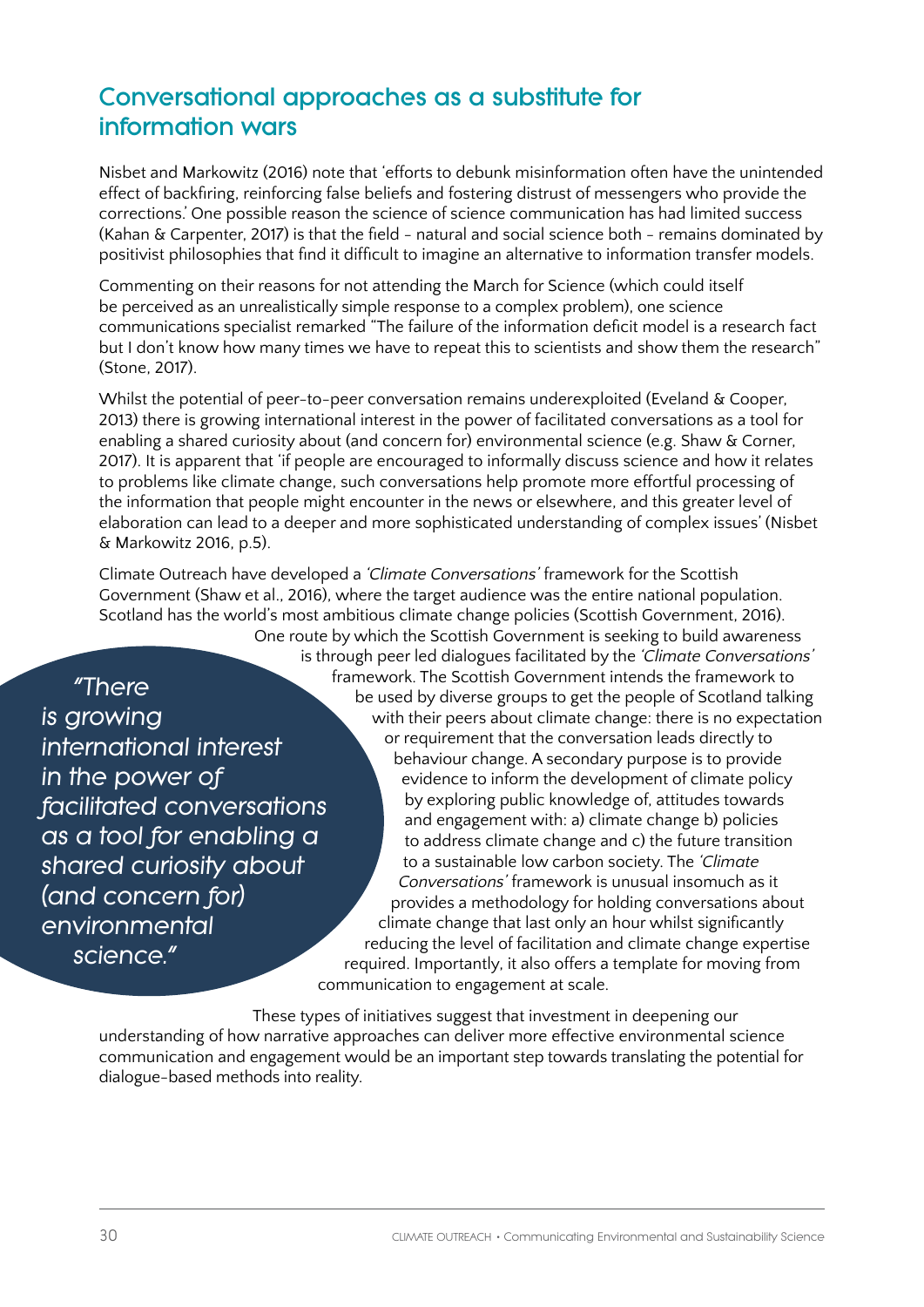### From frames to narratives

Our review of the evidence on environmental science communication points to a need for improved understanding of how to use dialogue-based approaches to build deep and sustained engagement. But there is also clearly a continued need for mediated communication, where a variety of different actors communicate about science using differently framed messages.

That means more research is needed into how messages are framed and the role of narrative structures in messaging. As one of the interviewees for this report emphasised, what members of the public conceive of as 'environmental science' is broad and diverse. Climate change, for example, is typically not experienced as 'climate science', but as choices about energy infrastructure, questions about economic development in developing nations, or decisions about locating new urban infrastructure in a changing climate. These are rich, varied stories about human development. Thus it follows that rich, varied narratives about these social and political themes may hold more promise as vehicles for engaging the public on environmental science than differently 'framed' messages which are in fact not so different to standard scientific communications. We argue here that research should move from simple alterations in message framing to a deeper and more systematic consideration of the role of narratives and stories as a way of building more meaningful engagement with environmental and sustainability science. This extends to enhancing our knowledge of consensus messaging and the communication of scientific uncertainty: these themes are best explored in as realistic settings as possible, to complement and extend the lab-based knowledge base that currently exists.

### The international dimension

It is clear that research into science communication has to date been focused in the global North, and the wealthy high emitting anglophone countries in particular. The need to engage global populations, to have a deeper understanding of comparisons between countries, and to work at scale will become increasingly important as the effects of climate change become increasingly intense and widespread. As a field, science communication has barely scratched the surface in terms of understanding how global publics - with very different needs, competing priorities, and aspirations - relate to environmental and sustainability sciences.

As a starting point - and based on a suggestion by one of the interviewees for this report - a regular, international survey of public opinion on contemporary environmental science topics would help to benchmark understanding and engagement across the world. Although cross-national surveys are frequently conducted, they are typically very broad in their remit (e.g. the Eurobarometer polls) and therefore do not offer much depth of understanding on any particular topic or theme. Given that many of the most pressing applications of environmental science interact powerfully with the economics of rapidly industrialising nations, ensuring that the views of members of the public within these countries on environmental and sustainability science are better understood is important.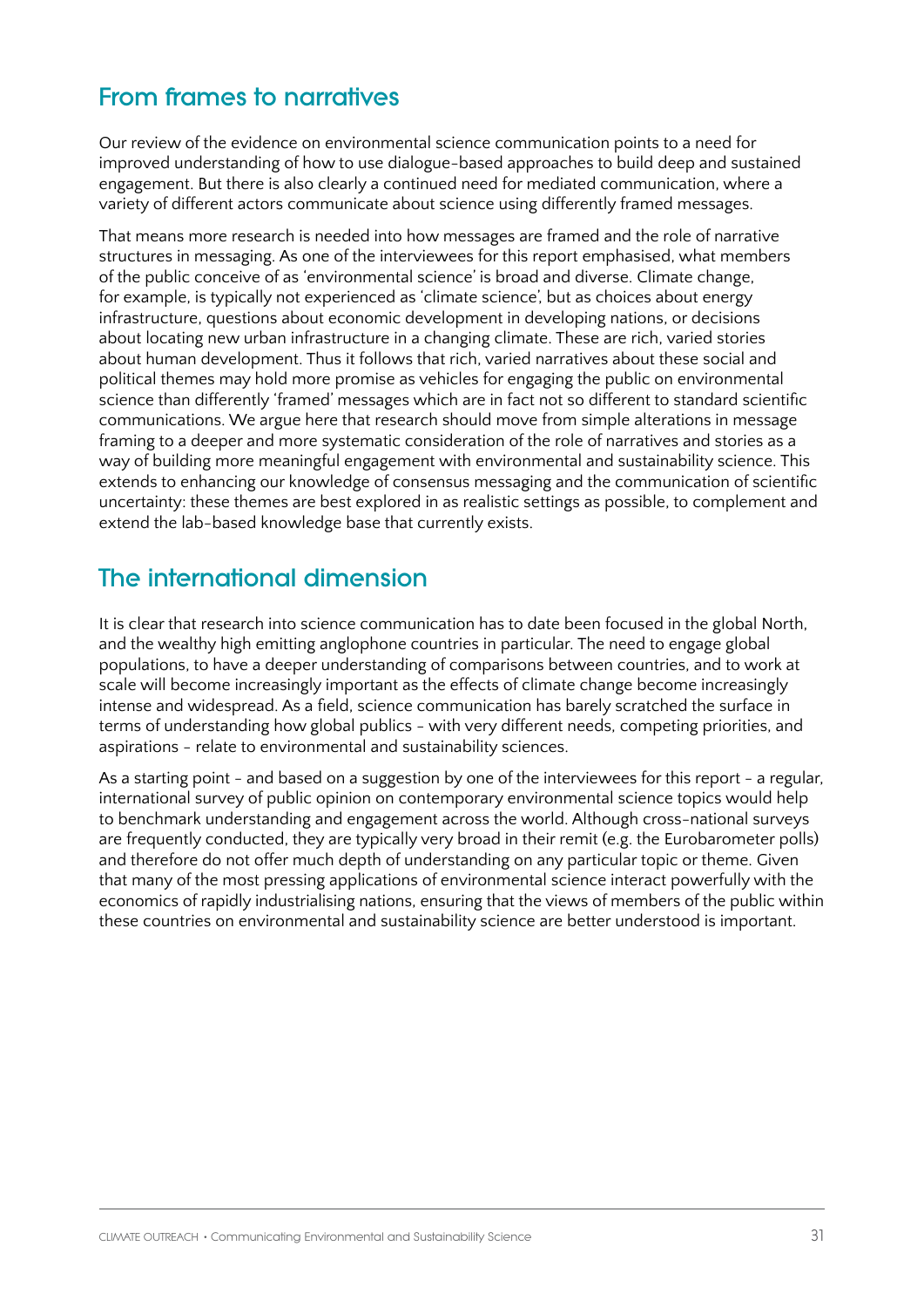## <span id="page-31-0"></span>**REFERENCES**

- Anshelm, J. & Hultman, M. (2013). A green fatwa: Climate Change as a threat to the masculinity of industrial modernity. *NORMA: International Journal for Masculinity Studies*. 9, 84-96. doi:10.1080/18902138.2014.908627
- Antonio, R. J. & Brulle, R. J. (2011). The unbearable lightness of politics: Climate change denial and political polarization. *The Sociological Quarterly*, 52, 95-202. doi:10.1111/j.1533-8525.2011.01199.x
- Bauer, M. W. & Howard, S. (2012). Public Understanding of Science a peer-review journal for turbulent times. *Public Understanding of Science*, 21 (3), 258–267. doi: 10.1177/0963662512443407.
- Bawa, A.S. & Anilakumar, K.R. (2013). Genetically modified foods: safety, risks and public concerns-a review. *Journal of Food Science and Technology*, 50(6), 1035-1046. doi:10.1007/s13197-012-0899-1
- Bekker, H.L., Winterbottom, A.E., Butow, P., Dillard, A.J., Feldman-Stewart, D., Fowler, F.J., ...Volk, R.J. (2013). Do personal stories make patient decision aids more effective? A critical review of theory and evidence. *BMC Medical Informatics and Decision Making*, 13 (Suppl. 2), S9. doi: 10.1186/1472-6947-13-S2-S9
- Bell, A. (2017, March 20). Four Good Reasons to March for Science this Weekend (and One Bad Reason for Going). *DesmogUK*. Retrieved from https://www.desmog.uk/2017/04/20/four-good-reasons-march-science-weekend-and-one-badreason-going
- Bernauer, T. & McGrath, L.F. (2016). Simple reframing unlikely to boost public support for climate policy. *Nature Climate Change*, 6, 680-683. doi:10.1038/nclimate2948
- Borchelt, R. (2012). *The Science Communication Research Literature Mapping Project*. Plenary paper presented at the 12th International Science and Technology Conference. Retrieved from http://www.slideshare.net/OPARC1/firenze-phdslides.
- Brante, T., Fuller, S. & Lynch, W. (1993). *Controversial Science: From content to contention*. New York: SUNY Press.
- Brossard, D. (2016). *Science and Social Media*. Presentation at the 2nd meeting of the Committee on the Science of Science Communication: A Research Agenda, Washington, DC, February 25. Retrieved from http://sites.nationalacademies. org/cs/groups/dbassesite/documents/ webpage/dbasse\_171456.pdf
- Brown, M.B. (2015). Politicising Science: conceptions of politics in science and technology studies. *Social Studies of Science*, 45, 3-30. doi: 10.1177/0306312714556694
- Brown, E., Hartman, K., Borick, C., Rabe, B.G. & Ivacko, T. (2013). Public Opinion on Fracking: Perspectives from Michigan and Pennsylvania, *The National Surveys on Energy and Environment*, The Center for Local, State, and Urban Policy. Retrieved from http://closup.umich.edu/files/nsee-fracking-fall-2012.pdf
- Brulle, R.J., Carmichael, J. & Jenkins, J.C. (2012). Shifting public opinion on climate change: an empirical assessment of factors influencing concern over climate change in the U.S., 2002–2010. *Climatic Change*, 114 (2), 169-188. doi:10.1007/ s10584-012-0403-y
- Bucchi, M. & Trench, B. (eds.). (2014). *Routledge Handbook of Public Communication of Science and Technology* (2nd ed.). London, U.K. and New York, U.S.A.: Routledge
- Budescu, D.V., Broomell, S. & Por, H.H. (2009). Improving communication of uncertainty in the reports of the Intergovernmental Panel on Climate Change. *Psychological Science*, 20(3), 299-308. doi:10.1111/j.1467-9280.2009.02284.x
- Burns, D., Franco, E. L., Shahrokh, T. & Ikita, P. (2013). *Citizen Participation and Accountability for Sustainable Development*. PARTICIPATE: Knowledge from the margins for post-2015. Retrieved from https://opendocs.ids.ac.uk/opendocs/ bitstream/handle/123456789/5995/Citizen\_Partic\_Report\_.pdf?sequence=1
- Butler, A. (2016, August 26). Politicians fuelled rise in hate crimes after Brexit vote, says UN body. The Guardian, retrieved from https://www.theguardian.com/politics/2016/aug/26/politicians-rise-hate-crimes-brexit-vote-un-committee
- Campbell, T. & Kay, A. (2014). Solution aversion: On the relation between ideology and motivated disbelief. *Journal of Personality and Social Psychology*, 107(5), 809-824. doi:10.1037/a0037963
- Capstick, S., Pidgeon, H., Corner, A., Spence, E.M. & Pearson, P.N. (2016). Public understanding in Great Britain of ocean acidification. *Nature Climate Change*, 6, 763–767. doi:10.1038/nclimate3005
- Carnevale, A.P., Smith, N. & Melton, M. (2011). STEM: Science Technology Engineering Mathematics. *Georgetown University Center on Education and the Workforce*. Retrieved from http://files.eric.ed.gov/fulltext/ED525297.pdf
- Carvalho, A. & Burgess, J. (2005). Cultural circuits of climate change in UK Broadsheet newspapers, 1985-2003. *Risk Analysis*, 25(6), 1457-1469. doi:/10.1111/j.1539-6924.2005.00692.x
- Carvalho, A., van Wessel, M. & Maeseele, P. (2016). Communication practices and political engagement with climate change: a research agenda. *Environmental Communication*, 11 (1), 122-135. doi: 10.1080/17524032.2016.1241815.

Chalmers, A.F. (1992). *What is this thing called science?* Milton Keynes: Open University Press.

[Chung-En Lui, J.](http://climateoutreach.org/article-authors/chung-en-lui-j/) & [Zhao, B](http://climateoutreach.org/article-authors/zhao-b/). (2016). Who speaks for climate change in China? Evidence from Weibo. *Climatic Change* 3, 413-422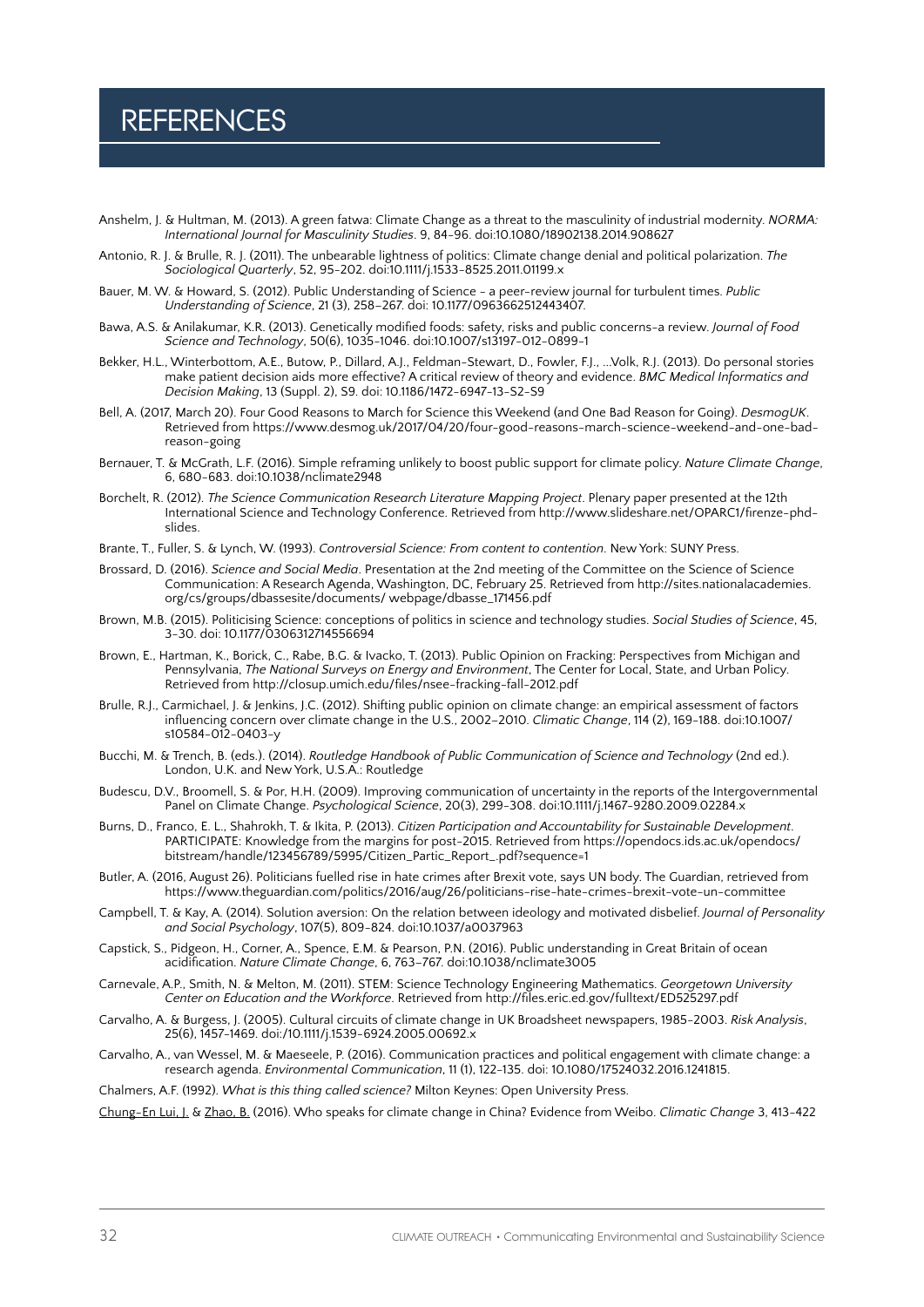- Collins, L. & Nerlich, B. (2015). Examining User Comments for Deliberative Democracy: A Corpus-driven Analysis of the Climate [Change Debate Online.](http://www.tandfonline.com/doi/abs/10.1080/17524032.2014.981560) *Environmental Communication*, 9 (2). doi:10.1080/17524032.2014.981560
- Collins, H.M. & Pinch, T. (1993). *The Golem: What everyone should know about science.* Cambridge: Cambridge University Press.
- Corner, A. & Hahn, U. (2009). Evaluating Science Arguments: Evidence, Uncertainty, and Argument Strength. *Journal of Experimental Psychology: Applied*, 15 (3), 199–212. doi:10.1037/a0016533
- Corner, A. & Pidgeon, N. (2010). Geoengineering the climate: The social and ethical implications. *Environment: Science and Policy for Sustainable Development,* 52(1), 24–37. doi: 10.1080/00139150903479563
- Corner, A., Whitmarsh, L., & Xenias, D. (2012). Uncertainty, scepticism and attitudes towards climate change: Biased assimilation and attitude polarisation. *Climatic Change*, 114(3), 463-478. doi:10.1007/s10584-012-0424-6
- Corner, A., Markowitz, E. & Pidgeon, N. (2014).Public engagement with climate change: The role of human values, *WIREs: Climate Change*, 5 (3), 411-422. doi:10.1002/wcc.269
- Corner, A. & van Eck, C. (2014). Science and Stories: Bringing the IPCC to life. Climate Outreach Information Network (COIN). Retrieved from http://www.comunicarseweb.com.ar/sites/default/files/biblioteca/pdf/1400631585\_COIN-Scienceand-Stories-Bringing-the-IPCC-to-life.pdf
- Corner, A., Lewandowsky, S., Phillips, M. & Roberts, O. (2015) The Uncertainty Handbook. Bristol: University of Bristol.
- Corner, A. & Clarke, J. (2016). Talking climate: From research to practice in public engagement. Palgrave Macmillan. doi:10.1007/978-3-319-46744-3
- Dahlstrom, M.F. (2014). Using narratives and storytelling to communicate science with non-expert audiences. *Proceedings of the National Academy of Sciences of the United States of America,* 11(4), p. 13614–13620. doi: 10.1073/pnas.1320645111
- Davenport, C. (2017, January 20). *With Trump in Charge, Climate Change References Purged From Website*. New York Times. Retrieved from https://www.nytimes.com/2017/01/20/us/politics/trump-white-house-website.html
- De Mulder, E.F.J., Eder, W., Mogessie, A., Ahmed, E.A.E., Da Costa, P.Y.D., Yabi, I., ...Cloetingh, S. (2014). Geoscience outreach in Africa, 2007–2013. *Journal of African Earth Sciences,* 99 (2), 743–750. doi:10.1016/j.jafrearsci.2013.11.01
- Demski, C., Capstick, S., Pidgeon, N., Sposato, R.G. & Spence, A. (2017). Experience of extreme weather affects climate change [mitigation and adaptation responses.](http://orca.cf.ac.uk/95306/) *Climatic Change*, 140(2), 149-164. doi:10.1007/s10584-016-1837-4
- Department of Energy & Climate Change. (28 April, 2016). *Public Attitudes Tracking Survey: Wave 17*. Retrieved from https:// www.gov.uk/government/statistics/public-attitudes-tracking-survey-wave-17
- Department for Education and Professional Studies. (2014). ASPIRES: Young people's science and career aspirations, age 10 –14. *King's College London*. Retrieved from http://www.kcl.ac.uk/sspp/departments/education/research/aspires/ ASPIRES-final-report-December-2013.pdf
- Department for Innovation, Business and Skills [DIBS] (2013). Review of BIS Science & Society Programme. Science and Society Review 2012/13. Retrieved from http://webarchive.nationalarchives.gov.uk/+/http:/scienceandsociety.bis.gov.uk/
- Ding, D., Maibach, E. W., Zhao, X., Roser-Renouf, C., and Leiserowitz, A. (2011). Support for climate policy and societal action are linked to perceptions about scientific agreement. *Nature Climate Change*, 1(9), 462-466
- Donner, S.D. (2014). Finding your place on the science–advocacy continuum: An editorial essay. *Climatic Change*, 124(1-2), 1-8. doi:10.1007/s10584-014-1108-1
- Dunlap, R.E. & Jacques, P.J. (2013). Climate change denial books and conservative think tanks: Exploring the connection. *American Behavioral Scientist*, 57 (6), 699-731. doi:10.1177/0002764213477096
- Dunlap, R.E. & Brulle, R.J. (2015). *Climate change and society: sociological perspectives*. New York: Oxford University Press.
- Dunlap, R.E. & McCright, A.M. (2015). Challenging climate change: The denial countermovement. In R.E. Dunlap & R.J. Brulle (eds.), *Climate change and society: Sociological perspectives*. New York: Oxford University Press.
- Dunlap, R.E., Marquart-Pyatt, S.T., & McCright, A.M. (2016). Political ideology and views about climate change in the European Union. *Environmental Politics*, 25, 338–358. doi:10.1080/09644016.2015.1090371
- Eurobarometer (2014a). *Public perceptions of Science, Research and Innovation*. Retrieved from http://ec.europa.eu/ commfrontoffice/publicopinion/archives/ebs/ebs\_419\_en.pdf
- Eurobarometer (2014b). *Special Eurobarometer 416/Wave EB81.3 TNS Opinion & Social*. Retrieved from http://ec.europa.eu/ commfrontoffice/publicopinion/archives/ebs/ebs\_416\_en.pdf
- Escobar, M., Forni, L., Ghosh, E. & Davis, M. (2017). Guidance Materials for Mainstreaming Gender Perspectives into Model-based Policy Analysis. *Stockholm Environment Institute*. Retrieved from https://www.sei-international.org/mediamanager/ documents/Publications/SEI-2017-Gender-guidance-for-modelling-studies.pdf
- Eveland, W.P. & Cooper, K.E. (2013). An integrated model of communication influence on beliefs. *Proceedings of the National Academy of Sciences*, 110(Supplement 3), 14088- 1409. doi:10.1073/pnas.1212742110
- Fielding, K.S. & Hornsey, M.J. (2016). A cautionary note about messages of hope: Focusing on progress in reducing carbon emissions weakens mitigation motivation. *Global Environmental Change*, 39, 26-34. doi: 10.1016/j. gloenvcha.2016.04.003
- Fischoff, B. & Scheufele, D.A. (2013). The science of science communication. *Proceedings of the National Academy of Sciences of the United States of America*, 110 (3), 14031-14032. doi: 10.1073/pnas.1312080110
- Freudenburg, W.R., Gramling, R., and Davidson, D.J. (2008). Scientific Certainty Argumentation Methods (SCAMs): Science and the politics of doubt. *Sociological Inquiry*, 78(1), 2-38. Retrieved from http://sciencepolicy.colorado.edu/students/ envs\_4800/freudenberg\_2008. pdf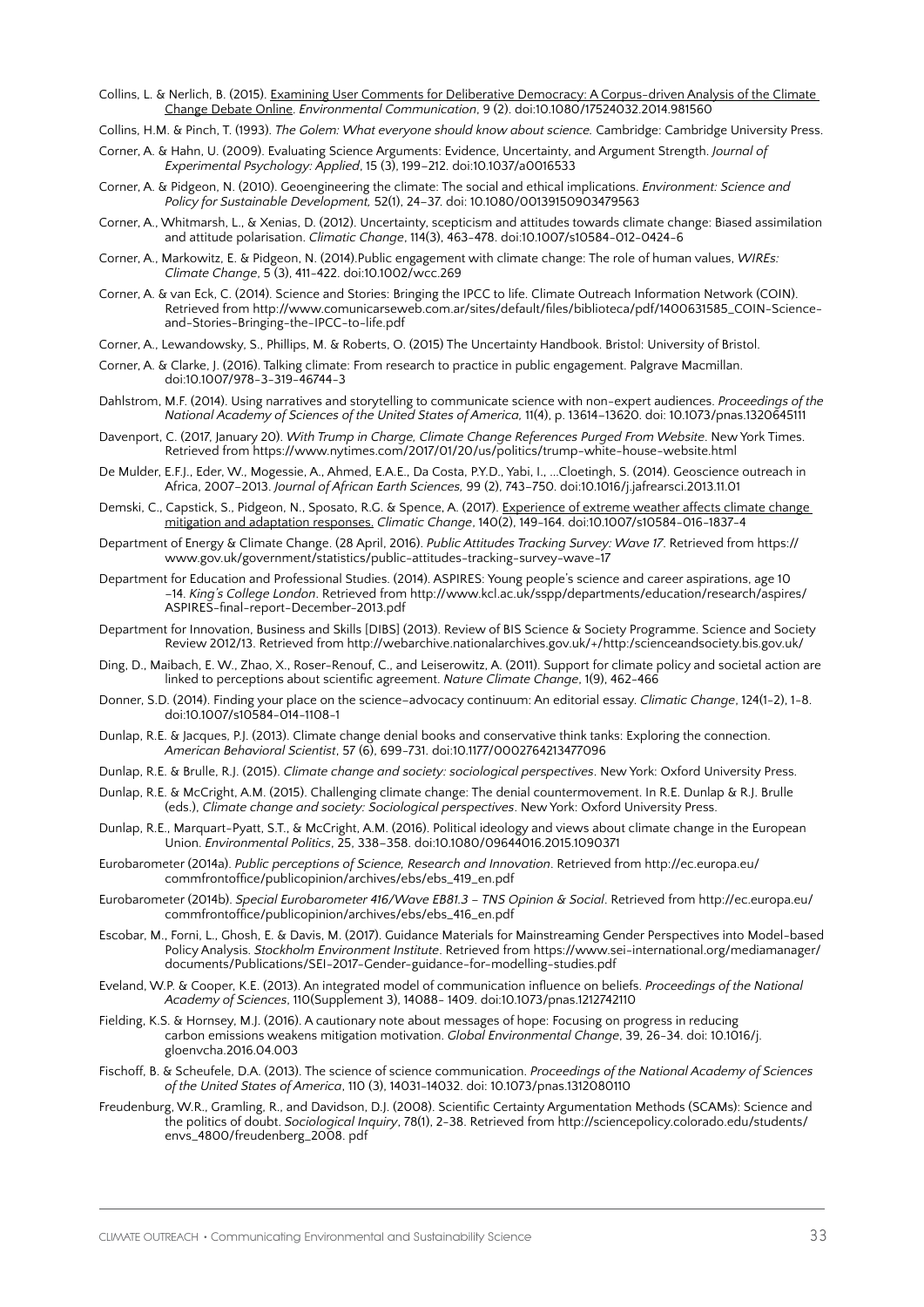- Friedman, S. M., Dunwoody, S., & Rogers, C. L. (1999). *Communicating uncertainty: Media coverage of new and controversial science*. Routledge.
- Funk, C. & Rainie, R. (2017, May 11) Americans Divided on Whether Recent Science Protests Will Benefit Scientists' Causes. *Pew Research Centre*. Retrieved from http://www.pewinternet.org/2017/05/11/americans-divided-on-whetherrecent-science-protests-will-benefit-scientists-causes/?utm\_content=buffer41f1c&utm\_medium=social&utm\_ source=twitter.com&utm\_campaign=buffer
- Funke, M., Schularick, M., & Trebesch, C. (2016). Going to extremes: Politics after financial crises, 1870–2014. European Economic Review, 88, 227-260.
- Funtowicz, S.O. & Ravetz, J.R. (1992). Three types of risk assessment and the emergence of post-normal science. In S. Krimsky and D. Golding (eds.), *Social Theories of Risk*. Westport, CT: Praeger
- Grundahl, J. (2002). The Danish consensus conference model. In S. Joss & J. Durant (eds.), *Public participation in science: The role of consensus conferences in Europ*e. London: NMSI Trading.
- Guenther, L. & Joubert, M. (2017). A world map of science communication research. *Journal of Science Communication*, 16 (2), A02.
- Hagendijk, R. & Irwin, A. (2006). Public deliberation and governance: Engaging with science and technology in contemporary Europe. *Minerva*, 44, 167–184. doi:10.1007/s11024-006-0012-x
- Hajer, M. & Versteeg, W. (2006). A decade of discourse analysis of environmental politics: Achievements, challenges, perspectives. *Journal of Environmental Policy & Planning*, 7, 175-184. doi:10.1080/15239080500339646
- Hermville, L. (2016). 'The role of narratives in socio-technical transitions—Fukushima and the energy regimes of Japan, Germany, and the United Kingdom.' *Energy Research and Social Science*, [Vol. 11](https://idp.sussex.ac.uk/idp/Authn/UserPassword), January 2016, Pages 237–246
- HM Government, United Kingdom. (2017). *Science Communication and Engagement Report*. UK Parliament Science and Technology Committee. Retrieved from: https://www.publications.parliament.uk/pa/cm201617/cmselect/ cmsctech/162/16201.htm
- Hollerman, B. & Evers, M. (2017). Perception and handling of uncertainties in water management—A study of practitioners' and scientists' perspectives on uncertainty in their daily decision-making. *Environmental Science and Policy*, 71, 9-18. doi:10.1016/j.envsci.2017.02.003
- Hornsey, M.J., Harris, E.M., Bain, P.G. & Fielding, K. (2016). Meta-analyses of the determinants and outcomes of belief in climate change. *Nature Climate Change*, 6, 622-626. doi: 10.1038/nclimate2943
- House of Lords. (23 February, 2000). *Science and Technology Third Report*. Retrieved from https://www.publications. parliament.uk/pa/ld199900/ldselect/ldsctech/38/3801.htm
- IPSOS MORI. (2014). Public Attitudes to Science Survey. *Department for Business, Innovation & Skills, UK*. Retrieved from [https://www.ipsos-mori.com/researchpublications/researcharchive/3357/Public-Attitudes-to-Science-2014.aspx](https://www.ipsos.com/ipsos-mori/en-uk/public-attitudes-science-2014)
- Irwin, A. & Wynne, B. (eds.). (1996). *Misunderstanding science? The public reconstruction of science and technology.* Cambridge: Cambridge University Press.
- Johnson, B.B. & Slovic, P. (1995). Presenting uncertainty in health risk assessment: Initial studies of its effects on risk perception and trust. *Risk Analysis*, 15(4), 485-494. doi:10.1111/j.1539-6924.1995.tb00341.x
- Jorgensen, T. (2002). Consensus conferences in the healthcare sector. In S. Joss & J. Durant (eds.), *Public participation in science: The role of consensus conferences in Europe.* London: NMSI Trading.
- Joss, S. & Durant, J. (2002). *Public participation in science: The role of consensus conferences in Europe.* London: NMSI Trading.
- Joss, S. (1998). Danish consensus conferences as a model of participatory technology assessment: An impact study of consensus conferences on Danish Parliament and Danish public debate. *Science and Public Policy*, 25(1), 2–22.
- Kahan, D. (2015). Climate science communication and the measurement problem. *Advances in Political Psychology*. 36, 1-43. doi:10.1111/pops.12244
- Kahan, D., Landrum, A., Carpenter, K., Helft, L. & Jamieson, K.H. (2017). Science curiosity and political information processing. *Political Psychology*, 38 (1). doi:10.1111/pops.12396
- Kahan, D., Peters, E., Wittlin, M., Slovic, P., Ouellette, L. L., Braman, D., Mandel, G., (2012) The polarizing impact of science literacy and numeracy on perceived climate change risks, *Nature Climate Change*, 2, 732–735
- Kahan, D.M., Braman, D., Cohen, G.L., Gastil, J., and Slovic, P. (2010). Who fears the HPV vaccine, who doesn't, and why? An experimental study of the mechanisms of cultural cognition. *Law and Human Behavior*, 34(6), 501-516. doi:10.1007/ s10979-009-9201-0
- Kahan, D. & Carpenter, K. (2017) Out of the lab and into the field. *Nature Climate Change*, 7, 309–311. doi:10.1038/nclimate3283
- Kanouse, D.E., Schlesinger, M., Shaller, D., Martino, S.C., & Rybowski, L. (2016). How patient comments affect consumers' use of physician performance measures. *Medical Care*, 54, 24–31. doi:10.1097/MLR.0000000000000443
- Kearnes, M., Grove-White, R., Macnaghten, P., Wilsdon, J. & Wynne, B. (2006). From bio to nano: Learning lessons from the UK agricultural biotechnology controversy. *Science as Culture*, 15(4), 291–307. doi:10.1080/09505430601022619
- Knowles, J. (2003). *Norms, Naturalism and Epistemology: The case for science without norms.* UK: Palgrave Macmillan. doi: 10.1057/9780230511262
- Kotcher, J., Myers, T., Vraga, E. Stenhouse, N & Maibach, E. (2017). Does Engagement in Advocacy Hurt the Credibility of Scientists? Results from a Randomized National Survey Experiment. *Environmental Communication*, 11 (3), 415-429. doi:10.1080/17524032.2016.1275736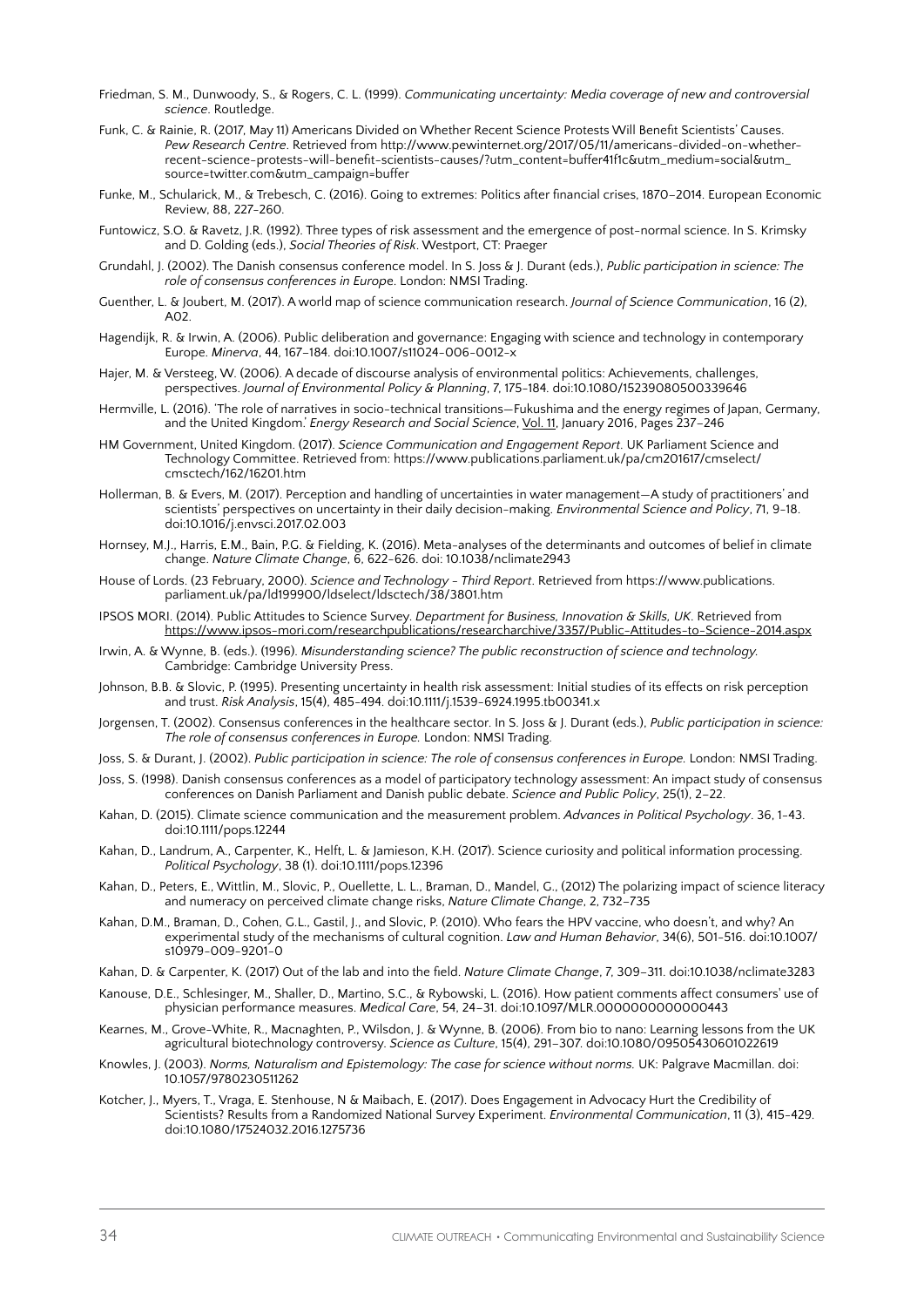- Kuhberger, A. (1998). 'The influence of framing on risky decisions: A meta-analysis'. *Organizational Behavior and Human Decision Processes* 75: 23–55.
- Kuhn, T. (1970). *The structure of scientific revolutions* (2nd ed.). Chicago: The University of Chicago Press.
- Ladyman, J and Lewandowsky, S. (2017) 'The dangers of Fake News for Democracy, Politics and Society'. Written evidence submitted to the 'Fake News' enquiry, HM Government. Retrieved from http://data.parliament.uk/writtenevidence/ committeeevidence.svc/evidencedocument/culture-media-and-sport-committee/fake-news/written/48257.html
- Lakoff, G. (2010). 'Why it Matters How We Frame the Environment'. *Environmental Communication*, 4 (1), 70-81.
- Landström, C., Hauxwell-Baldwin, R., Lorenzoni, I. & Rogers-Hayden, T. (2015). The (Mis)understanding of Scientific Uncertainty? [How Experts View Policy-Makers, the Media and Publics.](http://www.tandfonline.com/doi/abs/10.1080/09505431.2014.992333) *Science As Culture*, 24(3). doi:10.1080/09505431.2014.992333
- Leiserowitz, A., Maibach, E., Roser-Renouf, C. & Smith, N. (2011) Global Warming's Six Americas, May 2011. Yale University and George Mason University. New Haven, CT: Yale Project on Climate Change Communication.
- Leiserowitz, A., Thaker, J., Feinberg, G. & Cooper, D. (2013) Global Warming's Six Indias. Yale University. New Haven, CT: Yale Project on Climate Change Communication.
- Lewandowsky, S., Oreskes, N., Risbey, J.S., Newell, B.R. & Smithson, M. (2015). Seepage: Climate change denial and its effect on the scientific community. *Global Environmental Change*, 33, 1-13. doi:10.1016/j.gloenvcha.2015.02.013
- Lord, C.G., Ross, L., & Lepper, M.R. (1979). Biased assimilation and attitude polarization: The effects of prior theories on subsequently considered evidence. *Journal of Personality and Social Psychology*, 37(11), 2098-2109. doi: 10.1.1.372.1743
- Lundqvist, L.J. (2000). Capacity-building or social construction? Explaining Sweden's shift towards ecological modernisation. *Geoforum*, 31(1), 21-32. doi: 10.1016/S0016-7185(99)00041-X
- Maibach, E.W., Nisbet, M., Baldwin, P., Akerlof, K., & Diao, G. (2010). Reframing climate change as a public health issue: An exploratory study of public reactions. *BMC Public Health*, 10(1), 1. doi:10.1186/1471-2458-10-299
- Maibach, E.W., Myers, T. & Leiserowitz, A. (2014). Climate scientists need to set the record straight: There is a scientific consensus that human-caused climate change is happening. *Earth's Future*, 2 (5), 295-298. doi: 10.1002/2013EF000226
- Maio, G. R. (2015). The psychology of human values. European Monographs in Social Psychology. London: Psychology Press.
- Marshall, G., Corner, A., Roberts, O. & Clarke, J. (2016). *Faith & Climate Change A guide to talking with the five major faiths*. Oxford: Climate Outreach.
- McCarthy, J. (17 March, 2016). *Americans' Concerns About Water Pollution Edge Up*. Gallup. Retrieved from [http://www.gallup.](http://www.gallup.com/poll/190034/americans-concerns-water-pollution-edge.aspx) [com/poll/190034/americans-concerns-water-pollution-edge.aspx](http://www.gallup.com/poll/190034/americans-concerns-water-pollution-edge.aspx)
- McCright, A.M., Dunlap, R.E., & Xiao, C. (2013). Perceived scientific agreement and support for government action on climate change in the USA. *Climatic Change,* 119 (2), 511–8. doi:10.1007/s10584-013-0704-9
- McCright, A.M., Marquart-Pyatt, S M., Shwom, R.L., Brechin, S.R., and Allen, S. (2016). Ideology, capitalism, and climate: Explaining public views about climate change in the United States. *Energy Research and Social Science*, 21, 180-189. doi: 10.1016/j.erss.2016.08.003
- McLaren, D., Parkhill, K., Corner, A., Vaughan, N.E. & Pidgeon, N.(2016). Public Conceptions of Justice in Climate Engineering: Evidence from secondary analysis of public deliberation, *Global Environmental Change*, 41, 64-73. doi:10.1016/j. gloenvcha.2016.09.002
- Mejlgaard, N., Bloch, C., Degn, L., Ravn, T. & Nielsen, M.W. (2012). Monitoring policy and research activities on science in society in Europe (MASIS): Final synthesis report, *European Commission*. Retrieved from https://ec.europa.eu/research/ science-society/document\_library/pdf\_06/monitoring-policy-research-activities-on-sis\_en.pdf
- Mellor, F. & Webster, S. (2017). Written evidence submitted by the Science Communication Unit, *Imperial College London*. Retrieved from http://data.parliament.uk/writtenevidence/committeeevidence.svc/evidencedocument/scienceand-technology-committee/science-communication/written/32372.pdf
- Metze, T. & Dodge, J. (2016). Dynamic Discourse Coalitions on hydro-fracking in Europe and the United States. *Environmental Communication*, 10, (3), 365-379. doi:10.1080/17524032.2015.1133437
- Moxey, A., O'Connell, D., McGettigan, P. & Henry, D. (2003). Describing treatment effects to patients: How they are expressed makes a difference. *Journal of General Internal Medicine*, 18 (11), 948–959. doi:10.1046/j.1525-1497.2003.20928.x.
- Miller, C., Werner-Winslow, A. (2016, November 29). Ten Days After: Harassment and Intimidation in the Aftermath of the Election, Southern Poverty Law Centre, retrieved from https://www.splcenter.org/20161129/ten-days-afterharassment-and-intimidation-aftermath-election
- Munro, G.D. & Ditto, P.H. (1997). Biased assimilation, attitude polarization, and affect in reactions to stereotype-relevant scientific information. *Personality and Social Psychology Bulletin,* 23(6), 636-653. doi:10.1177/0146167297236007
- Myers, T.A., Maibach, E., Peters, E. & Leiserowitz, A. (2015). Simple messages help set the record straight about scientific agreement on human-caused climate change: The results of two experiments. *PLoS One*, 10(3), e0120985. doi:10.1371/journal.pone.0120985
- National Academies of Sciences, Engineering, and Medicine [NASEM]. (2017). *Communicating Science Effectively: A Research Agenda.* Washington, DC: The National Academies Press. doi: 10.17226/23674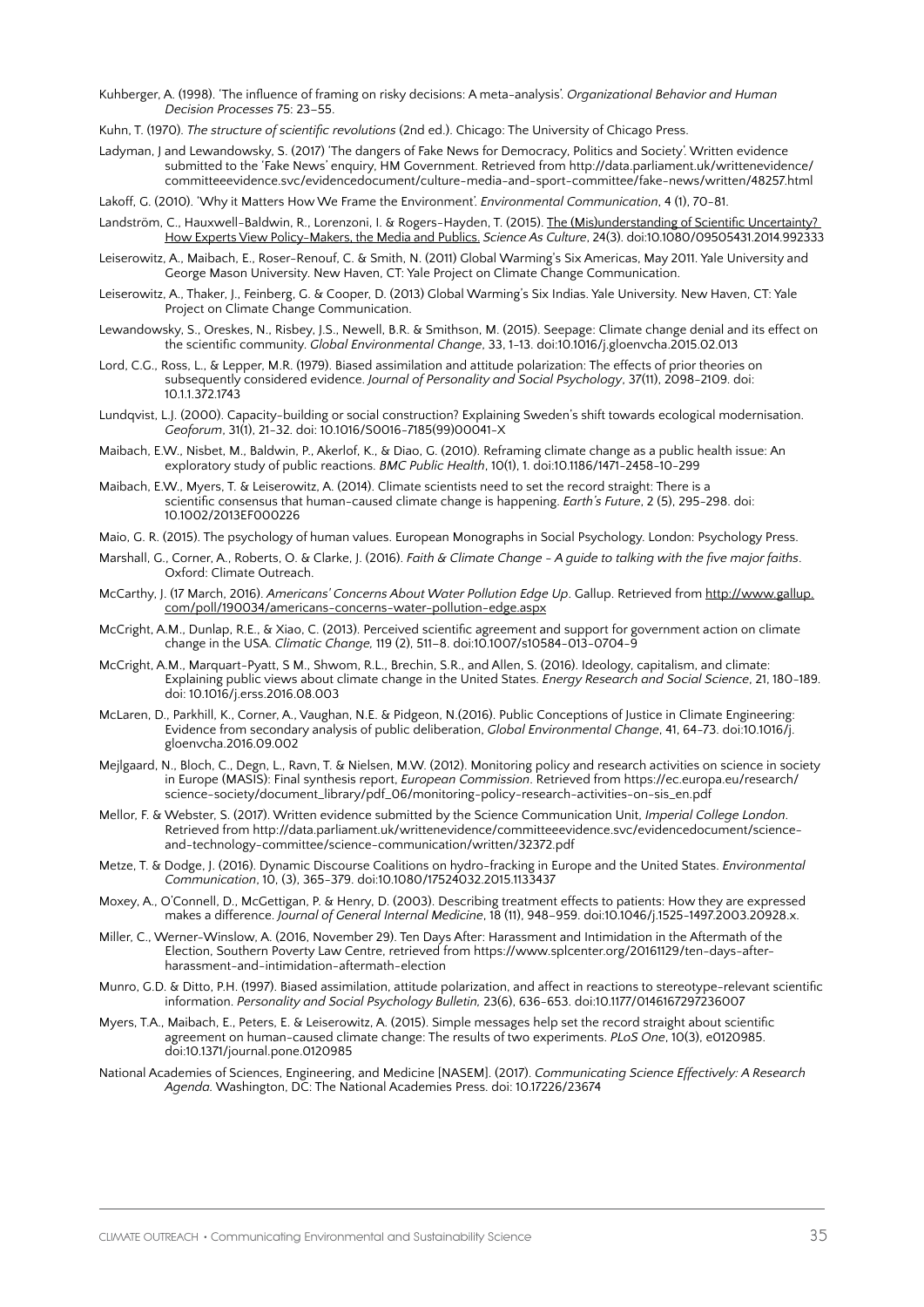- National Co-ordinating Centre for Public Engagement. (2017) 'What is public engagement?' Retrieved from https://www. publicengagement.ac.uk/explore-it/what-public-engagement
- National Research Council. (2012). Using Science as Evidence in Public Policy. In K. Prewitt, T.A. Schwandt, & M.L. Straf (eds.), *Committee on the Use of Social Science Knowledge in Public Policy.* Washington, DC: The National Academies Press.
- National Research Council. (2014). Review of EPA's Integrated Risk Information System (IRIS) Process. *Committee to Review the IRIS Process, Board on Environmental Studies and Toxicology, Division on Earth and Life Studies.* Washington, DC: The National Academies Press.
- National Science Board. (2016). Chapter 7: Science and technology: Public attitudes and understanding. In *Science and Engineering Indicators 2016.* Arlington, VA: National Science Foundation.
- National Science Foundation. (2017). *Women, Minorities, and Persons with Disabilities in Science and Engineering.* Retrieved from https://www.nsf.gov/statistics/2017/nsf17310/
- Nature supports the March for Science, (2017, April 11), *iiv Nature iiv*, Retrieved from https://www.nature.com/news/naturesupports-the-march-for-science-1.21804
- Newman, N., Fletcher, R., Levy, D.A.L. & Nielsen, R.K. (2016) Digital News Report, *Reuters Institute For the Study of Journalism*. Retrieved from https://reutersinstitute.politics.ox.ac.uk/sites/default/files/Digital-News-Report-2016.pdf
- Nisbet, M.C. (2009). Communicating Climate Change: Why Frames Matter for Public Engagement, *Environment: Science and Policy for Sustainable Development*, 51(2), 12-23. doi: 10.3200/ENVT.51.2.12-23
- Nisbet, M (2017). Ending the Crisis of Complacency in Science. *Scientific American*. Retrieved from [https://www.](https://www.americanscientist.org/article/ending-the-crisis-of-complacency-in-science) [americanscientist.org/article/ending-the-crisis-of-complacency-in-science](https://www.americanscientist.org/article/ending-the-crisis-of-complacency-in-science)
- Nisbet, M. & Markowitz, E. (2016). *Strategic Science Communication on Environmental Issues. Commissioned White Paper in Support of the Alan Leshner Leadership Institute*. American Association for the Advancement of Science.
- Nisbet, M. & Scheufele, D.A. (2009). What's next for science communication? Promising directions and lingering distractions. *American Journal of Botany*, 96 (10), doi:10.3732/ajb.0900041
- O'Neill, S. & Nicholson-Cole, S. (2009). Fear Won't Do It: Promoting Positive Engagement With Climate Change Through Visual and Iconic Representations. *Science Communication* 30(3).
- Olofsson, K.L., Weible, C.M., Heikkila, T. & Martel, J.C. (2017). Using nonprofit narratives and news media framing to depict air pollution in Delhi, India. *Environmental Communication*, 1-17. doi:10.1080/17524032.2017.1309442
- Painter, J., Erviti, M.C., Fletcher, R., Howarth, R., Kristiansen, S., Leon, B., … Schafer, M.S. (2016). *Something old, something new: Digital media and the coverage of climate change*. Great Britain: Reuters Institute for the Study of Journalism.
- Parkhill, K. & Cowell, R. (2016). Wind Energy: Revisiting the Debate in Wales. In D. Mannay (ed.) *Our Changing Land: Revisiting Gender, Class and Identity in Contemporary Wales*. University of Wales Press.
- Parkhill, K.A., Demski, C.C., Butler, C., Spence, A. & Pidgeon, N. (2013). Transforming the UK Energy System: Public Values, Attitudes and Acceptability—Synthesis Report, *UKERC, London.*
- Pearce, W., Brown, B., Nerlich, B. & Koteyko, N. (2015). Communicating climate change: conduits, content, and consensus. *WIREs Climate Change*, 6, 613-626. doi: 10.1002/wcc.366
- Pearce, W., Holmberg, K., Hellsten, I. & Nerlich, B. (2014). Climate change on Twitter: topics, communities and conversations about the 2013 IPCC Working Group 1 Report. *PLoS One*, 9(4), e94785. doi:10.1371/journal.pone.0094785
- Peters, E., Lipkus, I. & Diefenbach, M.A. (2006). The functions of affect in health communications and in the construction of health preferences. *Journal of Communication*, 56(Suppl. 1), S140-S162. doi:10.1111/j.1460-2466.2006.00287.x
- Peters, E., Hart, P.S., Tusler, M. & Fraenkel, L. (2014). Numbers matter to informed patient choices a randomized design across age and numeracy levels. *Medical Decision Making*, 34(4), 430-442. doi:10.1177/0272989X13511705
- Pickett, K. & Wilkinson, R. (2010). *The spirit level: Why equality is better for everyone*. Penguin.
- Pidgeon, N. & Fischhoff, B. (2011). The role of social and decision sciences in communicating uncertain climate risks. *Nature Climate Change*, 1(1), 35-41. doi:10.1038/nclimate1080
- Pidgeon, N. & Rogers-Hayden, T. (2007). Opening up nanotechnology dialogue with the publics: Risk communication or 'upstream engagement'? *Health, Risk & Society,* 9(2), 191–210. doi:10.1080/13698570701306906
- Popper, K. (1959). *The Logic of Scientific Discovery.* New York: Basic Books.
- Rapley, C.G., De Meyer, K., Carney, J., Clarke, R., Howarth, C., Smith, N. & Stilgoe, J. (2014). Time for Change? Climate Science Reconsidered: Report of the UCL Policy Commission on Communicating Climate Science. *University College London.* Retrieved from<http://discovery.ucl.ac.uk/1462114/>
- RCUK (2017). *Research Councils UK Public Insight Research*. Retrieved from http://www.rcuk.ac.uk/documents/publications/ rcukpublicinsightproject-pdf/
- Renn, O., Webler, T. & Wiedemann, P. (eds.). (1995). *Fairness and competence in citizen participation: Evaluating models for environmental discourse.* Dordrecht, The Netherlands: Kluwer Academic Publishers.
- Roberts, D. (2016). Is it worth trying to "reframe" climate change? Probably not, Vox Energy and Environment [Online]. Retrieved from: http://www.vox.com/2016/3/15/11232024/reframe-climate-change
- Rosa, E.A., Renn, O. & McCright, A. (2013). *The Risk Society Revisited.* Philadelphia, PA: Temple University Press.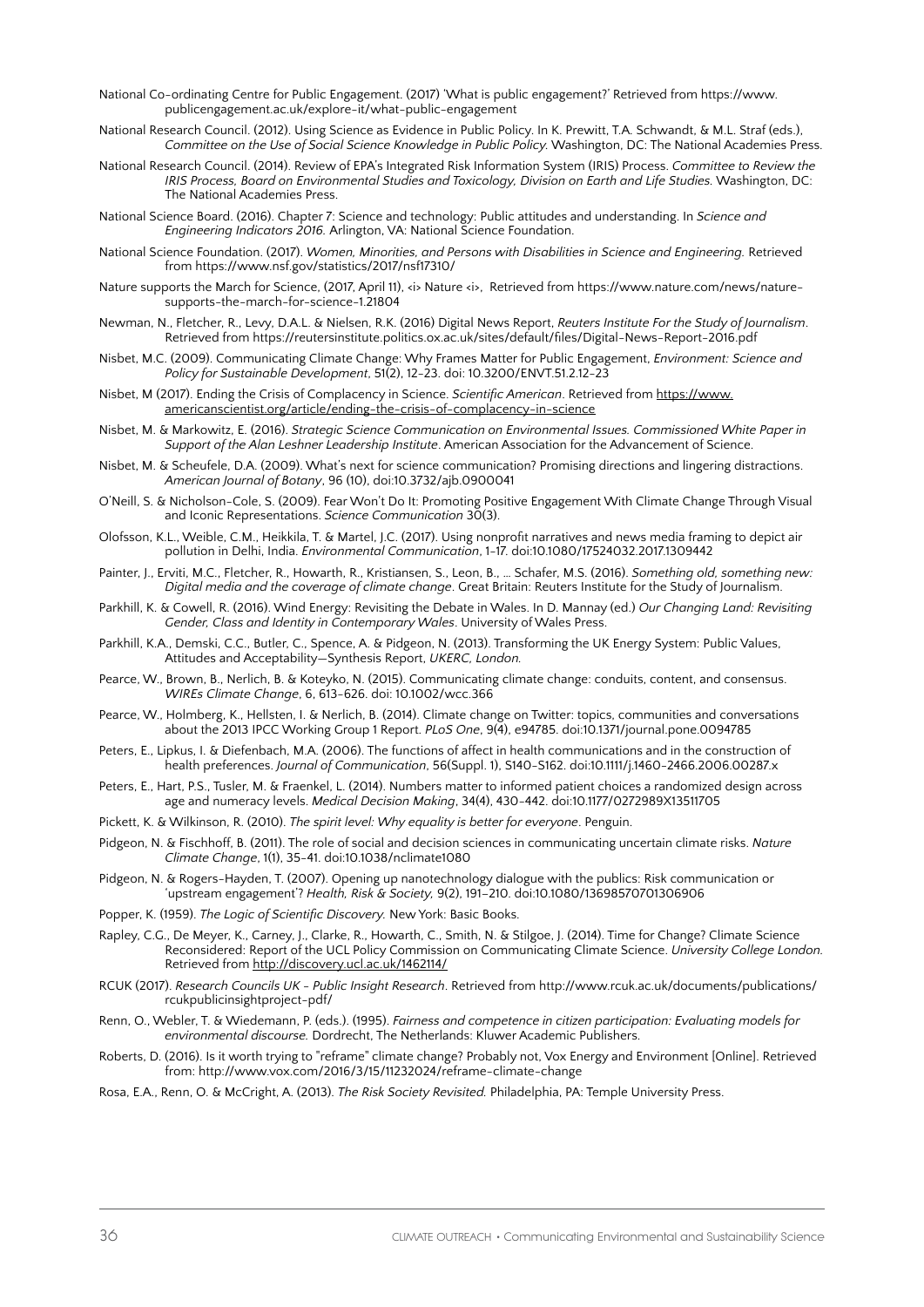- Rothman, A.J., Bartels, R.D., Wlaschin, J. & Salovey, P. (2006). The strategic use of gain-and loss-framed messages to promote healthy behaviour: How theory can inform practice. *Journal of Communication,* 56, S202–S220. doi: 10.1111/j.1460- 2466.2006.00290.x
- Rowe, G. & Frewer, L. (2005). A Typology of Public Engagement Mechanisms. *Science Technology Human Values*, 30, 251-290. doi:10.1177/0162243904271724
- Sarewitz, D. (2011). Does climate change knowledge really matter? *WIREs Climate Change*, 2, 475-481. doi:10.1002/wcc.126
- Scheufele, D. A. (2013). *Communicating science in social settings. Proceedings of the National Academy of Sciences.* 110 (3): 14040-14047. doi:10.1073/pnas.1213275110
- Schiele, B., Claessens, M. & Shi, S. (2012). Introduction. In: B. Schiele, M. Claessens & S. Shi (Eds) *Science Communication in the World.* Dordrecht, Netherlands: Springer, xxiii–xxv Schmidt, G.A. (2015). What should climate scientists advocate for? *Bulletin of the Atomic Sciences*, 71(1), 70-74, doi:10.1177/0096340214563677.
- Schwartz, S. (1992) . 'Universals in the Content and Structure of Values: Theoretical Advances and Empirical Tests in 20 Countries.' *Advances in Experimental Psychology*, Vol.25, 1-65
- Scottish Government (2016). Climate Change legislation. Retrieved from http://www.gov.scot/Topics/Environment/ climatechange/legislation
- Shaw, C. (2016). The Two Degrees Dangerous Limit for Climate Change. Public understanding and decision making. Abingdon: Routledge
- Shaw, C. & Corner, A. (2017). Using a Narrative Workshop methodology to socialise the climate policy debate: lessons from two case studies. Energy Research and Social Science.
- Shaw, C., Corner, A. & Messling, L. (2016). *Climate Change Public Conversation Series. Framework for Developing Conversations.*  Retrieved from http://climateoutreach.org/resources/scotlands-climate-change-public-conversations-series/
- Shaw, C. & Nerlich, B. (2015). Metaphor as a mechanism of global climate change governance: a study of international policies, 1992-2012. *Ecological Economics*, 109, 34-40. doi: 10.1016/j.ecolecon.2014.11.001 0921-8009
- Shi, F., Shi, Y., Dokshin, F.A., Evans, J.A. & Macy, M.W. (2016). Millions of online book co-purchases reveal partisan differences in consumption of science. *Nature Climate Change*. doi:10.1038/s41562-017-0079
- Sinayev, A. & Peters, E. (2015). The impact of cognitive reflection versus calculation in decision making. *Frontiers in Psychology*, 6, 532. doi:10.3389/fpsyg.2015.00532
- Slovic, P., Finucane, M., Peters, E. & MacGregor, D. (2007). The affect heuristic. *European Journal of Operational Research*, 177, 1333–1352. doi:10.1016/j.ejor.2005.04.006
- Smith, J., Tyszczuk, R., and Butler, R. eds. (2014). Culture and Climate Change: Narratives. *Culture and Climate Change*, 2. Cambridge, UK: Shed.
- Steentjes, K., Pidgeon, N., Poortinga, W., Corner, A., Arnold, A., Böhm, G.,...Tvinnereim, E. (2017). European Perceptions of Climate Change: Topline findings of a survey conducted in four European countries in 2016. *Cardiff University.*
- Stone, A. (2017). Why I didn't March for Science. *Pulse*. Retrieved from https://www.linkedin.com/pulse/ why-i-didnt-march-science-alvin-stone?trk=v-feed&lipi=urn%3Ali%3Apage%3Ad\_flagship3\_ feed%3Bw5d%2FOqonDTgBIZrloK8GLA%3D%3D
- Sturgis, P. & Allum, N. (2004). Science in society: Re-evaluating the deficit model of public attitudes. *Public Understanding of Science*, 13, 55–74. doi:10.1177/0963662504042690
- Su, L. Y. F., Akin, H., Brossard, D., Scheufele, D. A., and Xenos, M. A. (2015). Science news consumption patterns and their implications for public understanding of science. Journalism and Mass Communication Quarterly [online].
- Tabara, J.D., St. Clair, A.L. & Hermansen, E.A.T (2017). Transforming communication and knowledge production processes to address high-end climate change. *Environmental Science & Policy*, 70, 31-37. doi:10.1016/j.envsci.2017.01.004
- Takashi, B. & Martinez, A. (2017). Climate Change Communication in Peru. *Oxford Research Encyclopedia.* doi:10.1093/ acrefore/9780190228620.013.574
- Thaker, J., Zhao, X. & Leiserowitz, A. (2017). Media use and public perceptions of global warming in India, *Environmental Communication*, 11 (3), 353-369. doi:10.1080/17524032.2016.1269824
- Thomas, M., Partridge, T., Harthorn, B.H. & Pidgeon, N. (2017). <u>Deliberating the perceived risks, benefits and societal implications</u> [of shale gas and oil extraction by hydraulic fracturing in the US and UK.](http://orca.cf.ac.uk/98853/) *Nature Energy,* 2, Article number:17054. doi:10.1038/nenergy.2017.54
- Thorrington, D. (2017) Written evidence submitted to the 'Fake News' enquiry, HM Government. Retrieved from http://data. parliament.uk/writtenevidence/committeeevidence.svc/evidencedocument/culture-media-and-sport-committee/ fake-news/written/46489.html
- Tversky, A. & Kahneman, D. (1974). Judgment under uncertainty: Heuristics and biases. *Science*, 185(4157), 1124-1131.
- University of Oxford (2017) Written evidence submitted by the University of Oxford to the Science Communication and Engagement Report (COM0043). Retrieved from http://data.parliament.uk/writtenevidence/committeeevidence. svc/evidencedocument/science-and-technology-committee/science-communication/written/32565.pdf
- van der Linden, S. (2014). On the relationship between personal experience, affect and risk perception: The case of climate change. *European Journal of Social Psychology,* 44(5), 430-440. doi:10.1002/ejsp.2008/abstract